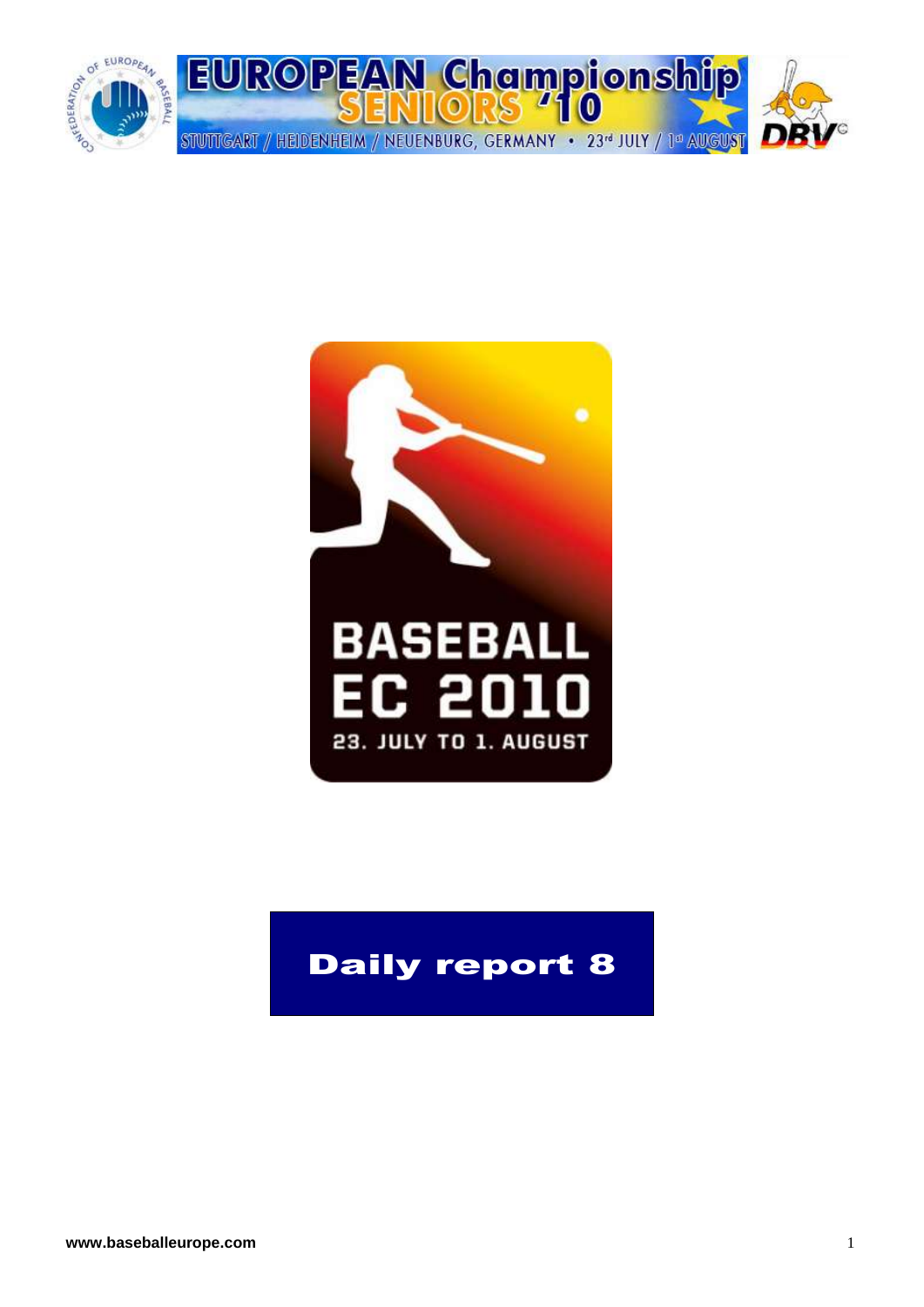# **Confederation of European Baseball**

Office Frankfurt: Otto-Fleck-Schneise 12 … 60528 Frankfurt am Main … Germany Phone +49-69-6700-284 … Fax +49-69-67724-212 office@baseballeurope.com



To All Participants, Officials, L.O.C. and Press.

Fm Technical Commission Stutteart, 29th July 2010

European Championship 2010 / Euro 2010 ======================================

Due to rain-out of the game Italy versus France and the impossibility to play the game Netherlands versus Sweden, the Technical Commission decided as follows:

The game 33 Great Britain versus Czech Republic is now scheduled on Friday 30th July at 10.30 but now in Heidenheim instead of Stuttgart.

The game 32 Belgium versus B5 (Spain or Sweden) for spot nr. 9th is cancelled and will not be played. Both teams will be nr. 9 in the final ranking.

The catch up games NED/SWE and ITA/FRA will be re-schedule for Friday 30th as follows:

Schedule for Friday 30th July.

Stuttgart field ---------------

10.30 Sweden versus France 14.30 Italy versus France 19.00 Italy versus Germany

Heidenheim ---------- 10.30 Great Britain versus Czech Republic. 14.30 Greece versus Netherlands 18.00 Netherlands versus Sweden

===================================================

Schedule for Saturday 31st July.

Stuttgart field --------------- 12.00 Netherlands versus Italy 17.00 Germany versus Sweden

Heidenheim

---------- 17.00 France versus Greece

We ask you all for your co-operation under these difficult circumstances for which we thank you.

Jan Esselman Chairman CEB Technical Commission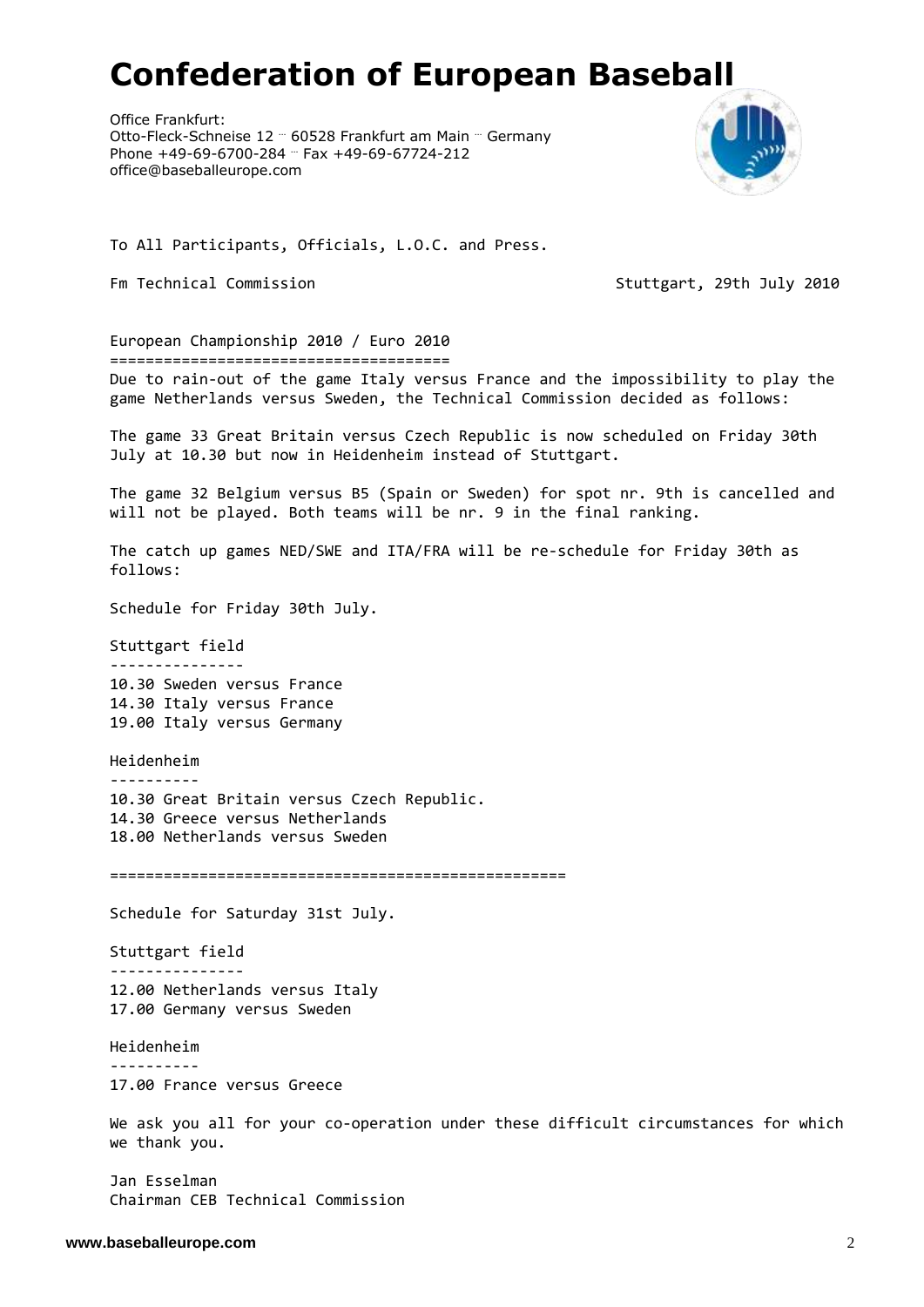

|      |         |                 |      | <b>Schedule</b>    |                |                |      |
|------|---------|-----------------|------|--------------------|----------------|----------------|------|
| Game | At time | <b>Ballpark</b> | Pool | Home team          | Visiting team  | Final<br>Score | Inn. |
|      |         |                 |      | Thursday 29th July |                |                |      |
| 24   | 10:30   | Stuttgart       | B    | Sweden             | <b>T</b> Italy | $3 - 2$        |      |

|                 |                         | <b>Standing Pool B</b> |                      |                |            |                |
|-----------------|-------------------------|------------------------|----------------------|----------------|------------|----------------|
| Pos             | Team                    | <b>GP</b>              | <b>WO</b>            | LO             | <b>AVG</b> | <b>GB</b>      |
| 1               | <b>T</b> Italy          | 5                      | $\overline{4}$       | 1              | 800        | $\mathbf 0$    |
| $\overline{2}$  | $\equiv$ Greece         | 5                      | 3                    | 2              | 600        | 1              |
| 3               | $\blacksquare$ Sweden   | 5                      | 3                    | $\overline{2}$ | 600        | 1              |
| $\overline{4}$  | <b>BE</b> Great Britain | 5                      | $\overline{2}$       | 3              | 400        | $\overline{2}$ |
| $5\overline{5}$ | <b>E</b> Spain          | 5                      | 2                    | 3              | 400        | $\overline{2}$ |
| 6               | <b>E</b> Croatia        | 5                      | $\blacktriangleleft$ | 4              | 200        | 3              |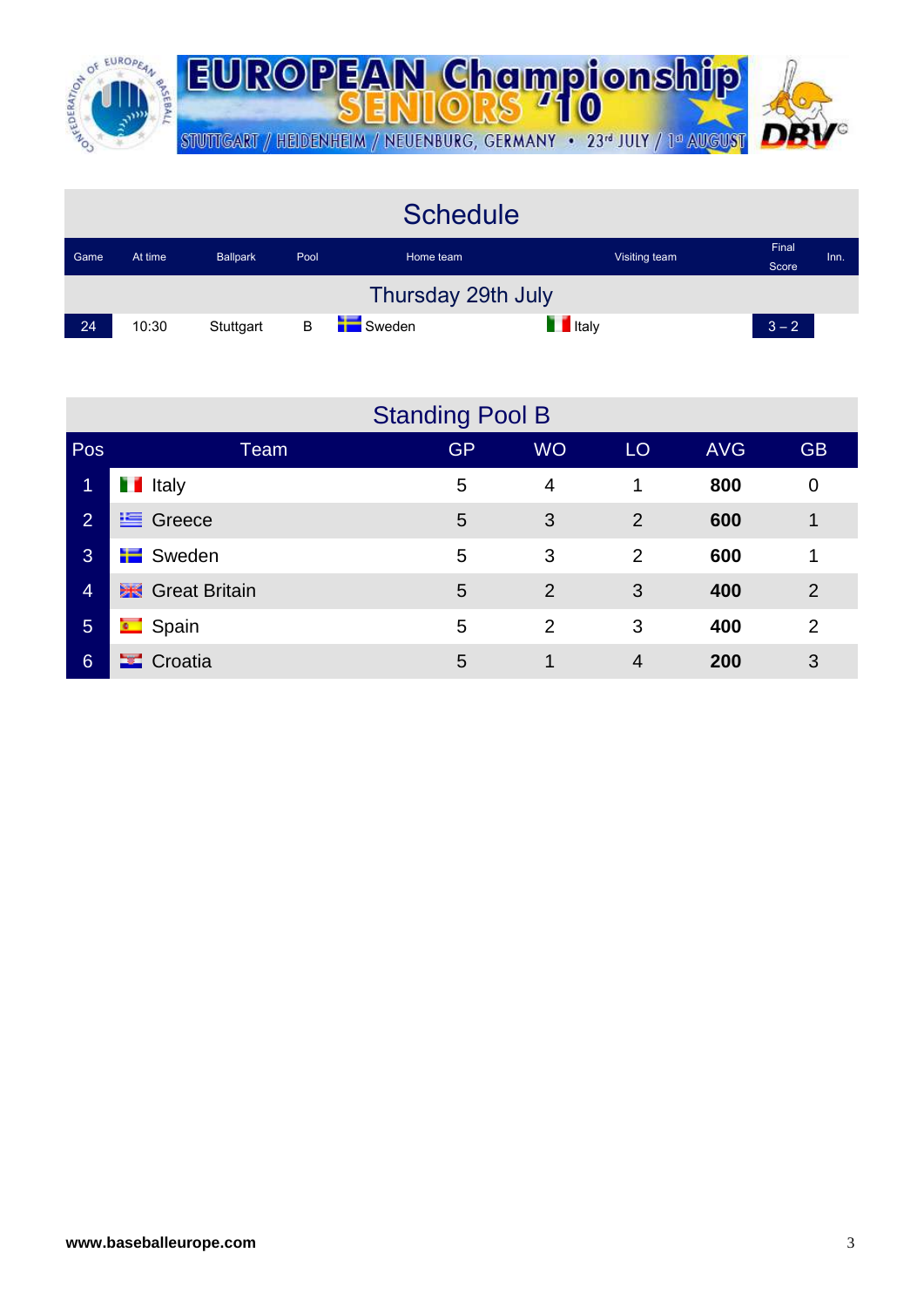

|      |         |                 |              | <b>Schedule</b>            |                                                                                                                |                |      |
|------|---------|-----------------|--------------|----------------------------|----------------------------------------------------------------------------------------------------------------|----------------|------|
| Game | At time | <b>Ballpark</b> | Pool         | Home team                  | Visiting team                                                                                                  | Final<br>Score | Inn. |
|      |         |                 |              | Thursday 29th July         |                                                                                                                |                |      |
| 36   | 19:00   | Stuttgart       | C            | Germany                    | Greece                                                                                                         | $17 - 8$       |      |
|      |         |                 |              | Friday 30th July           |                                                                                                                |                |      |
| 33   | 10:30   | Heidenheim      | Fi.          | Great Britain              | Czech Republic                                                                                                 | -              |      |
| 37   | 10:30   | Stuttgart       | $\mathsf{C}$ | Sweden                     | <b>France</b>                                                                                                  |                |      |
| 34   | 14:30   | Stuttgart       | $\mathsf C$  | <b>T</b> Italy             | <b>France</b>                                                                                                  | ÷              |      |
| 38   | 14:30   | Heidenheim      | $\mathsf{C}$ | Greece                     | $\blacksquare$ Netherlands                                                                                     |                |      |
| 35   | 18:00   | Heidenheim      | $\mathsf C$  | Netherlands                | Sweden                                                                                                         | $\Box$         |      |
| 39   | 19:00   | Stuttgart       | C            | <b>T</b> Italy             | $\blacksquare$ Germany                                                                                         |                |      |
|      |         |                 |              | Saturday 31st July         |                                                                                                                |                |      |
| 40   | 12:00   | Stuttgart       | $\mathsf{C}$ | $\blacksquare$ Netherlands | <b>T</b> Italy                                                                                                 |                |      |
| 41   | 17:00   | Heidenheim      | $\mathsf{C}$ | <b>France</b>              | Greece                                                                                                         |                |      |
| 42   | 17:00   | Stuttgart       | C            | $\blacksquare$ Germany     | Sweden                                                                                                         |                |      |
|      |         |                 |              | <b>Sunday 1st August</b>   |                                                                                                                |                |      |
| 43   | 14:00   | Stuttgart       | Fi.          | $\bullet$ :: N.1 ::        | $\bullet$ :: N.2 ::<br>In each game the home team is named first // * home team will be decided by draw of lot |                |      |

\*\* German game 19:00 in Stuttgart // \*\*\* German game 17:00 in Stuttgart

|                 |                     | <b>Standing Pool C</b> |                |                |                  |                |
|-----------------|---------------------|------------------------|----------------|----------------|------------------|----------------|
| Pos             | Team                | GP <sub>I</sub>        | <b>WO</b>      | LO             | <b>AVG</b>       | <b>GB</b>      |
| 1               | Netherlands<br>═    | 2                      | $\overline{2}$ | $\overline{0}$ | 1000             | 0              |
| $\overline{2}$  | Germany<br>▃        | 3                      | $\overline{2}$ | 1              | 667              | 0.5            |
| 3               | <b>T</b> Italy      | $\overline{2}$         | 1              | 1              | 500              | 1              |
| $\overline{4}$  | <b>E</b> Sweden     | 2                      | 1              | 1              | 500              | 1              |
| $5\phantom{1}$  | Greece<br><u>ts</u> | 3                      | 1              | 2              | 333              | 1.5            |
| $6\overline{6}$ | France              | $\overline{2}$         | $\overline{0}$ | $\overline{2}$ | $\boldsymbol{0}$ | $\overline{2}$ |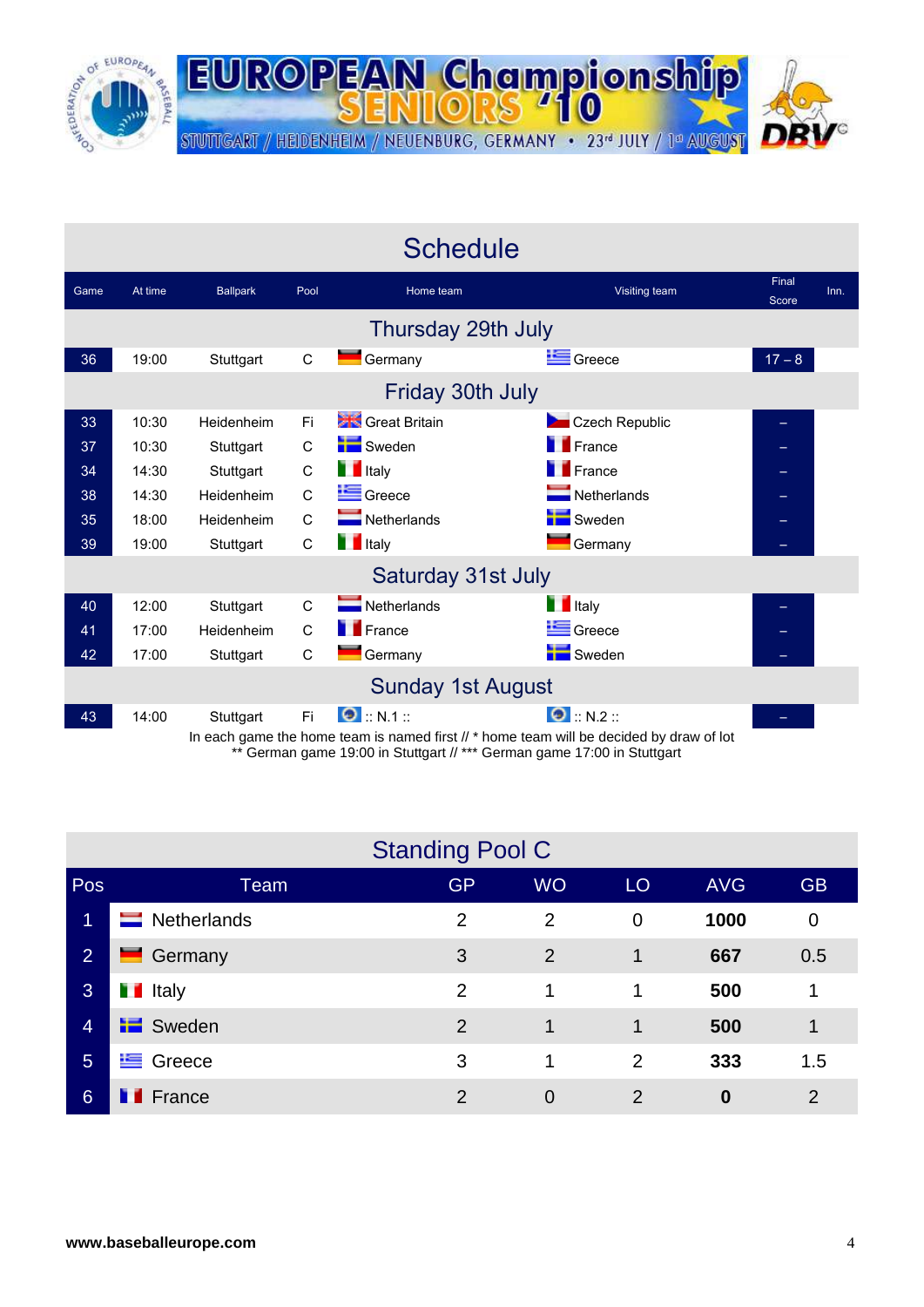

**EUROPEAN Championship** STUTTGART / HEIDENHEIM / NEUENBURG, GERMANY · 23rd JULY / 1st AUGUST

 $\mathbf{r}$ 

## **Game Summary 24**



Sweden - Italy

Jul 29, 2010 at Stuttgart (TVC Stadium)

ITALY 2 (4-1)

| Player<br>----------------                                                                                                  | AB                         |                | R H BI          |                |                   |                |              |                |                                    |                |              |                                |              |              |                            | 2B 3B HR BB SB CS HP SH SF SO IBB KL GDP |                            |              |                | PO.                                                  | A              | E            |       |       |
|-----------------------------------------------------------------------------------------------------------------------------|----------------------------|----------------|-----------------|----------------|-------------------|----------------|--------------|----------------|------------------------------------|----------------|--------------|--------------------------------|--------------|--------------|----------------------------|------------------------------------------|----------------------------|--------------|----------------|------------------------------------------------------|----------------|--------------|-------|-------|
| DESIMONI cf                                                                                                                 | 4                          | $\Omega$       | $\Omega$        | $\Omega$       | $\Omega$          |                | 0            | $\Omega$       | $\Omega$                           | 0              | $\Omega$     | $\Omega$                       | $\Omega$     | 0            | $\Omega$                   | $\Omega$                                 |                            | $\Omega$     | 0              | 0                                                    | $\mathbf{0}$   | $\Omega$     |       |       |
| GRANATO SS                                                                                                                  | 3                          | $\overline{0}$ | $\Omega$        | $\Omega$       | $\circ$           |                | $\Omega$     | $\circ$        | $\mathbf{1}$                       | $\Omega$       | $\circ$      | $\Omega$                       | $\Omega$     | $\Omega$     | $\mathbf{1}$               | $\circ$                                  |                            | $\mathbf{1}$ | $\Omega$       | 0                                                    | 1              | $\Omega$     |       |       |
| CHIARINI rf                                                                                                                 | $\overline{4}$             | 1              | 2               | $\mathbf{1}$   | 1                 |                | $\Omega$     | $\mathbf{1}$   | $\Omega$                           | $\Omega$       | $\Omega$     | $\Omega$                       | $\Omega$     | $\Omega$     | $\Omega$                   | $\Omega$                                 |                            | $\Omega$     | $\Omega$       | $\mathbf{1}$                                         | $\bigcirc$     | $\Omega$     |       |       |
| MAZZANTI 3b                                                                                                                 | 3                          | 1              | $\mathbf{1}$    | $\mathbf{1}$   | $\Omega$          |                | $\Omega$     | 1              | $\mathbf{1}$                       | $\Omega$       | $\Omega$     | $\Omega$                       | $\Omega$     | $\Omega$     | $\Omega$                   | $\Omega$                                 |                            | $\Omega$     | $\Omega$       | $\mathbf{1}$                                         | $\overline{0}$ | $\Omega$     |       |       |
| GIZZI 1b                                                                                                                    | 4                          | $\Omega$       | $\mathcal{P}$   | $\Omega$       | $\Omega$          |                | $\Omega$     | $\Omega$       | $\Omega$                           | $\mathbf{1}$   | $\Omega$     | $\Omega$                       | $\Omega$     | $\Omega$     | $\Omega$                   | $\Omega$                                 |                            | $\Omega$     | $\Omega$       | 8                                                    | $\bigcirc$     | $\Omega$     |       |       |
| CHAPELLI lf                                                                                                                 | 3                          | $\Omega$       | $\mathbf{1}$    | $\Omega$       | $\Omega$          |                | $\Omega$     | 0              | $\mathbf{1}$                       | $\overline{c}$ | $\Omega$     | $\Omega$                       | $\Omega$     | $\Omega$     | $\Omega$                   | $\Omega$                                 |                            | $\Omega$     | $\mathbf 0$    | $\mathbf{1}$                                         | $\overline{0}$ | $\Omega$     |       |       |
| AVAGNINA dh                                                                                                                 | 4                          | $\overline{0}$ | $\Omega$        | $\Omega$       | $\circ$           |                | $\Omega$     | 0              | $\Omega$                           | 0              | 0            | $\mathbf 0$                    | $\Omega$     | $\Omega$     | $\mathbf{1}$               | $\circ$                                  |                            | $\Omega$     | 1              | 0                                                    | $\overline{0}$ | $\Omega$     |       |       |
| ALBANESE C                                                                                                                  | 3                          | $\Omega$       | $\mathbf{1}$    | $\Omega$       | $\mathbf{1}$      |                | $\Omega$     |                | $0\quad 0$                         | $\Omega$       | $\Omega$     | $\mathbf{0}$                   | $\Omega$     | $\Omega$     | $\Omega$                   | $\Omega$                                 |                            | $\Omega$     | $\Omega$       | 6 1                                                  |                | $\Omega$     |       |       |
| ANGRISANO C                                                                                                                 | $\mathbf{0}$               | $\bigcirc$     | $\Omega$        | $\Omega$       | $\Omega$          |                | $\Omega$     | $\overline{0}$ | $\mathbf{1}$                       | $\Omega$       | $\Omega$     | $\Omega$                       | $\circ$      | $\Omega$     | $\Omega$                   | $\circ$                                  |                            | $\Omega$     | $\Omega$       | $5\qquad$                                            |                | $\Omega$     |       |       |
| SANTORA 2b                                                                                                                  | 3                          | $\bigcirc$     | $\Omega$        | $\Omega$       | $\circ$           | $\bigcirc$     |              | $0 \quad 0$    |                                    | $\Omega$       | $\Omega$     | $\Omega$                       | $\mathbf{1}$ | $\Omega$     | $\Omega$                   | $\Omega$                                 |                            | $\Omega$     | $\Omega$       | $\mathbf{1}$                                         | $\overline{4}$ | $\Omega$     |       |       |
| DE SANTIS p                                                                                                                 |                            | $0\quad 0$     | $\mathbf{0}$    | $\overline{0}$ | $\overline{0}$    | $\bigcirc$     |              | $0\quad 0$     |                                    | 0              | $\Omega$     | $\circ$                        | $\Omega$     | $\bigcirc$   | $\Omega$                   |                                          | $\Omega$<br>$\bigcirc$     |              | $\Omega$       | $0\quad 0$                                           |                | $\Omega$     |       |       |
| DI ROMA p                                                                                                                   | $0\qquad 0$                |                | $\Omega$        | $\Omega$       | $\circ$           |                | $\Omega$     | $\circ$        | $\Omega$                           | $\mathbf 0$    | $\Omega$     | $\mathbf{0}$                   | $\Omega$     | $\Omega$     | $\Omega$                   | $\circ$                                  |                            | $\Omega$     | $\overline{0}$ | $\mathbf{1}$                                         | $\overline{0}$ | $\Omega$     |       |       |
| Totals                                                                                                                      | 31                         | $\overline{2}$ | $7\phantom{.0}$ | $\overline{c}$ | $\overline{c}$    |                | 0            | $\overline{2}$ | $\overline{4}$                     | 3              | $\circ$      | $\mathbf{0}$                   | $\mathbf{1}$ | $\circ$      | 2                          | $\Omega$                                 | $\overline{1}$             |              | $\mathbf{1}$   | 24                                                   | 6              | $\Omega$     |       |       |
|                                                                                                                             |                            |                |                 |                |                   |                |              |                | SWEDEN $3$ (3-2)                   |                |              |                                |              |              |                            |                                          |                            |              |                |                                                      |                |              |       |       |
| Player                                                                                                                      | AВ                         |                |                 | R H BI         |                   |                |              |                |                                    |                |              |                                |              |              |                            | 2B 3B HR BB SB CS HP SH SF SO IBB KL GDP |                            |              |                | PO A                                                 |                | - E          |       |       |
| _____________________<br>DERMENDZIEV lf                                                                                     | 2                          | 1              | $\Omega$        | $\Omega$       | $\Omega$          |                | $\Omega$     | $\Omega$       | 2                                  | $\mathbf{1}$   | $\Omega$     | $\Omega$                       | $\Omega$     | $\Omega$     | $\Omega$                   | $\Omega$                                 |                            | $\Omega$     | 0              | 6                                                    | 1              | $\Omega$     |       |       |
| SORGI 2b                                                                                                                    | 4                          | $\overline{0}$ | $\circ$         | 0              | 0                 |                | 0            | $\circ$        | $\circ$                            | 0              | 0            | $\mathbf{0}$                   | 0            | $\mathbf{0}$ | 2                          | 0                                        |                            | $\Omega$     | 0              | 2                                                    | 5              | 0            |       |       |
| PILEGARD 1b                                                                                                                 |                            | 4 0 1          |                 | $\Omega$       | $\circ$           |                | $\Omega$     | $0\quad 0$     |                                    | $\circ$        | $\circ$      | $\circ$                        | $\Omega$     | $\bigcirc$   | $\overline{2}$             |                                          | $0 \quad 0$                |              | $\mathbf{0}$   | 9 0                                                  |                | $\mathbf{0}$ |       |       |
| SJOBERG 3b                                                                                                                  | 4                          | $\overline{0}$ | 2               | $\mathbf{1}$   | $\mathbf{1}$      |                | $\Omega$     | $\overline{0}$ | $\Omega$                           | 0              | $\circ$      | $\mathbf{0}$                   | 0            | $\bigcirc$   | $\mathbf{2}^{\prime}$      | $\mathbf{0}$                             | $\overline{1}$             |              | $\circ$        | $1 \quad 0$                                          |                | $\Omega$     |       |       |
| JOHANNESSENP rf                                                                                                             | $\overline{4}$             | $\Omega$       | $\Omega$        | $\Omega$       | $\Omega$          |                | $\Omega$     | $\Omega$       | $\Omega$                           | $\Omega$       | $\Omega$     | $\Omega$                       | $\Omega$     | $\Omega$     | $\overline{2}$             | $\Omega$                                 | $\bigcirc$                 |              | $\Omega$       | $\overline{2}$                                       | $\overline{0}$ | $\Omega$     |       |       |
| JOHANNESSENB C                                                                                                              | 3                          | $\mathbf{1}$   | $\overline{c}$  | $\mathbf{1}$   | $\Omega$          |                | $\Omega$     | 1              | $\Omega$                           | $\Omega$       | $\Omega$     | $\Omega$                       | $\Omega$     | $\Omega$     | $\Omega$                   | $\Omega$                                 |                            | $\Omega$     | $\Omega$       | $3 \quad 0$                                          |                | $\Omega$     |       |       |
| LEANDER dh                                                                                                                  | $\overline{2}$             | 1              | $\mathbf{1}$    | $\mathbf{1}$   | $\circ$           |                | $\Omega$     | 1              | $\mathbf{1}$                       | 0              | $\Omega$     | $\Omega$                       | $\Omega$     | $\Omega$     | $\Omega$                   |                                          | $\Omega$                   | $\Omega$     | $\Omega$       | $0\quad 0$                                           |                | $\Omega$     |       |       |
| REIMER SS                                                                                                                   |                            | $2 \quad 0$    | $\Omega$        | $\Omega$       | $\circ$           |                | $\Omega$     |                | $0\quad 0$                         | 0              | $\Omega$     | $\mathbf{0}$                   | $\mathbf{1}$ | $\Omega$     | $\overline{2}$             |                                          | $\overline{1}$<br>$\Omega$ |              | $\circ$        | $3 \quad 4$                                          |                | $\Omega$     |       |       |
| JOHANSSON C cf                                                                                                              | 3 0 0                      |                |                 | $\Omega$       | $\mathbf{0}$      | $\bigcirc$     |              | $0\quad 0$     |                                    | $\Omega$       | $\Omega$     | $\Omega$                       | $\Omega$     |              | $\overline{2}$<br>$\Omega$ |                                          | $\overline{1}$<br>$\Omega$ |              | $\Omega$       | $1 \quad 0$                                          |                | $\Omega$     |       |       |
| KLASSON Jo p                                                                                                                | $0\quad 0\quad 0$          |                |                 | $\overline{0}$ | $\circ$           | $\bigcirc$     |              |                | $0\quad 0$                         | $\Omega$       | $\Omega$     | $\circ$                        | $\Omega$     | $\Omega$     | $\Omega$                   | $\Omega$                                 | $\bigcirc$                 |              | $\Omega$       | $\mathbf{0}$                                         | $\overline{0}$ | $\Omega$     |       |       |
| SOUBIEA p                                                                                                                   | $0\quad 0$                 |                | $\Omega$        | $\Omega$       | $\Omega$          |                | $\Omega$     | $\Omega$       | $\Omega$                           | $\Omega$       | $\Omega$     | $\Omega$                       | $\Omega$     | $\Omega$     | $\Omega$                   | $\Omega$                                 |                            | $\Omega$     | $\Omega$       | 0                                                    | 3              | $\Omega$     |       |       |
| Totals                                                                                                                      | 28                         | 3              | 6               | 3              | $\mathbf{1}$      |                | $\Omega$     | $\overline{c}$ | 3                                  | $\mathbf 1$    | 0            | $\mathbf{0}$                   | $\mathbf{1}$ |              | 0 <sub>12</sub>            | 0                                        |                            | 3            | $\Omega$       | 27 13                                                |                | $\Omega$     |       |       |
| <b>ITALY</b>                                                                                                                |                            |                |                 |                |                   |                |              |                |                                    |                |              |                                |              |              |                            |                                          |                            |              |                | IP H R ER BB SO WP HB BK IBB SH SF CI 2B 3B HR AB BF |                |              | FO GO | NP    |
| DE SANTIS<br>$L$ , 0-1                                                                                                      |                            |                | 4.0             | 6              | 3                 | 3              | 3            | 5              |                                    | 0              | $\Omega$     | $\Omega$                       | $\Omega$     | $\mathbf{1}$ | $\mathbf{0}$               | $\mathbf{0}$                             | 1                          | $\Omega$     | 2              |                                                      | 16 20          | 3            | 2     | 77    |
| DI ROMA                                                                                                                     |                            | 4.0            |                 | $\mathbf{0}$   | 0                 | $\overline{0}$ | $\mathbf{0}$ | 7              |                                    | 0              | $\mathbf 0$  | $\mathbf{0}$                   | $\mathbf{0}$ | $\circ$      | $\circ$                    | $\overline{0}$                           | 0                          |              | $0\quad 0$     |                                                      | 12 12          | 2            | 3     | 44    |
| SWEDEN                                                                                                                      |                            |                | ΙP              |                |                   |                |              |                | H R ER BB SO WP HB BK IBB SH SF CI |                |              |                                |              |              |                            |                                          |                            |              | 2B 3B HR       |                                                      | AB BF          |              | FO GO | ΝF    |
| KLASSON Jo $W, 2-0$ 6.0 6                                                                                                   |                            |                |                 |                | 2                 | 2              | 3            | 2              |                                    | 0              | $\mathbf{0}$ | $\Omega$                       | $\mathbf{0}$ | 0            | 0                          | $\overline{0}$                           | 2                          | $\circ$      | 2              |                                                      | 23 26          | 8            |       | 7 100 |
| SOUBIEA S, 1                                                                                                                |                            |                |                 |                | $3.0 \t1 \t0 \t0$ |                |              | $1 \quad 0$    |                                    | 0              | $\circ$      | $\mathbf{0}$<br>$\overline{0}$ |              | 1            | $\overline{0}$             | $\bigcirc$                               | $\overline{0}$             |              | $0\quad 0$     |                                                      | 8 10           | 4            |       | 4 31  |
| Umpires - HP: MAKOUCHETCHEV Serge (FRA) 1B: BONILLA Sixto (ESP) 3B: ALBRECHT Marco (GER)<br>Start: 12:00<br>Weather: cloudy | Time: 2:34 Attendance: 150 |                |                 |                |                   |                |              |                |                                    |                |              |                                |              |              |                            |                                          |                            |              |                |                                                      |                |              |       |       |

 SCOREKEEPERS: MUENCHEBERG Sven (GER) GILK Gerhard (GER) TC: MATEU Xavier (ESP) KLASSON Jo faced 1 batter in the 7th.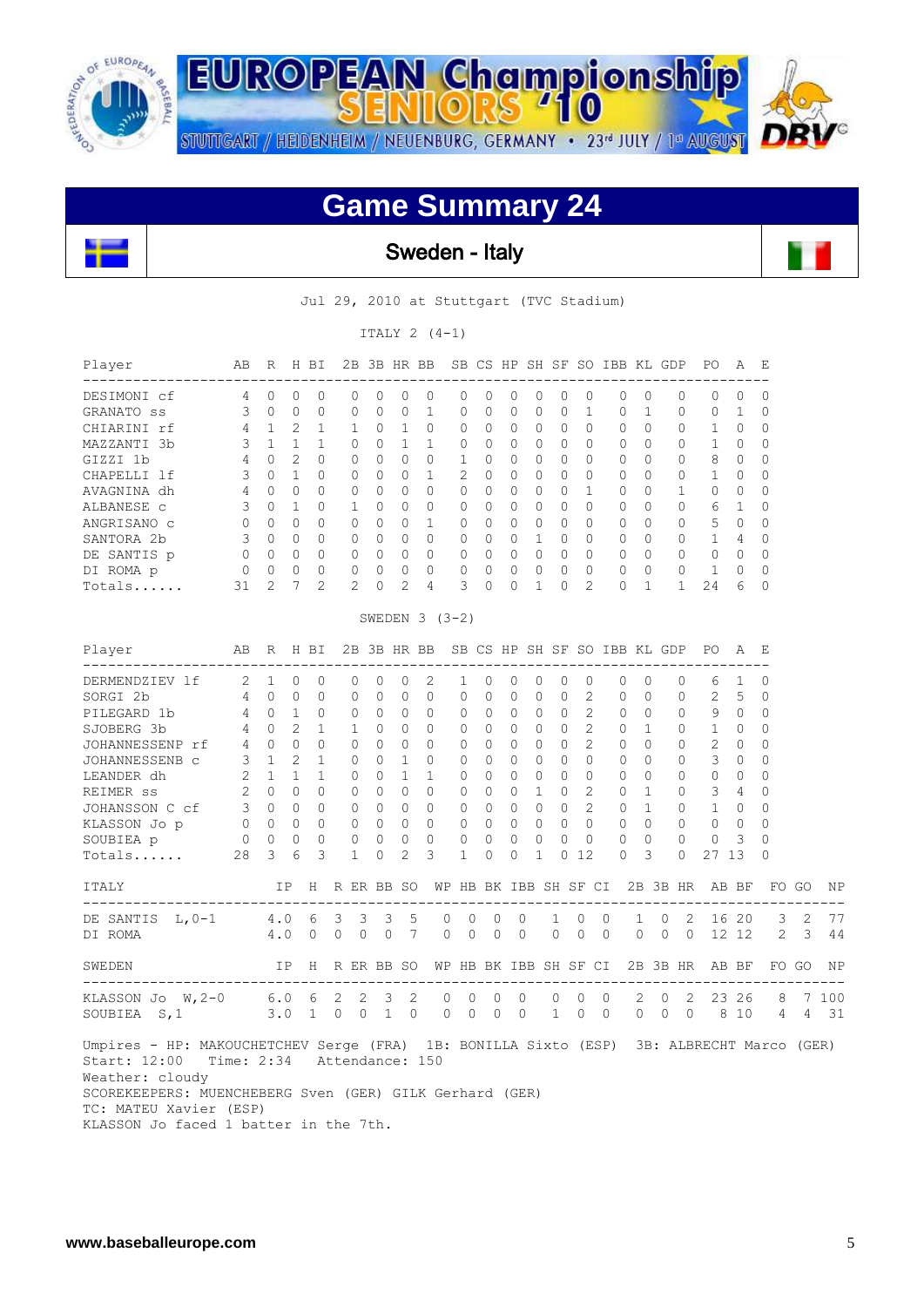

### **Teams' stats (after preliminary round)**  $\overline{\phantom{a}}$ Italy **ITA**

 **(All games Sorted by Batting avg)**

| record: 4-1                                                                            |            |           |                         |                |              |               |   |              |                |                                      |              |                         |                |                |                |          |                 |     |                |               |                |          |                |                |             |
|----------------------------------------------------------------------------------------|------------|-----------|-------------------------|----------------|--------------|---------------|---|--------------|----------------|--------------------------------------|--------------|-------------------------|----------------|----------------|----------------|----------|-----------------|-----|----------------|---------------|----------------|----------|----------------|----------------|-------------|
| Player                                                                                 | <b>AVG</b> | $GP - GS$ | AB                      | R              | н            | 2B            |   |              | 3B HR RBI      | TВ                                   |              | $SLG\%$                 | BB HBP         |                | SO GDP         |          | OB <sub>8</sub> | SF  | SH             | <b>SB-ATT</b> | PO             |          | A              | Е              | <b>FLD%</b> |
| 32 CHAPELLI Jiminez.                                                                   | .684       | $5 - 5$   | 19                      | 6              | 13           | 2             | 0 | 3            | 9              |                                      | 24 1.263     |                         | з              | 0              | 1              | $\Omega$ | . 727           | 0   | 0              | $3 - 4$       | 6              |          | n              | 0 1.000        |             |
| 45 CHIARINI Mario                                                                      | .563       | $5 - 5$   | 16                      | 9              | 9            | 3             | 0 | 3            | 7              |                                      | 21 1.313     |                         | 5              | $\mathbf{1}$   | 0              | $\Omega$ | .652            | 1   | $\Omega$       | $0 - 0$       | 6              |          | $\Omega$       | 01.000         |             |
| 26 GIZZI Jairo R                                                                       | .368       | $5 - 5$   | 19                      | 3              | 7            | 2             | 0 | 0            | 3              | 9                                    | .474         |                         | $\overline{2}$ | 0              | $\overline{2}$ | 1        | .429            | 0   | 0              | $1 - 1$       | 10             |          | 0              | 01.000         |             |
| 3 GRANATO Anthony                                                                      | .364       | $5 - 5$   | 22                      | 8              | 8            | 1             | 0 | 2            | 7              | 15                                   | .682         |                         | 1              | 0              | 2              | 1        | .391            | 0   | 1              | $0 - 0$       | 2              |          | 5              | $\mathbf{1}$   | .875        |
| 6 INFANTE Juan C                                                                       | .357       | $4 - 4$   | 14                      | 4              | 5            | 0             | 0 | $\Omega$     | 3              | 5                                    | .357         |                         | 4              | 0              | 1              | 0        | .500            | 0   | 1              | $0 - 0$       | 2              | 10       |                | $\mathbf{1}$   | .923        |
| 40 MAZZANTI Giuseppe                                                                   | .333       | $5 - 5$   | 21                      | 7              | 7            | $\mathbf{1}$  | 0 | 4            | 12             | 20                                   | .952         |                         | 1              | $\mathbf{1}$   | 5              | 0        | .391            | 0   | $\Omega$       | $0 - 0$       | 28             |          | 4              | 01.000         |             |
| 1 SANTORA Jack                                                                         | .308       | $5 - 5$   | 13                      | 4              | 4            | $\Omega$      | O | 1            | 4              | 7                                    | .538         |                         | 3              | 0              | 0              | 1        | .438            | 0   | $\overline{2}$ | $1 - 1$       | 4              | 16       |                | 01.000         |             |
| 4 DESIMONI Stefano.<br>--------------                                                  | .308       | $5 - 5$   | 13                      | $\overline{2}$ | 4            | $\mathbf{1}$  | 0 | 0            | $\overline{2}$ | 5                                    | .385         |                         | 5              | $\Omega$       | 0              | 0        | .500            | 0   | $\Omega$       | $1 - 1$       | $\overline{2}$ |          | 0              | 01.000         |             |
| 9 MAZZUCA Joseph 1.000                                                                 |            | $3 - 0$   | 1                       | 1              | 1            | 0             | 0 | 0            | 0              |                                      | 1 1.000      |                         | 1              | 1              | 0              |          | 01.000          | 0   | $\Omega$       | $0 - 0$       | 1              |          | 1              | 0 1.000        |             |
| 28 ALBANESE Simone                                                                     | .333       | $3 - 3$   | 9                       | $\mathbf{1}$   | 3            | $\mathbf{1}$  | 0 | $\Omega$     | 0              | 4                                    | .444         |                         | $\overline{2}$ | $\mathbf{1}$   | 0              | 1        | .500            | 0   | 0              | $0 - 0$       | 22             |          | 1              | 0 1.000        |             |
| 14 ANGRISANO Juan P.                                                                   | .167       | $4 - 2$   | 6                       | $\overline{2}$ | $\mathbf{1}$ | 1             | 0 | 0            | 0              | $\overline{2}$                       | .333         |                         | 3              | 0              | 2              | 1        | .444            | 0   | 0              | $1 - 1$       | 27             |          | 1              | 01.000         |             |
| 25 AVAGNINA Lorenzo.                                                                   | .000       | $5 - 1$   | 7                       | $\overline{2}$ | 0            | 0             | 0 | $\Omega$     | 0              | 0                                    | .000         |                         | 1              | 0              | 1              | 1        | .125            | 0   | $\Omega$       | $0 - 0$       | 0              |          | 0              | 0              | .000        |
| 22 AMBROSINO Paolino                                                                   | .000       | $3 - 0$   | $\overline{2}$          | 0              | 0            | $\Omega$      | O | O            | 0              | $\Omega$                             | .000         |                         | 1              | $\Omega$       | 0              | 0        | .333            | 0   | $\Omega$       | $0 - 0$       | 0              |          | O              | 0              | .000        |
| $\texttt{Totals} \dots \dots \dots \dots \dots$                                        | .383       | $5 - 5$   | 162                     | 49             | 62           | 12            | 0 | 13           | 47             | 113                                  | .698         |                         | 32             | 4              | 14             | 6        | .492            | 1   | 4              | $7 - 8$       | 114            | 42       |                | $\overline{2}$ | .987        |
| Opponents                                                                              | .164       | $5 - 5$   | 134                     | 8              | 22           | 3             | 0 | 3            | 7              | 34                                   | .254         |                         | 7              | 0              | 51             | 1        | .206            | 0   | 1              | $3 - 3$       | 111            | 46       |                | 4              | .975        |
| LOB - Team (43), Opp (20). DPs turned - Team (3), Opp (7). IBB - Team (1), CHIARINI 1. |            |           |                         |                |              |               |   |              |                | (All games Sorted by Earned run avg) |              |                         |                |                |                |          |                 |     |                |               |                |          |                |                |             |
| Player                                                                                 | <b>ERA</b> | W−L       | APP                     | GS             |              | CG SHO/CBO SV |   |              | ΙP             | н                                    | R            | ER                      | BB             | so             | 2B             | 3B       | HR.             |     | AB B/Avq       |               | WP HBP         | вĸ       | <b>SFA SHA</b> |                |             |
| 29 CILLO Cody D                                                                        | 0.00       | $1 - 0$   | 1                       | 1              | 0            | 0/0           |   | 0            | 5.0            | 1                                    | 0            | O                       | 2              |                | 0              | 0        | $\Omega$        | 16  | .063           | 0             | 0              | $\Omega$ | 0              | 0              |             |
| 13 CORRADINI Roberto                                                                   | 0.00       | $0 - 0$   | $\mathbf{1}$            | $\mathbf{1}$   | $\Omega$     | 0/0           |   | 0            | 4.0            | 3                                    | $\mathbf{1}$ | 0                       | 0              | 6              | $\mathbf{1}$   | 0        | 0               | 16  | .188           | 0             | 0              | 0        | 0              | 0              |             |
| 27 COOPER Christophe                                                                   | 1.50       | $1 - 0$   | 1                       | $\mathbf{1}$   | $\Omega$     | 0/0           |   | 0            | 6.0            | 7                                    | $\mathbf{1}$ | $\mathbf{1}$            | 1              | 6              | 0              | 0        | 0               | 24  | .292           | 0             | 0              | 0        | 0              | 0              |             |
| 35 DA SILVA Tiago Fe                                                                   | 1.80       | $1 - 0$   | 1                       | 1              | $\Omega$     | 0/0           |   | 0            | 5.0            | $\overline{2}$                       | 1            | 1                       | $\mathbf{1}$   | 5              | 0              | 0        | 0               | 17  | .118           | 1             | 0              | $\Omega$ | 0              | O              |             |
| 34 DI ROMA Christoph                                                                   | 3.00       | $0 - 0$   | $\overline{\mathbf{c}}$ | 0              | $\mathbf 0$  | 0/0           |   | 0            | 6.0            | 3                                    | 2            | $\overline{\mathbf{c}}$ | 0              | 8              | 1              | 0        | $\mathbf{1}$    | 21  | .143           | 0             | $\Omega$       | 0        | 0              | O              |             |
| 43 DE SANTIS Riccard 6.75<br>--------------                                            |            | $0 - 1$   | 1                       | 1              | $\Omega$     | 0/0           |   | 0            | 4.0            | 6                                    | 3            | ٩                       | 3              | 5              | $\mathbf{1}$   | $\Omega$ | $\overline{2}$  | 16  | .375           | 0             | $\Omega$       | $\Omega$ | $\Omega$       | $\mathbf{1}$   |             |
| 11 CICATELLO Justin.                                                                   | 0.00       | $0 - 0$   | 2                       | $\Omega$       | $\Omega$     | 0/0           |   | 0            | 3.0            | 0                                    | 0            | 0                       | 0              | 4              | 0              | 0        | 0               | 9   | .000           | 0             | 0              | 0        | 0              | 0              |             |
| 30 PEZZULLO Carlos A                                                                   | 0.00       | $0 - 0$   | $\mathbf{1}$            | 0              | $\Omega$     | 0/0           |   | 0            | 2.0            | 0                                    | 0            | 0                       | 0              | $\overline{2}$ | 0              | 0        | 0               | 6   | .000           | 0             | 0              | $\Omega$ | $\Omega$       | $\Omega$       |             |
| 16 GRIFANTINI Marco.                                                                   | 0.00       | $0 - 0$   | 2                       | 0              | 0            | 0/0           |   | 0            | 2.0            | 0                                    | 0            | 0                       | 0              | 5              | 0              | 0        | 0               | 6   | .000           | 0             | 0              | 0        | 0              | 0              |             |
| 42 D AMICO Yovani                                                                      | 0.00       | $1 - 0$   | 1                       | 0              | $\Omega$     | 0/0           |   | <sup>o</sup> | 1.0            | 0                                    | 0            | $\Omega$                | 0              | 3              | 0              | $\Omega$ | 0               | 3   | .000           | 0             | 0              | $\Omega$ | 0              | O              |             |
| Totals 1.66                                                                            |            | $4 - 1$   | 5                       | 5              | $\Omega$     | 0/0           |   | 0            | 38.0           | 22                                   | 8            | 7                       | 7              | 51             | з              | 0        | 3               | 134 | .164           | 1             | 0              | $\Omega$ | 0              | 1              |             |
| Opponents 11.92                                                                        |            | $1 - 4$   | 5                       | 5              | $\Omega$     | 0/0           |   | $\mathbf{1}$ | 37.0           | 62                                   | 49           | 49                      | 32             | 14             | 12             | 0        | 13              | 162 | .383           | 10            | 4              | $\Omega$ | $\mathbf{1}$   | 4              |             |

**SBA/ATT - ALBANESE (3-3), DA SILVA (2-2), DE SANTIS (1-1).** 

#### **(All games Sorted by Fielding pct)**

|   | Player               | c   | PO             | A  | E | FLD <sup>8</sup> | DPs          | SBA CSB |          | SBA <sup>8</sup> | PB | CI       |
|---|----------------------|-----|----------------|----|---|------------------|--------------|---------|----------|------------------|----|----------|
|   | 40 MAZZANTI Giuseppe | 32  | 28             | 4  | 0 | 1.000            | 1            | 0       | 0        | ---              | 0  | $\Omega$ |
|   | 14 ANGRISANO Juan P. | 28  | 27             | 1  | 0 | 1.000            | 0            | 0       | 0        | ---              | 0  | 0        |
|   | 28 ALBANESE Simone   | 23  | 22             | 1  | 0 | 1.000            | 0            | з       | 0        | 1.000            | 0  | 0        |
|   | 1 SANTORA Jack       | 20  | 4              | 16 | 0 | 1.000            | 2            | 0       | O        | ---              | 0  | 0        |
|   | 26 GIZZI Jairo R     | 10  | 10             | 0  | 0 | 1.000            | 2            | 0       | 0        | ---              | 0  | 0        |
|   | 45 CHIARINI Mario    | 6   | 6              | 0  | 0 | 1.000            | 0            | 0       | 0        | ---              | 0  | 0        |
|   | 32 CHAPELLI Jiminez. | 6   | 6              | 0  | 0 | 1.000            | 0            | 0       | 0        |                  | 0  | 0        |
|   | 35 DA SILVA Tiago Fe | 3   | 2              | 1  | 0 | 1.000            | 0            | 2       | $\Omega$ | 1.000            | 0  | 0        |
|   | 4 DESIMONI Stefano.  | 2   | 2              | 0  | 0 | 1.000            | O            | 0       | O        | ---              | 0  | 0        |
|   | 9 MAZZUCA Joseph     | 2   | $\mathbf{1}$   | 1  | 0 | 1.000            | <sup>0</sup> | 0       | O        | ---              | 0  | $\Omega$ |
|   | 13 CORRADINI Roberto | 1   | 0              | 1  | 0 | 1.000            | 0            | 0       | 0        | ---              | 0  | 0        |
|   | 34 DI ROMA Christoph | 1   | $\mathbf{1}$   | 0  | 0 | 1.000            | 0            | 0       | 0        | ---              | 0  | 0        |
|   | 27 COOPER Christophe | 1   | 0              | 1  | 0 | 1.000            | O            | 0       | 0        |                  | 0  | $\Omega$ |
|   | 29 CILLO Cody D      | 1   | $\mathbf{1}$   | 0  | 0 | 1.000            | 0            | 0       | 0        | ---              | 0  | 0        |
|   | 30 PEZZULLO Carlos A | 1   | 0              | 1  | 0 | 1.000            | 0            | 0       | 0        |                  | 0  | $\Omega$ |
| 6 | INFANTE Juan C       | 13  | 2              | 10 | 1 | .923             | 1            | 0       | 0        | ---              | 0  | 0        |
|   | 3 GRANATO Anthony    | 8   | $\overline{2}$ | 5  | 1 | .875             | 0            | 0       | 0        | ---              | 0  | 0        |
|   | 42 D AMICO Yovani    | 0   | 0              | 0  | 0 | .000             | 0            | 0       | 0        | ---              | 0  | 0        |
|   | 16 GRIFANTINI Marco. | 0   | 0              | 0  | 0 | .000             | 0            | 0       | 0        |                  | 0  | 0        |
|   | 11 CICATELLO Justin. | 0   | 0              | 0  | 0 | .000             | 0            | 0       | 0        | ---              | 0  | 0        |
|   | 25 AVAGNINA Lorenzo. | 0   | 0              | 0  | 0 | .000             | 0            | 0       | 0        | ---              | 0  | 0        |
|   | 43 DE SANTIS Riccard | 0   | 0              | 0  | 0 | .000             | 0            | 1       | 0        | 1.000            | 0  | 0        |
|   | 22 AMBROSINO Paolino | 0   | 0              | 0  | 0 | .000             | 0            | 0       | $\Omega$ | ---              | 0  | 0        |
|   |                      | 158 | 114            | 42 | 2 | .987             | 3            | 3       | n        | 1.000            | 0  | 0        |
|   | Opponents            | 161 | 111            | 46 | 4 | . 975            | 7            | 7       | 1        | .875             | 0  | 0        |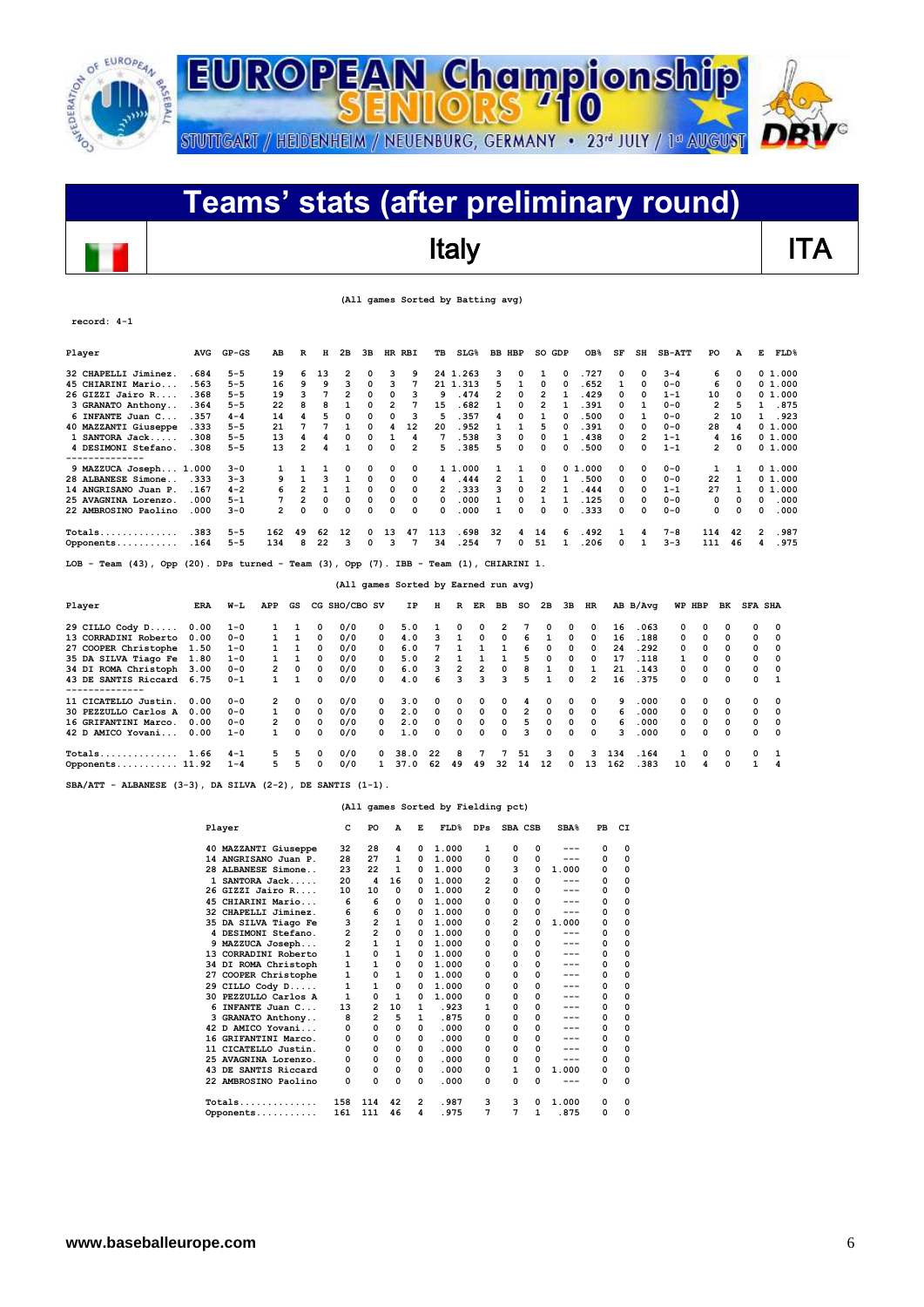

### **Teams' stats (after preliminary round)**  $\overline{\phantom{a}}$ Sweden SWE

|  |  |  |  |  | (All games Sorted by Batting avg) |  |
|--|--|--|--|--|-----------------------------------|--|
|--|--|--|--|--|-----------------------------------|--|

| Player                                                                                                                                           | <b>AVG</b> | $GP - GS$ | AB             | R              | н              | 2в                      | 3B |                | HR RBI         | ΤВ                                   |         | SLG <sup>8</sup> | <b>BB HBP</b>           |                         | SO GDP         |          | OB <sub>8</sub> | SF  | SH       | $SB-ATT$ | PO           |              | А            | Е<br>FLD <sup>8</sup> |
|--------------------------------------------------------------------------------------------------------------------------------------------------|------------|-----------|----------------|----------------|----------------|-------------------------|----|----------------|----------------|--------------------------------------|---------|------------------|-------------------------|-------------------------|----------------|----------|-----------------|-----|----------|----------|--------------|--------------|--------------|-----------------------|
| 5 JOHANNESSEN Bjorn                                                                                                                              | .471       | $5 - 5$   | 17             | з              | 8              | 0                       | 0  | 1              | 4              | 11                                   |         | .647             | 2                       | 0                       | 2              | 0        | .526            | 0   | $\Omega$ | $0 - 0$  | 16           |              | 3            | 0 1.000               |
| 7 SORGI Adam                                                                                                                                     | .400       | $5 - 5$   | 20             | 4              | 8              | 1                       | 0  | 0              | 2              | 9                                    |         | .450             | 2                       | $\mathbf{1}$            | 3              | 0        | .478            | 0   | $\Omega$ | $0 - 0$  | 12           | 12           |              | 2<br>.923             |
| 8 PILEGARD Magnus                                                                                                                                | .333       | $5 - 5$   | 21             | 4              | 7              | 1                       | 0  | 0              | 1              | 8                                    |         | .381             | 1                       | 0                       | 4              | 1        | .364            | 0   | 1        | $0 - 0$  | 45           |              | 3            | 0 1.000               |
| 24 SJOBERG Kristoffe                                                                                                                             | .300       | $5 - 5$   | 20             | 2              | 6              | 2                       | 0  | 1              | 10             | 11                                   |         | .550             | 1                       | 0                       | 5              | 0        | .333            | 0   | $\Omega$ | $0 - 0$  | 2            | 10           |              | .750<br>4             |
| 22 REIMER Rickard                                                                                                                                | .294       | $5 - 5$   | 17             | 6              | 5              | 0                       | 0  | 0              | $\overline{2}$ | 5                                    |         | .294             | 3                       | 1                       | 8              | 0        | .429            | 0   | 1        | $0 - 0$  | 10           | 15           |              | 0 1.000               |
| 33 DERMENDZIEV Antho                                                                                                                             | .286       | $5 - 5$   | 21             | 4              | 6              | $\overline{\mathbf{2}}$ | 0  | $\mathbf{1}$   | 4              | 11                                   |         | .524             | $\overline{2}$          | 0                       | 5              | 1        | .348            | 0   | 1        | $1 - 1$  | 13           |              | 1            | 0 1.000               |
| 11 JOHANNESSEN Peter                                                                                                                             | .278       | $5 - 5$   | 18             | 5              | 5              | 1                       | 0  | $\overline{2}$ | 6              | 12                                   |         | .667             | $\mathbf{1}$            | $\overline{2}$          | 5              | 0        | .381            | 0   | 0        | $2 - 3$  | 9            |              | O            | 0 1.000               |
| 20 JOHANSSON Christo                                                                                                                             | .235       | $5 - 5$   | 17             | $\overline{2}$ | 4              | $\mathbf{1}$            | 0  | 0              | $\overline{2}$ | 5                                    |         | .294             | 2                       | 0                       | 7              | 0        | .316            | 0   | 0        | $0 - 0$  | 12           |              | 1            | 0 1.000               |
| 3 OHLSSON Lukas 1.000                                                                                                                            |            | $1 - 0$   | 1              | 0              | 1              | 0                       | 0  | 0              | 1              |                                      | 1 1.000 |                  | 0                       | 0                       | 0              |          | 01.000          | 0   | 0        | $0 - 0$  | 0            |              | 1            | 0 1.000               |
| 34 JOHANSSON Henrik.                                                                                                                             | .500       | $3 - 2$   | 4              | $\overline{2}$ | $\overline{2}$ | $\overline{2}$          | 0  | 0              | 0              |                                      | 4 1.000 |                  | 3                       | 0                       | 1              | 0        | .714            | 0   | $\Omega$ | $0 - 0$  | 0            |              | 0            | 0<br>.000             |
| 12 LEANDER Rickard                                                                                                                               | .500       | $1 - 1$   | $\overline{2}$ | $\mathbf{1}$   | 1              | 0                       | 0  | 1              | 1              |                                      | 4 2.000 |                  | 1                       | 0                       | 0              | O        | . 667           | 0   | $\Omega$ | $0 - 0$  | 0            |              | 0            | .000<br>$\Omega$      |
| 13 LINDGREN Per                                                                                                                                  | .333       | $1 - 1$   | 3              | $\mathbf{1}$   | 1              | 0                       | 0  | 0              | 0              | 1                                    |         | .333             | 0                       | 0                       | 1              | O        | . 333           | 0   | 0        | $0 - 0$  | 0            |              | 0            | .000<br>0             |
| 25 JANSSON Thomas                                                                                                                                | .000       | $3 - 1$   | 6              | 0              | 0              | $\Omega$                | 0  | 0              | 0              | 0                                    |         | .000             | 0                       | 0                       | 2              | 1        | .000            | 0   | 0        | $0 - 0$  | $\Omega$     |              | 0            | .000<br>0             |
| $Totals$                                                                                                                                         | .323       | $5 - 5$   | 167            | 34             | 54             | 10                      | 0  | 6              | 33             | 82                                   |         | .491             | 18                      | 4                       | 43             | з        | .402            | 0   | 3        | $3 - 4$  | 122          | 55           |              | .962<br>7             |
| Opponents                                                                                                                                        | .321       | $5 - 5$   | 162            | 33             | 52             | 6                       | 0  | 6              | 31             | 76                                   |         | .469             | 25                      | 4                       | 13             |          | .420            | 2   | 3        | $4 - 5$  | 118          | 43           |              | .970<br>5             |
| LOB - Team $(40)$ , Opp $(41)$ . DPs turned - Team $(11)$ , Opp $(6)$ . IBB - Team $(1)$ , SORGI 1.                                              |            |           |                |                |                |                         |    |                |                | (All games Sorted by Earned run avg) |         |                  |                         |                         |                |          |                 |     |          |          |              |              |              |                       |
| Player                                                                                                                                           | <b>ERA</b> | W−L       | APP            | GS             |                | CG SHO/CBO SV           |    |                | ΙP             | н                                    | R       | ER               | ВB                      | so                      | 2в             | 3B       | HR              |     | AB B/Avq |          | WP HBP       | вĸ           |              | <b>SFA SHA</b>        |
| 31 KLASSON Jakob                                                                                                                                 | 0.00       | $1 - 0$   | 1              | 1              | 1              | 0/0                     |    | 0              | 7.0            | 6                                    | 2       | 0                | 2                       | 3                       | 1              | 0        | 1               | 26  | .231     | 1        | 1            | 0            | 0            | 0                     |
| 26 KLASSON Joakim                                                                                                                                | 1.84       | $2 - 0$   | $\overline{2}$ | $\overline{2}$ | $\Omega$       | 0/0                     |    | 0              | 14.2           | 15                                   | 3       | 3                | 7                       | 5                       | $\overline{2}$ | $\Omega$ | $\overline{2}$  | 54  | .278     | 0        | 1            | 0            | O            | 0                     |
| 15 SOUBIEA Nicholas.                                                                                                                             | 6.48       | 0-1       | 2              | 1              | $\Omega$       | 0/0                     |    | 1              | 8.1            | 11                                   | 9       | 6                | з                       | 1                       | 1              | 0        | 1               | 36  | .306     | 0        | 0            | 0            | 0            | 1                     |
| 19 KARLSSON Kent 15.75<br>--------------                                                                                                         |            | 0-1       | $\overline{2}$ | 1              | 0              | 0/0                     |    | $\mathbf{1}$   | 4.0            | 8                                    | 7       | 7                | 3                       | $\mathbf{1}$            | $\mathbf{1}$   | $\Omega$ | $\mathbf{1}$    | 18  | .444     | 0        | 0            | 0            | 1            | 1                     |
| $37$ SJORS Per                                                                                                                                   | 0.00       | $0 - 0$   | 1              | 0              | $\Omega$       | 0/0                     |    | 0              | 0.2            | 1                                    | 0       | 0                | 0                       | 0                       | $\Omega$       | 0        | $\Omega$        | 2   | .500     | 0        | 0            | 0            | ٥            | 0                     |
| 12 LEANDER Rickard 13.50                                                                                                                         |            | $0 - 0$   | 1              | $\Omega$       | 0              | 0/0                     |    | 0              | 2.0            | $\mathbf{1}$                         | 3       | 3                | 6                       | 1                       | $\Omega$       | $\Omega$ | 1               | 7   | .143     | 1        | $\mathbf{1}$ | 0            | 0            | 0                     |
| 16 DIONNE Curtis 15.00                                                                                                                           |            | $0 - 0$   | 2              | $\mathbf 0$    | 0              | 0/0                     |    | 0              | 3.0            | 7                                    | 5       | 5                | $\overline{\mathbf{2}}$ | $\overline{\mathbf{c}}$ | $\mathbf{1}$   | 0        | 0               | 14  | .500     | 0        | 0            | 0            | $\mathbf{1}$ | 1                     |
| 29 ANDERSSON Michael 36.00                                                                                                                       |            | $0 - 0$   | $\overline{2}$ | $\mathbf 0$    | 0              | 0/0                     |    | 0              | 1.0            | 3                                    | 4       | 4                | $\overline{2}$          | 0                       | $\Omega$       | 0        | $\Omega$        | 5   | . 600    | 0        | 1            | 0            | 0            | 0                     |
| $Totals$                                                                                                                                         | 6.20       | $3 - 2$   | 5              | 5              | 1              | 0/0                     |    | $\mathbf{2}$   | 40.2           | 52                                   | 33      | 28               | 25                      | 13                      | 6              | 0        | 6               | 162 | .321     | 2        | 4            | 0            | 2            | 3                     |
| Opponents                                                                                                                                        | 7.09       | $2 - 3$   | 5              | 5              | 0              | 0/0                     |    | $\mathbf{1}$   | 39.1           | 54                                   | 34      | 31               | 18                      | 43                      | 10             | 0        | 6               | 167 | .323     | 3        | 4            | $\mathbf{1}$ | 0            | 3                     |
| PB - Team (0), Opp (1). Pickoffs - Team (1), KLASSON Ja 1. SBA/ATT - JOHANNESSENB (4-5), SOUBIEA (1-2), KLASSON Jo (2-2),<br>KLASSON $Ja(1-1)$ . |            |           |                |                |                |                         |    |                |                |                                      |         |                  |                         |                         |                |          |                 |     |          |          |              |              |              |                       |

#### **(All games Sorted by Fielding pct)**

| Player |                          | c              | PO  | A  | Е | FLD <sup>8</sup> | <b>DPs</b> | SBA CSB |   | SBA <sup>8</sup> | PB | СI       |
|--------|--------------------------|----------------|-----|----|---|------------------|------------|---------|---|------------------|----|----------|
| 8      | PILEGARD Magnus          | 48             | 45  | 3  | 0 | 1.000            | 10         | 0       | 0 |                  | 0  | 0        |
|        | 22 REIMER Rickard        | 25             | 10  | 15 | 0 | 1.000            | 4          | O       | 0 | ---              | 0  | 0        |
| 5      | JOHANNESSEN Bjorn        | 19             | 16  | 3  | 0 | 1.000            | 2          | 4       | 1 | .800             | 0  | $\Omega$ |
|        | 33 DERMENDZIEV Antho     | 14             | 13  | 1  | 0 | 1.000            | 1          | O       | 0 | ---              | 0  | 0        |
| 20     | <b>JOHANSSON Christo</b> | 13             | 12  | 1  | 0 | 1.000            | 1          | 0       | 0 | ---              | 0  | 0        |
| 11     | <b>JOHANNESSEN Peter</b> | 9              | 9   | 0  | 0 | 1.000            | 0          | 0       | 0 | $- - -$          | 0  | 0        |
| 15     | SOUBIEA Nicholas.        | 4              | 1   | 3  | 0 | 1.000            | 1          | 1       | 1 | .500             | 0  | $\Omega$ |
|        | 31 KLASSON Jakob         | 2              | 1   | 1  | 0 | 1.000            | 0          |         | 0 | 1.000            | 0  | 0        |
|        | 16 DIONNE Curtis         | $\overline{2}$ | 0   | 2  | 0 | 1.000            | 0          | 0       | 0 | $---$            | 0  | 0        |
|        | 26 KLASSON Joakim        | 1              | 0   | 1  | 0 | 1.000            | 1          | 2       | O | 1.000            | 0  | 0        |
|        | 3 OHLSSON Lukas          | 1              | 0   | 1  | 0 | 1.000            | 0          | 0       | 0 | $---$            | 0  | 0        |
|        | $37$ SJORS Per           | 1              | 0   | 1  | 0 | 1.000            | 1          | 0       | 0 | $---$            | 0  | 0        |
| 7      | $SORGI$ $Adam$           | 26             | 12  | 12 | 2 | .923             | 5          | 0       | 0 | ---              | 0  | 0        |
|        | 24 SJOBERG Kristoffe     | 16             | 2   | 10 | 4 | .750             | 2          | 0       | 0 | ---              | 0  | 0        |
| 19     | KARLSSON Kent            | 3              | 1   | 1  | 1 | .667             | 0          | 0       | 0 | ---              | 0  | 0        |
|        | 29 ANDERSSON Michael     | 0              | 0   | 0  | 0 | .000             | 0          | 0       | 0 | ---              | 0  | 0        |
|        | 12 LEANDER Rickard       | 0              | 0   | 0  | 0 | .000             | 0          | 0       | 0 | ---              | 0  | 0        |
| 34     | JOHANSSON Henrik.        | 0              | 0   | 0  | 0 | .000             | 0          | 0       | 0 | ---              | 0  | 0        |
| 13     | LINDGREN Per             | 0              | 0   | 0  | 0 | .000             | 0          | 0       | 0 | ---              | 0  | 0        |
|        | 25 JANSSON Thomas        | 0              | 0   | 0  | 0 | .000             | 0          | O       | 0 |                  | 0  | 0        |
|        | $Totals$                 | 184            | 122 | 55 | 7 | . 962            | 11         | 4       | 1 | .800             | 0  | 0        |
|        | Opponents                | 166            | 118 | 43 | 5 | . 970            | 6          | 3       | 1 | .750             | 1  | $\Omega$ |

**record: 3-2**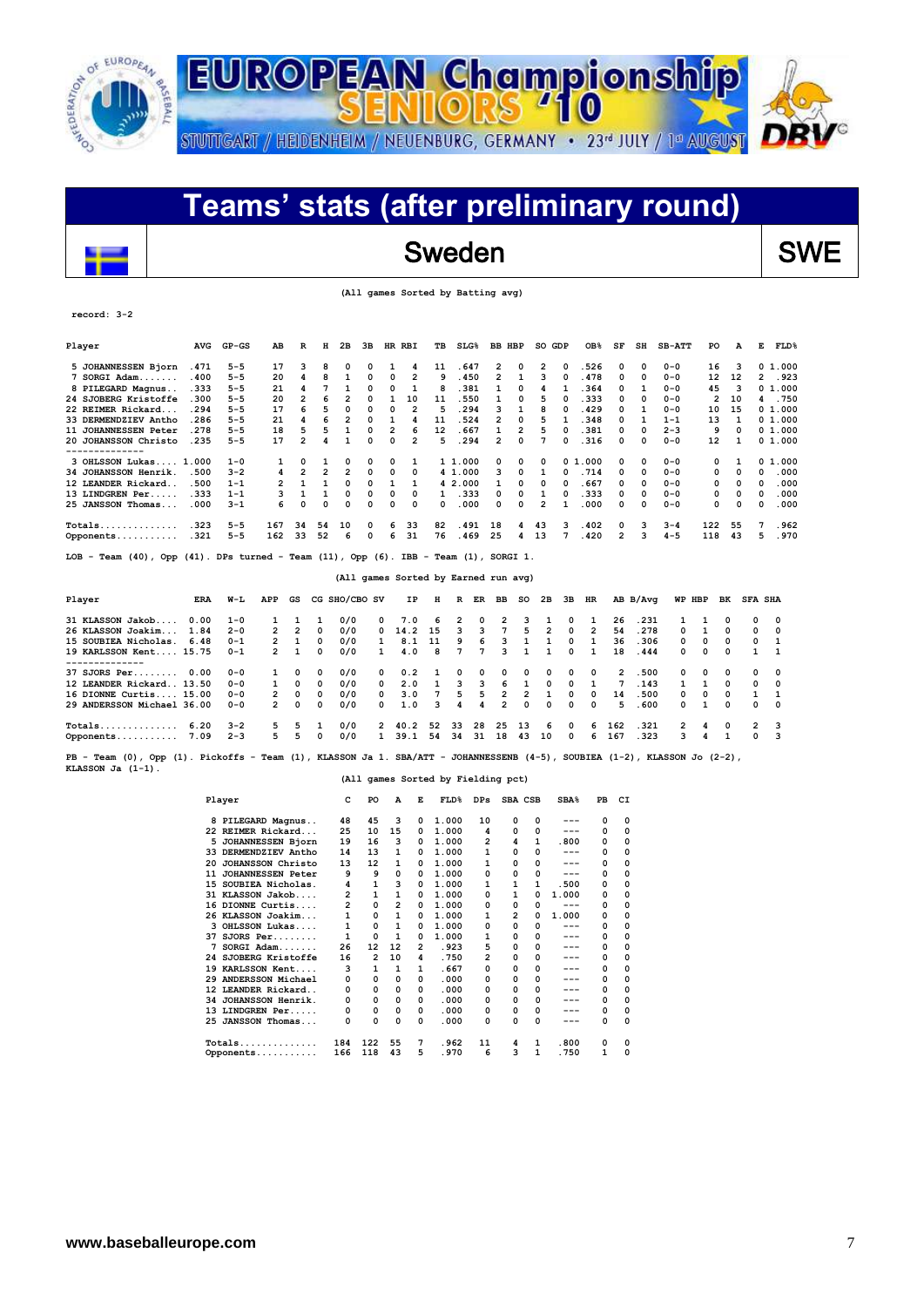

## **Game Summary 34**

Italy - France

Postponed until Friday 30th July 14.30h in Stuttgart



Postponed until Friday 30th July 18.00h in Heidenheim

Complete schedule on page 4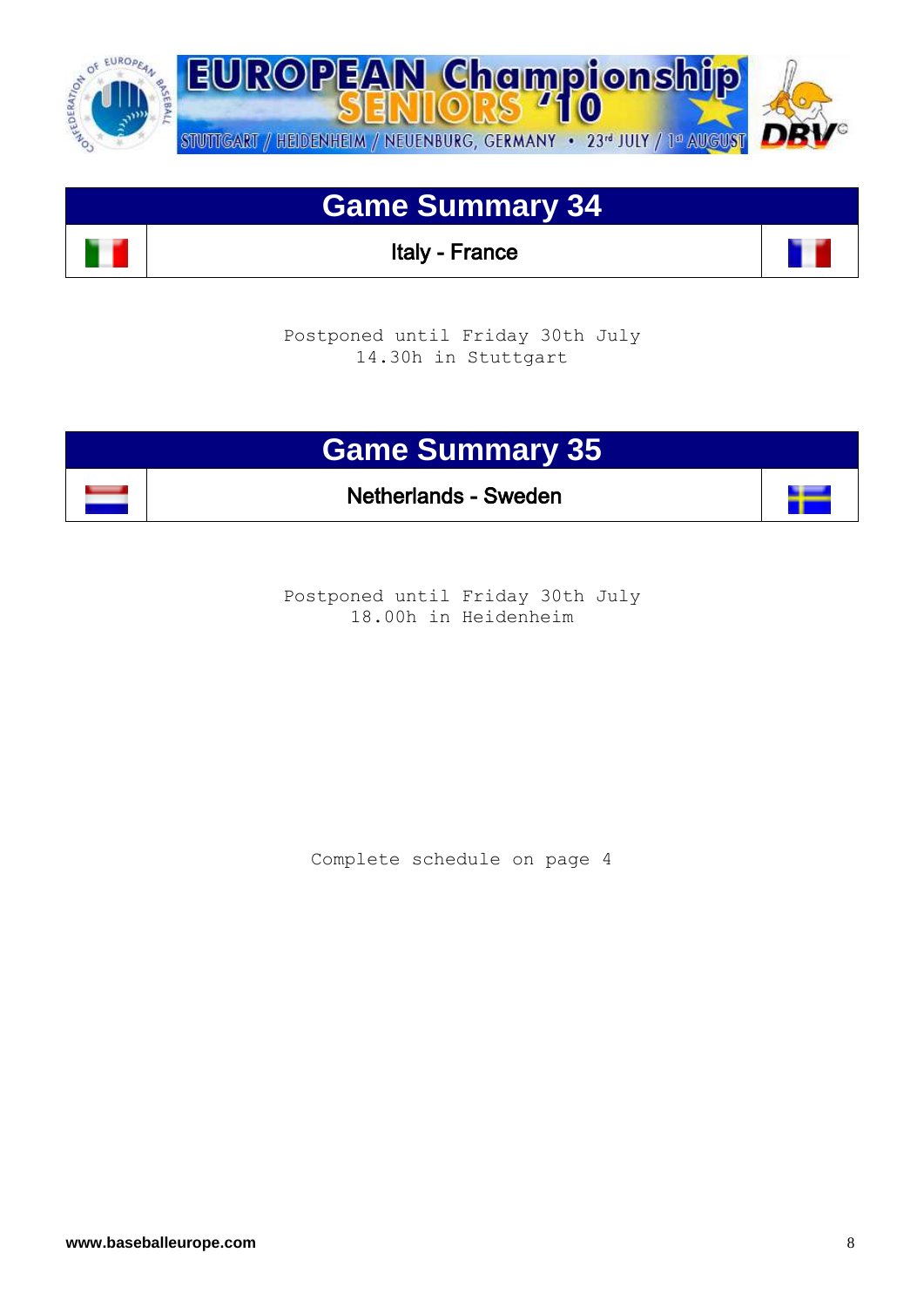

**EUROPEAN Championship** STUTTGART / HEIDENHEIM / NEUENBURG, GERMANY · 23<sup>rd</sup> JULY / 1st AUGUST

## **Game Summary 36**

 $710$ 

Germany - Greece



Jul 29, 2010 at Stuttgart (TVC Stadium)

GREECE  $8(1-2)$ 

| Player                                                               | AВ                                         | R                 |                | H BI            |              |       |              | 2B 3B HR BB    |                |                             |              |                |                |              |                | SB CS HP SH SF SO IBB KL GDP                                  |                |              |                   | PO.         | Α            | E              |   |             |                   |
|----------------------------------------------------------------------|--------------------------------------------|-------------------|----------------|-----------------|--------------|-------|--------------|----------------|----------------|-----------------------------|--------------|----------------|----------------|--------------|----------------|---------------------------------------------------------------|----------------|--------------|-------------------|-------------|--------------|----------------|---|-------------|-------------------|
| THEODOROU SS                                                         | 5                                          | $\circ$           | 2              | $\mathbf{0}$    | 0            |       | 0            | 0              | 1              | 0                           | 0            | 0              | 0              | 0            | 1              | 0                                                             | $\mathbf{1}$   |              | 0                 | 1           | 1            | 0              |   |             |                   |
| DEMETRAL 2b                                                          | 3                                          | $\mathbf{1}$      | $\circ$        | $\mathbf{0}$    | 0            |       | 0            | $\mathbf{0}$   | 3              | $\mathbf{1}$                | 0            | $\mathbf 0$    | 0              | $\mathbf{0}$ | 0              | 0                                                             | $\mathbf{0}$   |              | $\mathbf 1$       | 5           | 2            | $\mathbf{1}$   |   |             |                   |
| MAESTRALES cf                                                        | 5                                          | $\mathbf{1}$      | $\overline{c}$ | 0               | 1            |       | 0            | 0              | 0              | 0                           | 0            | 0              | 0              | 0            | 2              | 0                                                             | 1              |              | 0                 | 3           | 0            | $\mathbf 0$    |   |             |                   |
| PAPPAS c                                                             | 4                                          | 1                 | 2              | $\circ$         | 0            |       | 0            | 0              | $\mathbf{1}$   | 0                           | 0            | 0              | $\mathbf{0}$   | $\mathbf{0}$ | 0              | 0                                                             | $\circ$        |              | 0                 | 6           | 1            | 0              |   |             |                   |
| KOUTSOANTONA 3b                                                      | 5 <sup>5</sup>                             | $2^{\circ}$       | $\overline{c}$ | $\mathbf{1}$    | $\Omega$     |       | $\Omega$     | $\Omega$       | $\circ$        | 0                           | $\Omega$     | $\Omega$       | $\Omega$       | $\Omega$     | 2              | $\mathbf{0}$                                                  | $\mathbf{1}$   |              | $\mathbf{0}$      | $\mathbf 1$ | 4            | $\overline{c}$ |   |             |                   |
| LEMONIS 1b                                                           | 5                                          |                   | 1 3            | 1               | $\Omega$     |       | $\Omega$     | 0              | 0              | 0                           | 0            | $\overline{0}$ | $\Omega$       | $\Omega$     | $\Omega$       | $\circ$                                                       | $\Omega$       |              | 0                 | 5           | $\circ$      | $\mathbf 0$    |   |             |                   |
| WARREN p/rf                                                          | 5                                          | $\mathbf{1}$      | 3              | $\overline{c}$  | 0            |       | $\Omega$     | $\mathbf{0}$   | $\mathbf 0$    | 0                           | $\Omega$     | $\mathbf 0$    | 0              | $\Omega$     | $\Omega$       | $\mathbf{0}$                                                  | $\circ$        |              | $\mathbf{0}$      | 2           | $\mathbf{2}$ | $\mathbf{0}$   |   |             |                   |
| ZACHOS rf                                                            | 2                                          | $\Omega$          | $\Omega$       | $\Omega$        | 0            |       | $\Omega$     | $\Omega$       | $\mathbf 0$    | $\circ$                     | $\Omega$     | $\mathbf 0$    | $\Omega$       | $\mathbf{0}$ | 2              | 0                                                             | $\mathbf{1}$   |              | 0                 | 1           | $\circ$      | 0              |   |             |                   |
| KARKATSELOS p                                                        | $\mathbf{1}$                               | $\Omega$          | $\mathbf{0}$   | $\Omega$        | 0            |       | 0            | $\Omega$       | $\mathbf 0$    | 0                           | $\Omega$     | $\mathbf{0}$   | $\Omega$       | $\Omega$     | $\Omega$       | $\circ$                                                       | $\Omega$       |              | $\mathbf{0}$      | 0           | 0            | $\mathbf{0}$   |   |             |                   |
| PALOS ph                                                             | $\mathbf{1}$                               | $\circ$           | $\mathbf{1}$   | 1               | $\Omega$     |       | $\Omega$     | $\Omega$       | $\Omega$       | $\mathbf{0}$                | $\Omega$     | $\Omega$       | 0              | $\Omega$     | $\Omega$       | 0                                                             | $\Omega$       |              | $\mathbf{0}$      | $\Omega$    | $\Omega$     | $\mathbf{0}$   |   |             |                   |
| CHEILAKIS pr                                                         | $\circ$                                    |                   | $1 \quad 0$    | $\circ$         | 0            |       | 0            | 0              | $\mathbf 0$    | 0                           | 0            | $\overline{0}$ | $\circ$        | $\circ$      | $\Omega$       | $\circ$                                                       | $\circ$        |              | 0                 | 0           | 0            | 0              |   |             |                   |
| KAPOTHANASIS p                                                       | 0                                          | $\overline{0}$    | $\mathbf{0}$   | $\Omega$        | 0            |       | 0            | $\Omega$       | $\mathbf 0$    | 0                           | $\Omega$     | $\overline{0}$ | $\Omega$       | $\Omega$     | $\Omega$       | $\circ$                                                       | $\Omega$       |              | $\mathbf{0}$      | 0           | $\Omega$     | $\mathbf{0}$   |   |             |                   |
| BRACK p                                                              | $\circ$                                    | $\overline{0}$    | $\mathbf{0}$   | $\Omega$        | $\Omega$     |       | $\Omega$     | $\circ$        | $\mathbf 0$    | 0                           | $\mathbf{0}$ | $\mathbf{0}$   | 0              | $\Omega$     | $\Omega$       | 0                                                             | $\Omega$       |              | 0                 | 0           | 0            | 0              |   |             |                   |
| ROMPINSON ph                                                         |                                            | $0\quad 0\quad 0$ |                | 0               | 0            |       | 0            | 0              | 1              | 0                           | 0            | $\overline{0}$ | $\mathbf 0$    | 0            | $\Omega$       | 0                                                             | $\circ$        |              | 0                 | 0           | 0            | 0              |   |             |                   |
| PANAGOTACOS 1f                                                       |                                            | $4 \quad 0$       | $\overline{1}$ | $\mathbf{1}$    | 0            |       | $\Omega$     | $\Omega$       | $\overline{0}$ | $\circ$                     | $\Omega$     | $\overline{0}$ | $\Omega$       | $\Omega$     | $\Omega$       | $\circ$                                                       | $\Omega$       |              | $\mathbf{0}$      | $\Omega$    | $\Omega$     | $\mathbf{0}$   |   |             |                   |
| APOSTOLOPOUL ph                                                      | 1                                          | $\circ$           | $\mathbf{0}$   | $\circ$         | 0            |       | $\circ$      | 0              | $\overline{0}$ | 0                           | 0            | $\overline{0}$ | $\mathbf{0}$   | $\mathbf{0}$ | $\Omega$       | 0                                                             | 0              |              | 0                 | 0           | 0            | 0              |   |             |                   |
| Totals                                                               | 41                                         |                   | 8 16           | 6               | 1            |       | 0            | $\mathbf{0}$   | 6              | $\mathbf{1}$                | $\Omega$     | $\Omega$       | $\Omega$       | $\Omega$     | 7              | $\Omega$                                                      | 4              |              | $\mathbf{1}$      | 24 10       |              | 3              |   |             |                   |
|                                                                      |                                            |                   |                |                 |              |       |              |                |                |                             |              |                |                |              |                |                                                               |                |              |                   |             |              |                |   |             |                   |
|                                                                      |                                            |                   |                |                 |              |       |              |                |                | GERMANY 17 (2-1)            |              |                |                |              |                |                                                               |                |              |                   |             |              |                |   |             |                   |
| Player<br>________________                                           | AВ                                         | R                 |                | H BI            |              |       |              | 2B 3B HR BB    |                |                             |              |                |                |              |                | SB CS HP SH SF SO IBB KL GDP                                  |                |              |                   | PO.         | A            | E              |   |             |                   |
| LUTZ lf                                                              | 4                                          | 4                 | 4              | 1               | 0            |       | 0            | 0              | 1              | 0                           | 0            | 1              | 0              | 0            | 0              | 0                                                             | 0              |              | 0                 | 1           | 0            | 0              |   |             |                   |
| SPEER 2b                                                             | 4                                          | 1                 | 1              | $\mathbf{0}$    | 0            |       | 0            | 0              | 1              | 0                           | 0            | $\mathbf{0}$   | $\mathbf{1}$   | 0            | $\Omega$       | 0                                                             | 0              |              | 0                 | 0           | 2            | 0              |   |             |                   |
| WULF 3b                                                              | 4                                          | 2                 | $\mathbf{1}$   | 3               | 0            |       | $\mathbf{1}$ | 0              | $\overline{0}$ | 0                           | 0            | 1              | 1              | $\Omega$     | $\Omega$       | 0                                                             | $\Omega$       |              | 0                 | 0           | 2            | $\mathbf{0}$   |   |             |                   |
| GLASER 1b                                                            | 4                                          | $\mathbf{1}$      | $\overline{4}$ | 5               | 1            |       | $\Omega$     | 0              | 2              | 0                           | 0            | $\overline{0}$ | $\circ$        | $\Omega$     | $\Omega$       | 0                                                             | $\mathbf{0}$   |              | 0                 | 7           | 0            | 0              |   |             |                   |
| UELSCHEN pr/cf                                                       | 0                                          | $\mathbf{1}$      | 0              | $\Omega$        | 0            |       | $\Omega$     | 0              | $\overline{0}$ | 0                           | 0            | 0              | $\circ$        | 0            | $\Omega$       | 0                                                             | $\circ$        |              | 0                 | 0           | 0            | $\Omega$       |   |             |                   |
| GUHRING C                                                            | 4                                          | 2                 | 0              | 0               | 0            |       | 0            | 0              | 2              | 0                           | 0            | 0              | 0              | 0            | $\Omega$       | 0                                                             | 0              |              | $\mathbf{1}$      | 9           | 1            | 0              |   |             |                   |
| HOWARD C dh                                                          | 6                                          | $2^{\circ}$       | 2              | 6               | 0            |       | $\Omega$     | $\mathbf{2}$   | $\mathbf 0$    | 0                           | $\Omega$     | $\mathbf{0}$   | $\Omega$       | $\Omega$     | 1              | $\circ$                                                       | $\Omega$       |              | $\mathbf{0}$      | 0           | 0            | $\mathbf 0$    |   |             |                   |
| GRUBER rf/1b                                                         | $5^{\circ}$                                | $\circ$           | 2              | $\mathbf{1}$    | 1            |       | $\Omega$     | $\Omega$       | $\Omega$       | 0                           | $\Omega$     | $\mathbf{1}$   | $\Omega$       | $\Omega$     | 2              | $\mathbf{0}$                                                  | $\mathbf{1}$   |              | 0                 | 3           | 0            | $\mathbf{0}$   |   |             |                   |
| $\begin{matrix} 6 & 1 \\ 4 & 3 \\ 0 & 0 \end{matrix}$<br>MARTINEZ ss |                                            | 1                 | 2              | $\Omega$        | 0            |       | 0            | 0              | 0              | 0                           | 0            | $\mathbf{0}$   | $\circ$        | 0            | $\overline{2}$ | 0                                                             | 1              |              | 0                 | 5           | 4            | 1              |   |             |                   |
| BASSEL cf/rf                                                         |                                            |                   | 3              | $\Omega$        | 0            |       | 0            | 0              | $\mathbf 0$    | 0                           | $\Omega$     | $\mathbf 0$    | $\mathbf{1}$   | $\Omega$     | $\Omega$       | $\circ$                                                       | $\Omega$       |              | $\circ$           | 2           | $\mathbf{1}$ | $\mathbf{0}$   |   |             |                   |
| MARQUEZ p                                                            |                                            |                   | $\overline{0}$ | $\Omega$        | 0            |       | 0            | 0              | 0              | 0                           | 0            | 0              | $\Omega$       | $\Omega$     | $\Omega$       | 0                                                             | $\Omega$       |              | 0                 | 0           | 1            | 0              |   |             |                   |
| SCKAER p                                                             | $\begin{array}{ccc} & & 0 & 0 \end{array}$ |                   | $\overline{0}$ | 0               | 0            |       | 0            | 0              | $\overline{0}$ | $\mathbf{0}$                | 0            | $\overline{0}$ | $\mathbf{0}$   | 0            | $\Omega$       | 0                                                             | 0              |              | 0                 | 0           | 0            | 0              |   |             |                   |
| HARTKOPF p                                                           | $\circ$                                    | $\mathbf{0}$      | $\Omega$       | $\Omega$        | 0            |       | $\circ$      | $\Omega$       | $\overline{0}$ | 0                           | $\Omega$     | $\overline{0}$ | $\Omega$       | $\Omega$     | $\Omega$       | 0                                                             | $\Omega$       |              | 0                 | 0           | $\Omega$     | 0              |   |             |                   |
| ALMSTETTER p                                                         | $\overline{0}$                             | $\circ$           | 0              | 0               | $\mathbf{0}$ |       | 0            | 0              | $\mathbf 0$    | 0                           | 0            | 0              | $\mathbf{0}$   | 0            | 0              | 0                                                             | $\circ$        |              | 0                 | 0           | 0            | 0              |   |             |                   |
| Totals                                                               |                                            | 41 17 19 16       |                |                 | 2            |       | $\mathbf{1}$ | $\overline{2}$ | 6              | 0                           | $\Omega$     | 3              | 3              | 0            | 5              | $\mathbf{0}$                                                  | $\overline{2}$ |              | $\mathbf{1}$      | 27 11       |              | 1              |   |             |                   |
| GREECE                                                               |                                            |                   | IP             |                 |              |       |              |                |                |                             |              |                |                |              |                | H R ER BB SO WP HB BK IBB SH SF CI 2B 3B HR AB BF             |                |              |                   |             |              |                |   | FO GO       | ΝF                |
| -------------------------<br>WARREN                                  |                                            |                   | 3.2            | 9               | 8            | 8     | 2            | 2              |                | 0                           | 2            | 0              | 0              | 2            | 0              | 0                                                             | 2              | 0            | 1                 | 18          | -24          |                | 2 | 6           | 84                |
| KARKATSELOS                                                          |                                            |                   | 2.1            | 1               | 0            | 0     | 2            | 2              |                | 0                           | 0            | 0              | 0              | 1            | 0              | 0                                                             | 0              | 0            | 0                 |             | 7 10         |                | 3 | 2           | 38                |
| KAPOTHANASIS $L, 1-2$                                                |                                            |                   |                | $0.2$ 2 1 1 1   |              |       |              | $\mathbf{1}$   |                | $0\quad 1$                  |              | $\circ$        | $\overline{0}$ | 0            | $\circ$        | $\overline{0}$                                                | 0              |              | $0\quad 0$        |             | 4 6          |                |   |             | $1 \t 0 \t 17$    |
| <b>BRACK</b>                                                         |                                            |                   |                | $1.1 \quad 7$   | 8            | $5 -$ | $\mathbf{1}$ | $\mathbf{0}$   |                | 1                           | $\circ$      | $\mathbf{0}$   | $\bigcirc$     | $\circ$      | $\mathbf{0}$   | $\bigcirc$                                                    | $\circ$        | $\mathbf{1}$ | $\mathbf{1}$      |             | 12 13        |                |   | $2 \quad 2$ | 47                |
| GERMANY                                                              |                                            |                   |                |                 |              |       |              |                |                |                             |              |                |                |              |                | IP H R ER BB SO WP HB BK IBB SH SF CI 2B 3B HR AB BF FO GO NE |                |              |                   |             |              |                |   |             |                   |
| ___________________________<br>MAROUEZ                               |                                            |                   |                |                 |              |       |              |                |                | 5.0 10 4 4 3 4 0 0 0 0      |              |                |                |              |                | $0\quad 0\quad 0$                                             | $\overline{1}$ |              |                   |             |              |                |   |             | 0 0 23 26 3 6 110 |
| SCKAER                                                               |                                            |                   |                |                 |              |       |              |                |                | 1.1 5 4 4 1 0 0 0 0 0       |              |                |                |              |                | $0\quad 0\quad 0$                                             |                |              | $0\quad 0\quad 0$ |             |              |                |   |             | 9 10 2 2 32       |
| HARTKOPF W, 2-0                                                      |                                            |                   |                |                 |              |       |              |                |                | 1.2 0 0 0 1 3 2 0 0 0       |              |                |                |              |                | $0\quad 0\quad 0$                                             | $\circ$        |              | $0\quad 0$        |             |              |                |   |             | 5 6 2 0 30        |
| ALMSTETTER                                                           |                                            |                   |                | $1.0$ 1 0 0 1 0 |              |       |              |                |                | $0\qquad 0\qquad 0\qquad 0$ |              |                |                |              |                | $0\quad 0\quad 0$                                             |                |              | $0\quad 0\quad 0$ |             | $4\quad 5$   |                |   |             | $0 \t 2 \t 15$    |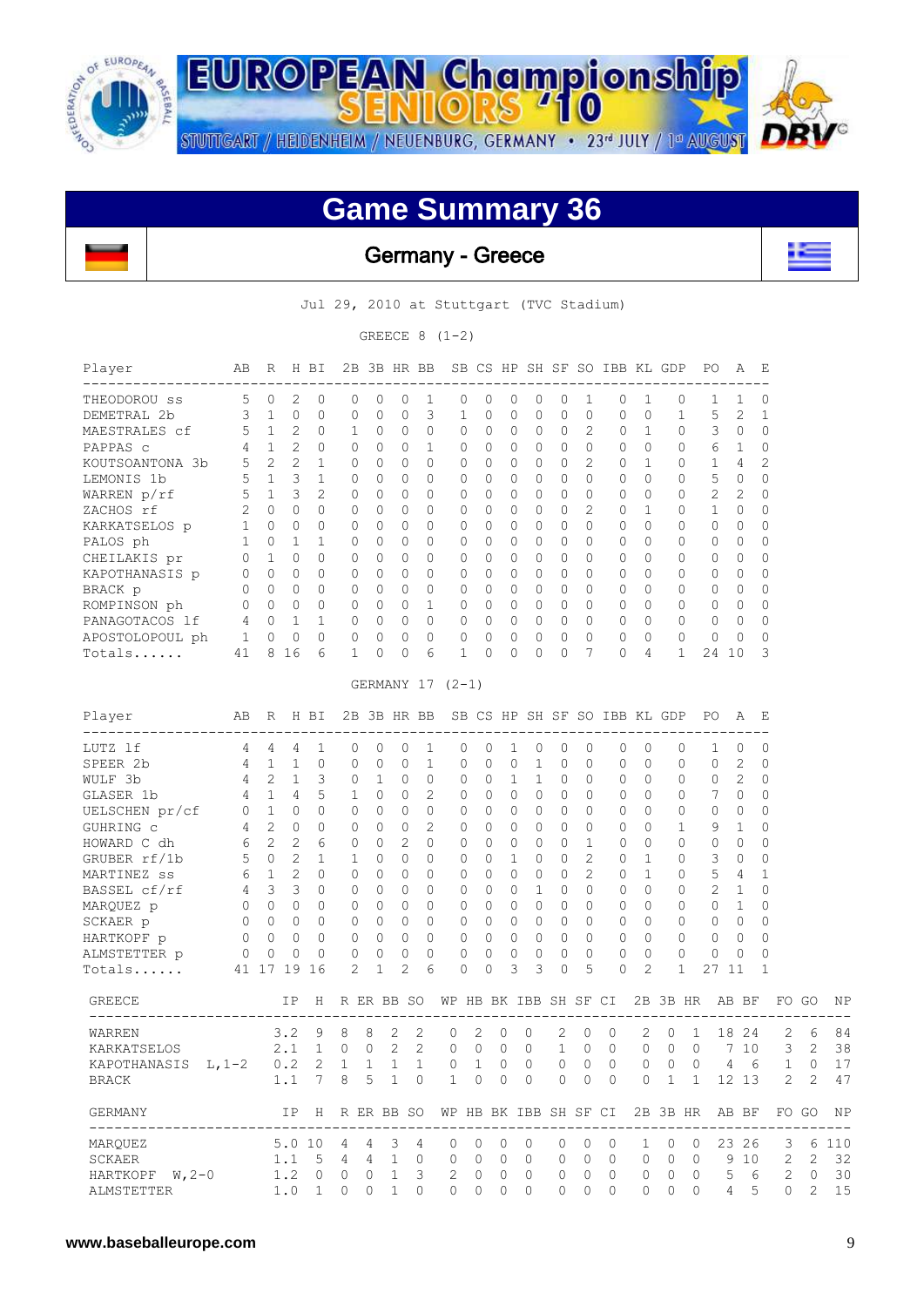

 Start: 19:00 Time: 3:30 Attendance: 620 Weather: cloudy SCOREKEEPERS: SCHUHMACHER Robert (GER) SCHULZE Peter (GER) TC: MEURANT Jean Marie (FRA)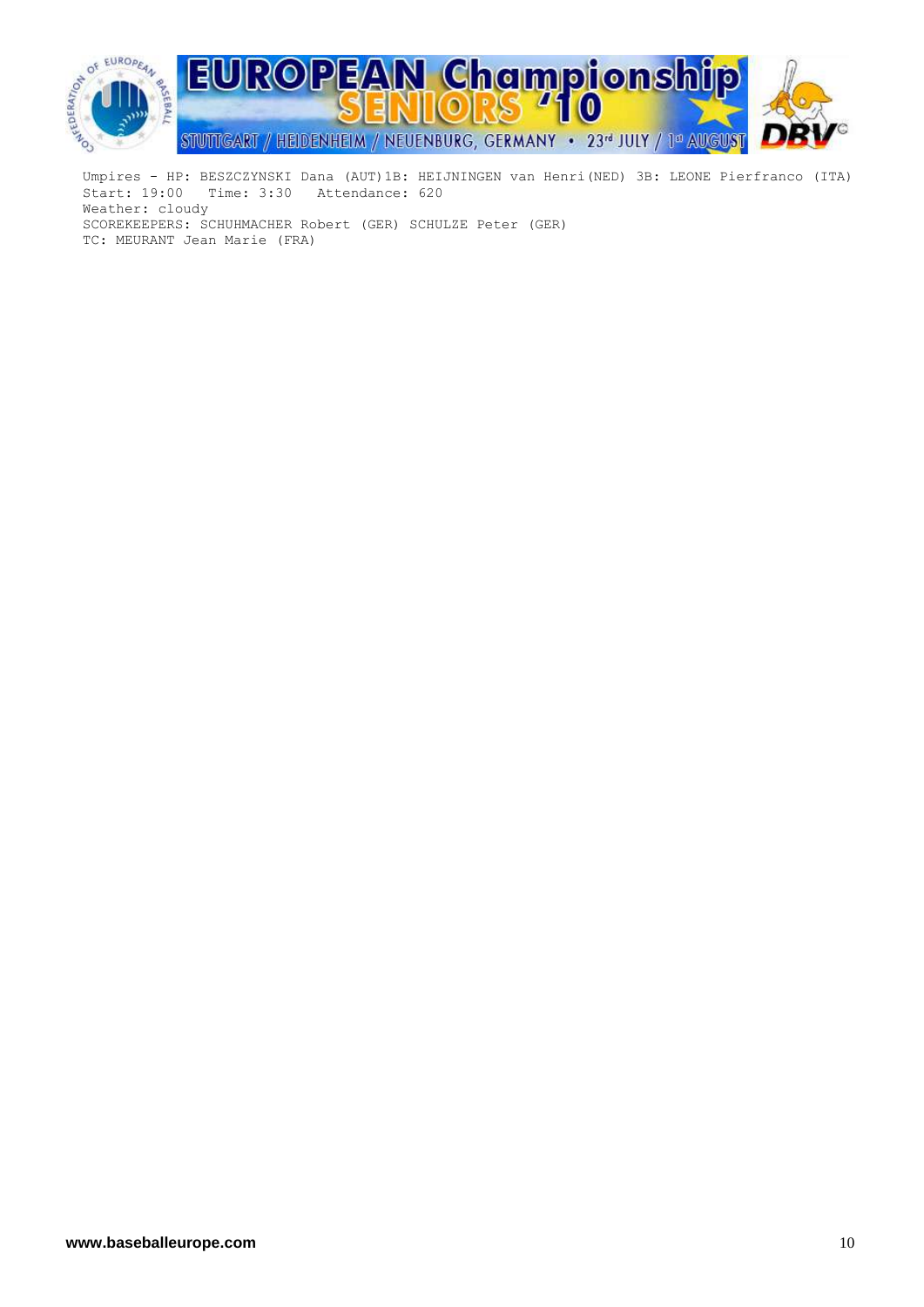

### France FRA

 **(All games - Series C Sorted by Batting avg)**

| $record: 0-2$ |  |
|---------------|--|
|               |  |

 $\overline{\phantom{a}}$ 

| Player                             | <b>AVG</b> | $GP - GS$ | AВ             | R        | н        | 2B           | ЗВ           |                | HR RBI         | TВ | SLG <sup>8</sup> | BB           | HBP      | so             | GDP      | OB <sub>8</sub> | SF           | SH       | <b>SB-ATT</b> | PO           | А  | Е | FLD       |
|------------------------------------|------------|-----------|----------------|----------|----------|--------------|--------------|----------------|----------------|----|------------------|--------------|----------|----------------|----------|-----------------|--------------|----------|---------------|--------------|----|---|-----------|
| 24 FESSY Gaspard                   | .600       | $2 - 1$   | 5.             |          |          |              | 0            | 0              | $\overline{2}$ | 3  | . 600            | 0            |          | $\mathbf{2}$   | 0        | . 667           | 0            | 0        | $0 - 0$       | $\mathbf{o}$ | 0  | 0 | .000      |
| 13 MARCHE Boris                    | . 333      | $2 - 2$   | 6              |          |          |              | 0            | 0              | 3              | 3  | .500             | 0            | 0        | $\overline{2}$ | $\Omega$ | . 333           | 0            | 0        | $0 - 0$       | 7            |    |   | 0 1.000   |
| 5 HAGIWARA Kenji                   | .286       | $2 - 2$   |                | 2        |          |              |              | 0              |                | 2  | 286              | n.           | 0        |                | O        | 286             | 0            | $\Omega$ | $0 - 0$       | 5.           | o  |   | 0 1.000   |
| 16 PEYRICHOU Florian               | .250       | $2 - 2$   | 8              |          |          |              |              | 0              |                | 2  | .250             | <sup>o</sup> | 0        | $\Omega$       |          | 250             | 0            | $\Omega$ | $1 - 1$       | 13           | 0  |   | 0, 1, 000 |
| 4 BROWN Felix                      | .250       | $2 - 2$   | 4              |          |          | O            | 0            | 0              | 0              |    | .250             | 3            | $\Omega$ | 0              | $\Omega$ | .571            | 0            |          | $1 - 1$       | 4            | 5  |   | 0, 1, 000 |
| 20 WILLIAMS Omar.                  | . 143      | $2 - 2$   |                |          |          |              |              | 0              |                |    | .143             | <sup>o</sup> | 0        | 4              | 0        | .143            | $\Omega$     | 0        | $0 - 0$       | $\Omega$     |    |   | 0 1.000   |
| 1 LEFEVRE Maxime                   | .143       | $2 - 2$   |                |          |          | O            | 0            | 0              |                |    | .143             | <sup>o</sup> | 0        | $\overline{2}$ | $\Omega$ | .143            | 0            | 0        | $0 - 0$       | 4            | 5  |   | . 900     |
| $27$ BERT Joris                    | .143       | $2 - 2$   | 7              |          |          |              | 0            | 0              | 0              |    | .143             | 0            | 0        | 3              | $\Omega$ | .143            | 0            | 0        | $0 - 0$       | 9            | 2  |   | .917      |
| 23 GAUTHIER David<br>------------- | .000       | $2 - 2$   | б.             | n        | $\Omega$ | <sup>0</sup> | <sup>o</sup> | 0              | 0              | 0  | .000             |              | $\Omega$ | ٩              | $\Omega$ | .143            | <sup>o</sup> | 0        | $0 - 0$       | 0            | 0  | 0 | .000      |
| 25 ROUSSEAU Jerome.                | .000       | $1 - 1$   | $\overline{2}$ | $\Omega$ |          |              |              | 0              | 0              | 0  | .000             | 0            | 0        |                | 0        | . 000           | 0            | 0        | $0 - 0$       | 0            | 0  | 0 | .000      |
| 19 MARTINEZ S Romain               | .000       | $1 - 0$   | 0              | $\Omega$ | 0        | 0            | 0            | 0              | 0              | 0  | .000             | 0            | 0        | $^{\circ}$     | $\Omega$ | .000            | 0            | $\Omega$ | $0 - 0$       | $\mathbf{o}$ | 0  | 0 | .000      |
| 15 PIQUET Luc                      | .000       | $1 - 0$   | 0              | 0        |          | 0            |              | 0              | 0              | 0  | .000             | 0            | 0        | 0              | $\Omega$ | .000            | 0            | 0        | $0 - 0$       | $\Omega$     | 0  |   | .000      |
| $Totals$                           | .220       | $2 - 2$   | 59             | 9        | 13       |              | 0            | $\Omega$       | 9              | 14 | .237             |              |          | 21             |          | .281            | 0            |          | $2 - 2$       | 42           | 18 | 3 | . 952     |
| Opponents                          | .387       | $2 - 2$   | 62             | 20       | 24       |              |              | $\overline{2}$ | 18             | 37 | .597             | 11           | 2        | 5.             | 0        | .487            |              |          | $0 - 1$       | 48           | 17 |   | . 985     |
|                                    |            |           |                |          |          |              |              |                |                |    |                  |              |          |                |          |                 |              |          |               |              |    |   |           |

**LOB - Team (8), Opp (15). DPs turned - Team (2), Opp (1). IBB - Team (0), Opp (1).** 

 **(All games - Series C Sorted by Earned run avg)**

| Player<br>ERA                                         | W−L                | APP          | GS                         |                         | CG SHO/CBO SV |                    | IP                                   |                              |                              |                       |                                  | H R ER BB SO 2B 3B HR   |                                  |                        |                  |          | AB B/Ava     |                            | WP HBP        | BK            | <b>SFA SHA</b> |                                       |
|-------------------------------------------------------|--------------------|--------------|----------------------------|-------------------------|---------------|--------------------|--------------------------------------|------------------------------|------------------------------|-----------------------|----------------------------------|-------------------------|----------------------------------|------------------------|------------------|----------|--------------|----------------------------|---------------|---------------|----------------|---------------------------------------|
| 3 CASTILLO Arold<br>3.00<br>12 ALLEMAND Robin<br>6.75 | -0-1<br>$0 - 0$    |              | $^{\circ}$<br>$^{\circ}$   | $\mathbf 0$<br>$\Omega$ | 0/0<br>0/0    | $\circ$<br>$\circ$ | 3.0<br>2.2                           | $\overline{\mathbf{3}}$<br>6 | $\overline{2}$               | 2 1<br>$\overline{2}$ | $\overline{2}$<br>$\overline{2}$ | 2 1<br>$\Omega$         | $\overline{2}$                   | $^{\circ}$<br>$\Omega$ | $\Omega$         | 10<br>15 | .300<br>.400 | $^{\circ}$<br>$^{\circ}$   | $\Omega$      | 0<br>$\Omega$ | 0              | $0\quad 1$<br>$^{\circ}$              |
| 26 DUBAUT Nicolas 14.54<br>11 NAVARRO Joris 18.90     | $0 - 0$<br>$0 - 1$ |              | $1 \quad 1$<br>$1 \quad 1$ | $\Omega$<br>$\Omega$    | 0/0<br>0/0    | $\Omega$           | 4.1<br>$0 \quad 3.1$                 | 7<br>8                       | 8<br>$\overline{\mathbf{8}}$ | 7<br>$\overline{7}$   | 3<br>$\overline{4}$              | $\overline{\mathbf{2}}$ | $\overline{2}$<br>$\overline{2}$ | $\Omega$<br>$\Omega$   | $^{\circ}$       | 18<br>17 | .389<br>.471 | $^{\circ}$<br>$\mathbf{1}$ | $^{\circ}$    | $\Omega$      | n.             | $^{\circ}$<br>$\overline{\mathbf{0}}$ |
| 18 CROS Greogory 0.00 0-0                             |                    | $\mathbf{1}$ | $^{\circ}$                 | $\circ$                 | 0/0           |                    | 0 0.2 0 0 0 0 0 0                    |                              |                              |                       |                                  |                         |                                  |                        | $0\quad 0$       |          | 2.000        | $^{\circ}$                 |               | $0\quad 0$    |                | $0\quad 0$                            |
| Totals 10.93<br>Opponents 2.81 2-0                    | $0 - 2$            | $\mathbf{2}$ | 2 2<br>$\overline{2}$      | 0<br>$\Omega$           | 0/0<br>1/1    |                    | $0 \quad 14.0 \quad 24$<br>0 16.0 13 |                              | -20<br>9                     | 17<br>5               | - 11<br>4                        | -5.<br>-21              | $7^{\circ}$<br>$\mathbf{1}$      | 0<br>$^{\circ}$        | 2<br>$\mathbf 0$ | 62<br>59 | .387<br>.220 | $\mathbf{1}$               | $\mathcal{P}$ | 0             | $^{\circ}$     | $\mathbf{1}$<br>$\mathbf{1}$          |

**PB - Team (1), MARCHE 1. SBA/ATT - MARCHE (0-1), DUBAUT (0-1).** 

#### **(All games - Series C Sorted by Fielding pct)**

| Player               | c  | PO | A              | Е | FLD <sup>8</sup> | <b>DPs</b>     | SBA CSB  |   | SBA <sup>8</sup> | PB | СI |  |
|----------------------|----|----|----------------|---|------------------|----------------|----------|---|------------------|----|----|--|
| 16 PEYRICHOU Florian | 13 | 13 | $\mathbf{o}$   | 0 | 1.000            | 0              | 0        | 0 |                  | 0  | o  |  |
| 4 BROWN Felix        | 9  | 4  | 5              | 0 | 1.000            | 1              | 0        | 0 | ---              | 0  | 0  |  |
| 13 MARCHE Boris      | 8  | 7  | 1              | 0 | 1.000            | 0              | 0        | 1 | . 000            | 1  | ი  |  |
| 5 HAGIWARA Kenji     | 5  | 5  | 0              | 0 | 1.000            | 0              | 0        | 0 | ---              | 0  | O  |  |
| 3 CASTILLO Arold     | 2  | 0  | $\overline{2}$ | 0 | 1.000            | 0              | 0        | 0 | $---$            | 0  |    |  |
| 12 ALLEMAND Robin    | 1  | 0  | 1              | 0 | 1.000            | 0              | 0        | 0 | ---              | 0  |    |  |
| 20 WILLIAMS Omar     | 1  | 0  | 1              | 0 | 1.000            | 0              | 0        | 0 | ---              | 0  | O  |  |
| 11 NAVARRO Joris     | 1  | 0  | 1              | 0 | 1.000            | 0              | 0        | 0 | ---              | 0  | O  |  |
| $27$ BERT Joris      | 12 | 9  | 2              | 1 | .917             | 1              | 0        | 0 | ---              | 0  |    |  |
| 1 LEFEVRE Maxime     | 10 | 4  | 5              | 1 | .900             | 2              | 0        | 0 | ---              | 0  |    |  |
| 15 PIQUET Luc        | 1  | 0  | 0              | 1 | .000             | 0              | 0        | 0 | ---              | 0  | O  |  |
| 26 DUBAUT Nicolas    | 0  | 0  | 0              | 0 | .000             | 0              | 0        | 1 | .000             | 0  | 0  |  |
| 25 ROUSSEAU Jerome   | 0  | 0  | 0              | 0 | .000             | 0              | 0        | 0 | $---$            | 0  |    |  |
| 23 GAUTHIER David    | 0  | 0  | 0              | 0 | .000             | 0              | $\Omega$ | 0 | ---              | 0  |    |  |
| 24 FESSY Gaspard     | 0  | 0  | 0              | 0 | .000             | 0              | 0        | 0 | ---              | 0  | 0  |  |
| 18 CROS Greogory     | 0  | 0  | 0              | 0 | .000             | 0              | 0        | 0 | ---              | 0  | n  |  |
| 19 MARTINEZ S Romain | 0  | 0  | 0              | 0 | .000             | 0              | 0        | 0 | ---              | 0  | O  |  |
| $Totals$             | 63 | 42 | 18             | 3 | .952             | $\overline{2}$ | 0        | 1 | .000             |    | o  |  |
| Opponents            | 66 | 48 | 17             | 1 | .985             | 1              | 2        | 0 | 1.000            | 0  | 0  |  |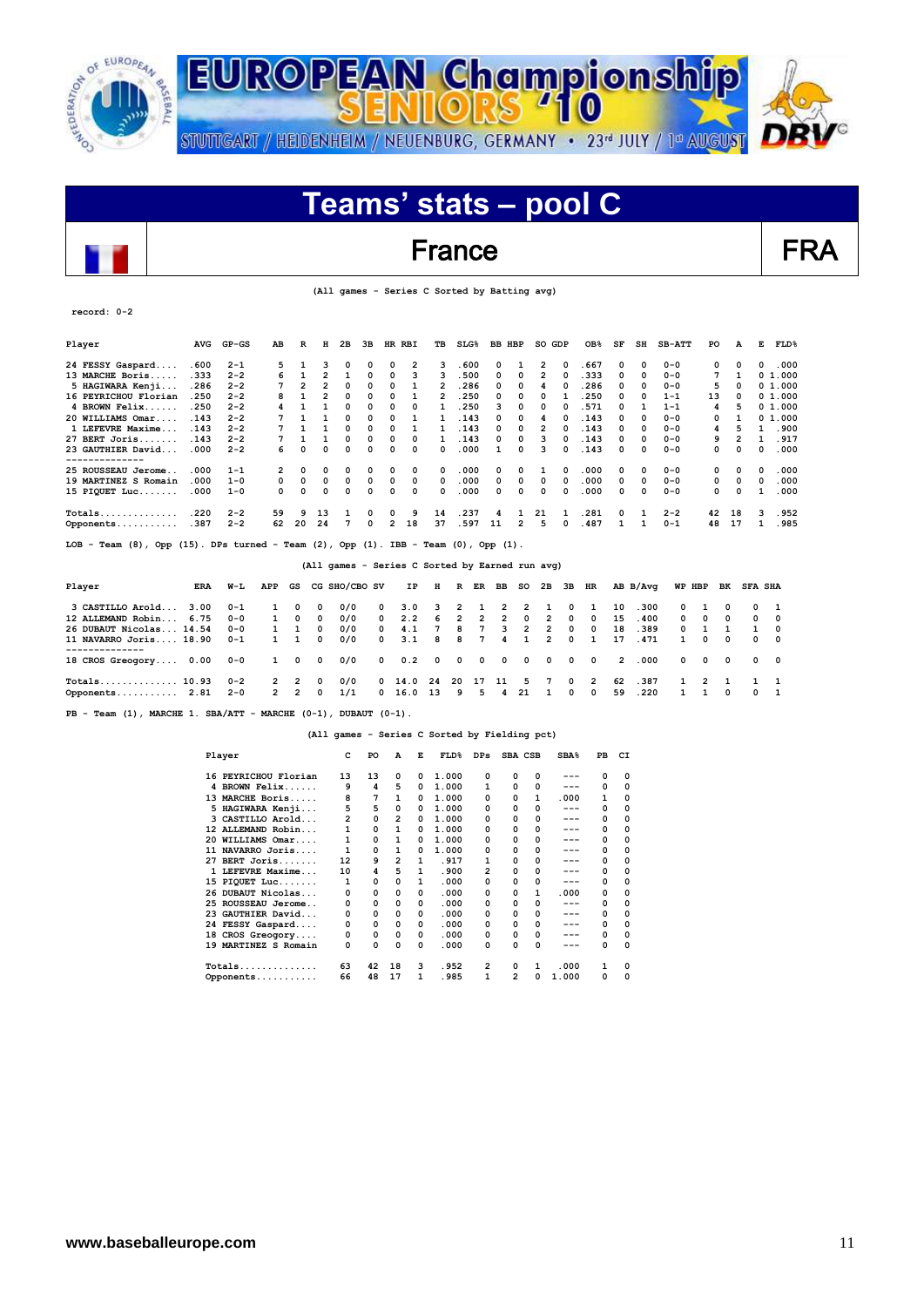

### Germany GER

 **(All games - Series C Sorted by Batting avg)**

**record: 2-1**

 $\overline{\phantom{a}}$ 

| Player                                                                                                 | <b>AVG</b> | $GP - GS$ | AB  | R              | н        | 2B             | 3B            |                | HR RBI | TВ             | SLG <sub>8</sub>                                |    | <b>BB HBP</b> | SO GDP |                | OB <sub>8</sub> | SF       | SH             | $SB-ATT$ | PO | А  | Е              | <b>FLD&amp;</b> |
|--------------------------------------------------------------------------------------------------------|------------|-----------|-----|----------------|----------|----------------|---------------|----------------|--------|----------------|-------------------------------------------------|----|---------------|--------|----------------|-----------------|----------|----------------|----------|----|----|----------------|-----------------|
| 28 GLASER Ludwig                                                                                       | .556       | $3 - 3$   | 9   | з              | 5        |                | 0             | 0              | 5      | 6              | .667                                            | 5  | 0             | 2      | $\Omega$       | .714            | 0        | $\Omega$       | $0 - 0$  | 28 | 0  |                | 01.000          |
| $2$ LUTZ Sacha                                                                                         | .545       | $3 - 3$   | 11  | 4              | 6        |                | 0             | $\mathbf 0$    | 2      |                | .636                                            | з  |               | 0      | $\Omega$       | .667            | 0        | $\Omega$       | $0 - 0$  | 4  | 1  |                | 01.000          |
| 17 BASSEL Cedric                                                                                       | .500       | $3 - 3$   | 8   | 5              |          | 0              | 0             | 0              | 0      | 4              | .500                                            |    |               |        | 0              | . 600           | 0        | 2              | $0 - 0$  | 6  |    |                | 01.000          |
| 31 GRUBER Robert                                                                                       | .462       | $3 - 3$   | 13  |                | 6        | $\overline{2}$ | 0             | 1              | 6      | 11             | .846                                            | 0  |               | 4      | $\Omega$       | .500            | 0        | $\Omega$       | $0 - 1$  | 6  | 0  |                | 01.000          |
| 21 MARTINEZ Edward                                                                                     | .250       | $3 - 3$   | 12  |                |          | $\Omega$       | 0             | 0              | 0      | 3              | .250                                            | 0  |               | 5      | $\Omega$       | .308            | 0        | 0              | $0 - 0$  | 5  | 12 | $\mathbf{2}$   | .895            |
| 12 WULF Dominik                                                                                        | .231       | $3 - 3$   | 13  | 4              |          |                |               | 0              | 4      | 6              | .462                                            | 0  |               | 2      | $\Omega$       | .286            | 0        | 1              | $0 - 0$  | 0  | 3  |                | 01.000          |
| 33 HOWARD Christophe                                                                                   | .222       | $2 - 2$   | 9   | 2              |          | 0              | O             | $\overline{2}$ | 6      | 8              | .889                                            | 0  | 0             |        | $\Omega$       | .222            | 0        | 0              | $0 - 0$  | 0  | 0  | 0              | .000            |
| 16 GUHRING Simon                                                                                       | .182       | $3 - 3$   | 11  | 4              |          | 0              | 0             | 0              | 2      | $\overline{2}$ | .182                                            | 2  |               |        |                | .357            | 0        | 0              | $0 - 0$  | 26 | 3  |                | 01.000          |
| 14 SPEER Jendrick                                                                                      | .091       | $3 - 3$   | 11  | $\overline{2}$ |          | 0              | 0             | $\Omega$       | 0      | 1              | .091                                            | 2  | 0             | 0      |                | .231            | 0        | $\overline{2}$ | $0 - 0$  | 3  | 6  |                | 01.000          |
|                                                                                                        |            |           |     |                |          |                |               |                |        |                |                                                 |    |               |        |                |                 |          |                |          |    |    |                |                 |
| 24 HOPFENSPERGER Kla                                                                                   | .000       | $1 - 1$   |     | 0              | 0        | 0              | 0             | 0              | 1      | 0              | .000                                            | 0  | 0             | 2      | 0              | .000            |          | 0              | $0 - 0$  | 0  | 0  | 0              | .000            |
| 23 BOLDT Maximillian                                                                                   | .000       | $1 - 0$   |     | 0              | 0        | 0              | $\Omega$      | 0              | 0      | $\Omega$       | .000                                            | 0  | 0             | 0      | $\Omega$       | .000            | 0        | 0              | $0 - 0$  | 0  | 0  | $\Omega$       | .000            |
| 11 UELSCHEN Julius.                                                                                    | .000       | $1 - 0$   | 0   |                | $\Omega$ | 0              | 0             | 0              | 0      | 0              | .000                                            | 0  | 0             | 0      | 0              | .000            | 0        | $\Omega$       | $0 - 0$  | 0  | 0  | 0              | .000            |
| $Totals$                                                                                               | .317       | $3 - 3$   | 101 | 27             | 32       | 5              |               | 3              | 26     | 48             | .475                                            | 13 | 6             | 18     | $\overline{2}$ | .421            |          | 5              | $0 - 1$  | 78 | 30 | 2              | .982            |
| Opponents                                                                                              | .321       | $3 - 3$   | 109 | 20             | 35       | 2              | 0             | 0              | 18     | 37             | .339                                            | 15 | 1             | 24     |                | .408            | $\Omega$ | 2              | $3 - 3$  | 75 | 30 | 8              | .929            |
| Team $(24)$ , Opp $(29)$ . DPs turned - Team $(1)$ , Opp $(4)$ . IBB - Team $(1)$ , GLASER 1.<br>LOB - |            |           |     |                |          |                |               |                |        |                | (All games - Series C Sorted by Earned run avg) |    |               |        |                |                 |          |                |          |    |    |                |                 |
|                                                                                                        |            |           |     |                |          |                |               |                |        |                |                                                 |    |               |        |                |                 |          |                |          |    |    |                |                 |
| Player                                                                                                 | ERA        | W-L       | APP | GS             |          |                | CG SHO/CBO SV |                | ΙP     | н              | R<br>ER                                         | ВB | so            | 2B     | 3B             | HR              |          | AB B/Avq       | WP HBP   | вĸ |    | <b>SFA SHA</b> |                 |

| 15 HOFFSCHILD Philip 0.00 |      | $0 - 0$ |               | $\Omega$ | 0            | 0/0 | 0            | 3.1  | -6             | 3.             | 0              | $^{\circ}$     | 2        |                | 0          | $^{\circ}$ | 17  | 353    | $^{\circ}$ | $\Omega$ | $^{\circ}$ |            | $0\quad 0$     |
|---------------------------|------|---------|---------------|----------|--------------|-----|--------------|------|----------------|----------------|----------------|----------------|----------|----------------|------------|------------|-----|--------|------------|----------|------------|------------|----------------|
| 32 HARTKOPF Nils          | 0.00 | $2 - 0$ | $\mathcal{P}$ | $\Omega$ | 0            | 0/0 | $^{\circ}$   | 3.0  | $\Omega$       | $\Omega$       | $^{\circ}$     |                | 7        | $\Omega$       | $\Omega$   | $\Omega$   | 9   | .000   | 3          |          | $^{\circ}$ |            | $0\quad 0$     |
| 25 HENKENJOHANN Tim.      | 2.84 | $0 - 1$ |               |          | 0            | 0/0 | 0            | 6.1  | 4              | $\overline{2}$ | $\overline{2}$ | 6              | 4        | $\Omega$       | $\Omega$   | $^{\circ}$ | 22  | .182   | $^{\circ}$ | $\Omega$ | $\Omega$   |            | $0\quad 1$     |
| 9 MAROUEZ R Enorbel       | 7.20 | $0 - 0$ |               |          | 0            | 0/0 | 0            | 5.0  | 10             | 4              | 4              | 3              | 4        |                | $\Omega$   | 0          | 23  | $-435$ | $^{\circ}$ | $\Omega$ | n.         |            | $0\quad 0$     |
| 5 DEWALD Martin 10.38     |      | $0 - 0$ |               |          | 0            | 0/0 | 0            | 4.1  | 7              | 6              | 5.             | $\overline{2}$ | 6        | $^{\circ}$     | $^{\circ}$ | 0          | 18  | .389   | $^{\circ}$ | $\Omega$ | $\Omega$   |            | $0\quad 1$     |
|                           |      |         |               |          |              |     |              |      |                |                |                |                |          |                |            |            |     |        |            |          |            |            |                |
| 6 ALMSTETTER Martin       | 0.00 | $0 - 0$ |               | 0        | 0            | 0/0 | 0            | 1.0  |                | 0              | $\Omega$       |                | 0        | 0              | $^{\circ}$ | 0          |     | . 250  | $\Omega$   | 0        | $^{\circ}$ |            | $0\quad 0$     |
| 7 HEILMANN Eugen          | 5.40 | $0 - 0$ |               | 0        | 0            | 0/0 | $^{\circ}$   | 1.2  | $\overline{2}$ |                |                |                |          | $\Omega$       | $\Omega$   | $\Omega$   |     | .286   | $^{\circ}$ | $\Omega$ | $\Omega$   |            | $0\quad 0$     |
| 19 SCKAER Moritz 27.00    |      | $0 - 0$ |               | 0        | <sup>0</sup> | 0/0 | <sup>0</sup> | 1.1  | 5.             | 4              | 4              |                | $\Omega$ | $\Omega$       | $\Omega$   | 0          | ۹   | .556   | $^{\circ}$ | $\Omega$ | n.         | $^{\circ}$ | $\overline{0}$ |
| $Totals$                  | 5.54 | $2 - 1$ |               | 3        | 0            | 0/0 | $^{\circ}$   | 26.0 | 35             | 20             | 16             | 15             | 24       | $\overline{2}$ | $\Omega$   | 0          | 109 | .321   | 3          |          | $\Omega$   |            | $0\quad 2$     |
| Opponents                 | 7.92 | $1 - 2$ |               | ٦        | $\Omega$     | 1/1 |              | 25.0 | 32             | 27             | 22             | 13             | 18       | 5.             |            | ٩          | 101 | 317    |            |          |            |            | 1 5            |
|                           |      |         |               |          |              |     |              |      |                |                |                |                |          |                |            |            |     |        |            |          |            |            |                |

**PB - Team (0), Opp (1). Pickoffs - Team (1), GUHRING 1. SBA/ATT - GUHRING (3-3), DEWALD (2-2), MARQUEZ (1-1).** 

#### **(All games - Series C Sorted by Fielding pct)**

| Player               | c   | PO | A              | Е              | FLD <sup>8</sup> | DPs | SBA CSB |   | SBA <sup>8</sup> | PB | CI |
|----------------------|-----|----|----------------|----------------|------------------|-----|---------|---|------------------|----|----|
| 16 GUHRING Simon     | 29  | 26 | 3              | 0              | 1.000            | 0   | з       | 0 | 1.000            | 0  | 0  |
| 28 GLASER Ludwig     | 28  | 28 | 0              | 0              | 1.000            | 0   | 0       | 0 | ---              | 0  | 0  |
| 14 SPEER Jendrick    | 9   | 3  | 6              | 0              | 1.000            | 0   | 0       | 0 | ---              | 0  | 0  |
| 17 BASSEL Cedric     | 7   | 6  | 1              | 0              | 1.000            | 0   | 0       | 0 | ---              | 0  | 0  |
| 31 GRUBER Robert     | 6   | 6  | 0              | 0              | 1.000            | 1   | 0       | 0 | ---              | 0  | 0  |
| 2 LUTZ Sacha         | 5   | 4  | 1              | 0              | 1.000            | 0   | 0       | 0 | $---$            | 0  | 0  |
| 12 WULF Dominik      | 3   | 0  | 3              | 0              | 1.000            | 0   | 0       | 0 | $---$            | 0  | 0  |
| 5 DEWALD Martin      | 2   | 0  | $\overline{2}$ | 0              | 1.000            | 0   | 2       | 0 | 1.000            | 0  | 0  |
| 25 HENKENJOHANN Tim. | 1   | 0  | 1              | 0              | 1.000            | 0   | 0       | 0 | ---              | 0  | 0  |
| 9 MARQUEZ R Enorbel  | 1   | 0  | 1              | <sup>0</sup>   | 1.000            | 0   | 1       | 0 | 1.000            | 0  | 0  |
| 21 MARTINEZ Edward   | 19  | 5  | 12             | $\overline{2}$ | .895             | 1   | 0       | 0 | ---              | 0  | 0  |
| 11 UELSCHEN Julius   | 0   | 0  | 0              | 0              | .000             | 0   | 0       | 0 | ---              | 0  | 0  |
| 6 ALMSTETTER Martin  | 0   | 0  | 0              | 0              | .000             | 0   | 0       | 0 | ---              | 0  | 0  |
| 23 BOLDT Maximillian | 0   | 0  | 0              | 0              | .000             | 0   | 0       | 0 | ---              | 0  | 0  |
| 15 HOFFSCHILD Philip | 0   | 0  | 0              | 0              | .000             | 0   | 0       | 0 | ---              | 0  | 0  |
| 19 SCKAER Moritz     | 0   | 0  | 0              | 0              | .000             | 0   | 0       | 0 | ---              | 0  | 0  |
| 33 HOWARD Christophe | 0   | 0  | 0              | 0              | .000             | 0   | 0       | 0 | ---              | 0  | 0  |
| 24 HOPFENSPERGER Kla | 0   | 0  | 0              | 0              | .000             | 0   | 0       | 0 | ---              | 0  | 0  |
| 7 HEILMANN Eugen     | 0   | 0  | 0              | 0              | .000             | 0   | 0       | 0 | ---              | 0  | 0  |
| 32 HARTKOPF Nils     | 0   | 0  | 0              | 0              | .000             | 0   | 0       | 0 | ---              | 0  | 0  |
| $Totals$             | 110 | 78 | 30             | 2              | .982             | 1   | з       | 0 | 1.000            | 0  | 0  |
| Opponents            | 113 | 75 | 30             | 8              | . 929            | 4   | 0       | 1 | .000             | 1  | 0  |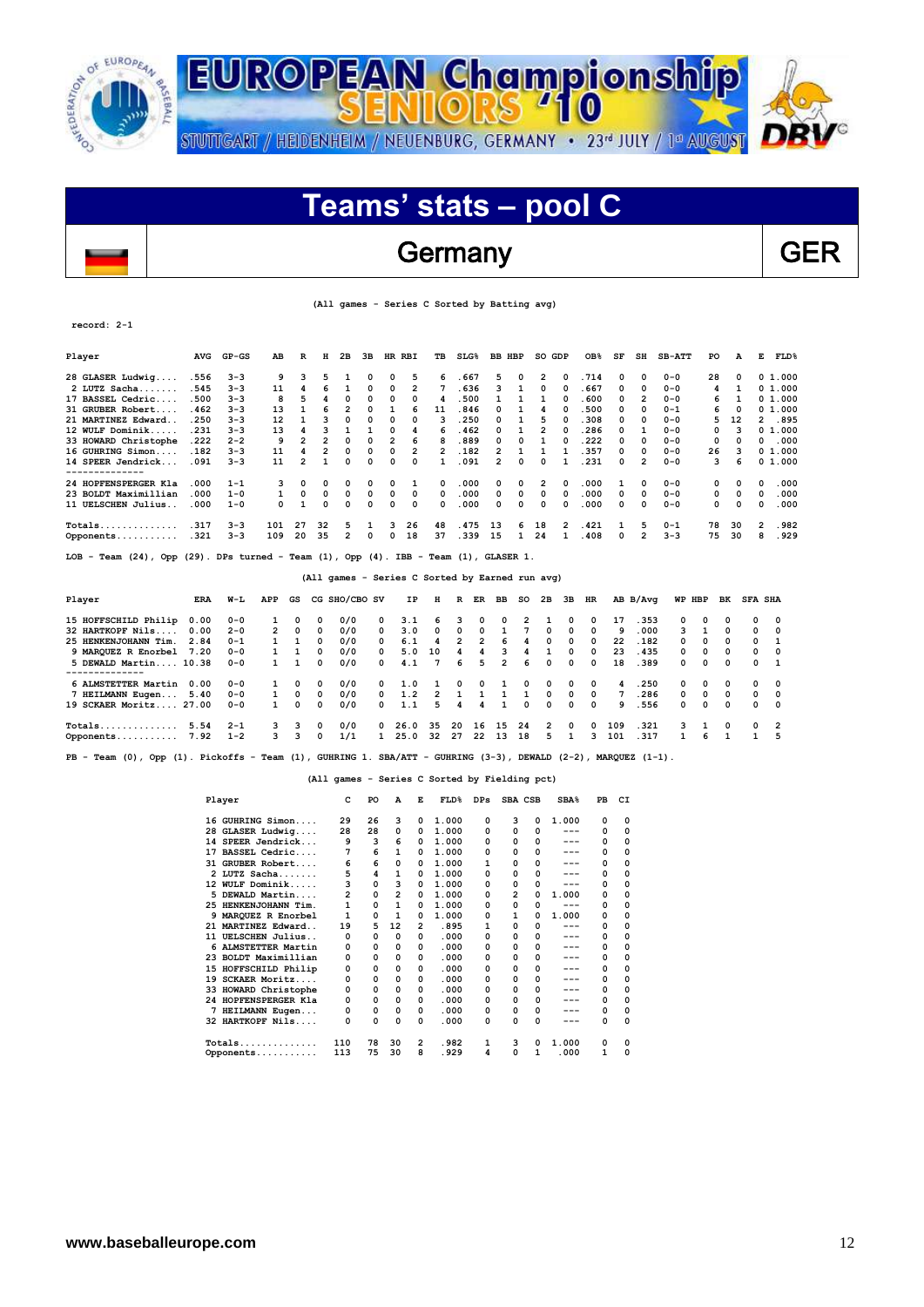



### Greece Reserve GRE

 **(All games - Series C Sorted by Batting avg)**

| Player                                                                                                           | <b>AVG</b> | $GP - GS$ | AB  | R  | н  | 2в           | 3B       | HR RBI      |                | TВ | SLG <sub>8</sub> |                | <b>BB HBP</b> | SO GDP |              | OB <sub>8</sub> | SF | SH       | $SB-ATT$ | PO | A              | E            | FLD <sup>8</sup> |
|------------------------------------------------------------------------------------------------------------------|------------|-----------|-----|----|----|--------------|----------|-------------|----------------|----|------------------|----------------|---------------|--------|--------------|-----------------|----|----------|----------|----|----------------|--------------|------------------|
| 11 WARREN Max J                                                                                                  | .667       | $2 - 2$   | 9   | 2  | 6  | n            | 0        | 0           | 4              | 6  | .667             | 0              | 0             | 0      | 0            | . 667           | 0  | 1        | $0 - 1$  | 2  | 2              |              | 01.000           |
| 24 LEMONIS Christoph                                                                                             | .500       | $3 - 3$   | 12  | 1  | 6  | n            | 0        | 0           | 2              | 6  | .500             | ٥              | $\Omega$      | 1      |              | .500            | 0  | $\Omega$ | $0 - 0$  | 15 | $\overline{2}$ |              | 01.000           |
| 10 DEMETRAL James C                                                                                              | .333       | $3 - 3$   | 12  | 3  |    | $\Omega$     | 0        | 0           | $\overline{2}$ | 4  | .333             | 3              | 0             | 0      | $\mathbf{1}$ | .467            | 0  | $\Omega$ | $1 - 1$  | 12 | 12             | $\mathbf{1}$ | .960             |
| 15 MAESTRALES Peter                                                                                              | .333       | $3 - 3$   | 12  | 3  |    | $\mathbf{1}$ | 0        | 1           | 3              | 8  | .667             | 1              | 0             | 2      | 0            | .385            | 0  | $\Omega$ | $1 - 1$  | 6  | 0              |              | 01.000           |
| 5 KOUTSOANTONAKIS M                                                                                              | .250       | $3 - 3$   | 12  | 3  | 3  | 1            | 0        | $\mathbf 0$ | 3              | 4  | .333             | 0              | 0             | 3      | 0            | .231            | 1  | 0        | $0 - 0$  | 1  | 9              | ٦            | .769             |
| 21 THEODOROU Nichola                                                                                             | .231       | $3 - 3$   | 13  | 3  | 3  | 0            | $\Omega$ | $\Omega$    | 0              | 3  | .231             | $\overline{2}$ | 0             | 2      | 0            | .333            | 0  | $\Omega$ | $1 - 1$  | 6  | 6              |              | 01.000           |
| 8 PAPPAS Erik D                                                                                                  | .222       | $3 - 3$   | 9   | 3  | 2  | $\Omega$     | 0        | $\Omega$    | 0              | 2  | . 222            | 3              | 0             | 1      | 0            | .417            | 0  | $\Omega$ | $0 - 0$  | 18 | 1              |              | 01.000           |
| 7 PANAGOTACOS Const                                                                                              | .222       | $3 - 3$   | 9   | 2  | 2  | 0            | 0        | $\Omega$    | 1              | 2  | .222             | 2              | $\Omega$      | 0      | O            | .364            | 0  | $\Omega$ | $0 - 0$  | 3  | 0              |              | 01.000           |
|                                                                                                                  |            |           |     |    |    |              |          |             |                |    |                  |                |               |        |              |                 |    |          |          |    |                |              |                  |
| 20 PALOS Stephen H                                                                                               | .200       | $3 - 1$   | 5   | 0  | 1  | 0            | 0        | 0           | 1              | 1  | .200             | 0              | 0             | 2      | 0            | .200            | 0  | $\Omega$ | $0 - 0$  | 0  | 0              | 0            | .000             |
| 38 ZACHOS Jason                                                                                                  | .167       | $3 - 3$   | 6   | 0  |    | $\Omega$     | 0        | 0           | 0              | 1  | .167             | 0              | 0             | 3      | O            | .167            | 0  | $\Omega$ | $0 - 0$  | 5  | 0              | 0            | .000<br>1        |
| 25 KARKATSELOS Efthy                                                                                             | .000       | $1 - 0$   |     | 0  | 0  | $\Omega$     | 0        | $\Omega$    | 0              | 0  | .000             | 0              | 0             | 0      | O            | .000            | 0  | $\Omega$ | $0 - 0$  | 1  | 0              | 1            | .500             |
| 33 MARKOU Athanasios                                                                                             | .000       | $1 - 0$   | 1   | O  | 0  | $\Omega$     | 0        | $\Omega$    | 0              | 0  | .000             | 0              | 0             | 1      | 0            | .000            | 0  | $\Omega$ | $0 - 0$  | 0  | O              | $\Omega$     | .000             |
| 28 PIPERGIAS Georgio                                                                                             | .000       | $1 - 0$   |     | O  | 0  | $\Omega$     | 0        | $\mathbf 0$ | 0              | 0  | .000             | 0              | 0             | 1      | $\Omega$     | .000            | 0  | $\Omega$ | $0 - 0$  | 0  | 0              | 0            | .000             |
| 4 APOSTOLOPOULOS IO                                                                                              | .000       | $2 - 0$   |     | O  | 0  | $\Omega$     | 0        | $\Omega$    | 0              | 0  | .000             | 0              | 0             | 0      | 0            | .000            | 0  | $\Omega$ | $0 - 0$  | 0  | 0              | 0            | .000             |
| 26 ROMPINSON Christo                                                                                             | .000       | $2 - 0$   | 1   | O  | 0  | $\Omega$     | 0        | 0           | 0              | 0  | .000             | 1              | $\Omega$      | 1      | $\Omega$     | .500            | 0  | $\Omega$ | $0 - 0$  | 0  | 0              | $\Omega$     | .000             |
| 23 TSERONIS Thomas.                                                                                              | .000       | $1 - 0$   | 0   | 0  | 0  | $\Omega$     | $\Omega$ | $\mathbf 0$ | 0              | 0  | .000             | 0              | 0             | 0      | 0            | .000            | 0  | 0        | $0 - 0$  | 0  | 0              | $\Omega$     | .000             |
| 37 CHATZIKYRIAKOS Di                                                                                             | .000       | $1 - 0$   | O   | 0  | 0  | $\Omega$     | 0        | $\Omega$    | 0              | 0  | .000             | 0              | 0             | 0      | 0            | .000            | 0  | $\Omega$ | $0 - 0$  | з  | 0              | 0            | 1.000            |
| 14 KAPOTHANASIS Cons                                                                                             | .000       | $1 - 0$   | 0   | O  | 0  | $\Omega$     | 0        | $\Omega$    | 0              | 0  | .000             | 0              | 0             | 0      | 0            | .000            | 0  | $\Omega$ | $0 - 0$  | 0  | 0              | 0            | .000             |
| 30 CHEILAKIS Panagio                                                                                             | .000       | $3 - 0$   | 0   | 1  | O  | O            | 0        | O           | 0              | 0  | .000             | 0              | 0             | 0      |              | .000            | 0  | $\Omega$ | $0 - 0$  | 0  |                |              | 01.000           |
|                                                                                                                  | .308       | $3 - 3$   | 104 | 21 | 32 | 2            | 0        | 1           | 16             | 37 | .356             | 12             | 0             | 17     | 2            | .376            | 1  | 1        | $3 - 4$  | 72 | 34             | 6            | .946             |
| Opponents                                                                                                        | .438       | $3 - 3$   | 112 | 39 | 49 | 4            |          | 8           | 36             | 79 | .705             | 18             | 6             | 15     | 5            | .537            | 0  | 6        | $3 - 4$  | 75 | 27             | 5            | .953             |
| Team (22), Opp (31). DPs turned - Team (5), Opp (3). IBB - Team (0), Opp (1). Picked off - THEODOROU 1.<br>LOB - |            |           |     |    |    |              |          |             |                |    |                  |                |               |        |              |                 |    |          |          |    |                |              |                  |

| Player                     | ERA  | W-L     | APP            | GS         |            | CG SHO/CBO SV |            | IP.  | н                          | R        |          | ER BB          | so         | 2B             | 3B         | HR.            |     | AB B/Avq |                | WP HBP         | вк         | <b>SFA SHA</b> |            |
|----------------------------|------|---------|----------------|------------|------------|---------------|------------|------|----------------------------|----------|----------|----------------|------------|----------------|------------|----------------|-----|----------|----------------|----------------|------------|----------------|------------|
| 14 KAPOTHANASIS Cons       | 3.00 | $1 - 1$ | $\mathcal{P}$  | $^{\circ}$ | $^{\circ}$ | 0/0           | 0          | 3.0  | -6                         |          |          | $\overline{2}$ | 3          | 0              | $\Omega$   | $\Omega$       | 15  | .400     | $^{\circ}$     |                | $\Omega$   |                | $0\quad 0$ |
| 25 KARKATSELOS Efthy 7.36  |      | $0 - 1$ | $\mathcal{P}$  |            | $\Omega$   | 0/0           | $^{\circ}$ | 7.1  | 8                          | 6        | 6        | 9              | 3          | $\Omega$       | $^{\circ}$ | $\overline{2}$ | 25  | .320     |                |                | 0          |                | $0\quad 4$ |
| 11 WARREN Max J 14.29      |      | $0 - 0$ | $\mathcal{P}$  |            | $\Omega$   | 0/0           |            | 5.2  | 11                         | 9        | 9        | $\overline{2}$ | 4          | $\overline{2}$ | $\Omega$   | $\overline{2}$ | 25  | .440     | $\mathbf{1}$   | $\overline{2}$ | $\Omega$   |                | $0\quad 2$ |
| 9 BRACK Andrew J 19.50     |      | $0 - 0$ | $\overline{2}$ |            | $\Omega$   | 0/0           | $^{\circ}$ | 6.0  | 19                         |          | 16 13    | $\mathbf{1}$   | 5.         |                |            | $\mathbf{2}$   | 37  | .514     |                | $\overline{2}$ | $^{\circ}$ |                | $0\quad 0$ |
| 24 LEMONIS Christoph 0.00  |      | $0 - 0$ |                | $^{\circ}$ | $^{\circ}$ | 0/0           | 0          | 0.1  | $^{\circ}$                 | $\Omega$ | $\Omega$ | 0              | $^{\circ}$ | 0              | $\Omega$   | $\Omega$       |     | . 000    | $\Omega$       | $^{\circ}$     | $^{\circ}$ |                | $0\quad 0$ |
| 15 MAESTRALES Peter.       | 6.75 | $0 - 0$ |                | $\Omega$   | $\Omega$   | 0/0           | $^{\circ}$ | 1.1  | 3                          |          |          | $\Omega$       | $\Omega$   | $\Omega$       | $\Omega$   | 1              | 6   | .500     | $\mathbf{1}$   | $\Omega$       | $\Omega$   |                | $0\quad 0$ |
| 26 ROMPINSON Christo 99.00 |      | $0 - 0$ | $\mathbf{1}$   | $\Omega$   | $\Omega$   | 0/0           | $^{\circ}$ | 0.1  | $\overline{\phantom{a}}$ 2 | 6        | 6        | 4              | $\Omega$   |                | $\Omega$   |                | 3   | .667     | $\overline{2}$ | $\Omega$       | $\Omega$   |                | $0\quad 0$ |
| Totals 13.50               |      | $1 - 2$ | ٦.             |            | $\Omega$   | 0/0           |            | 24.0 | 49                         | 39       | 36       | 18             | -15        | 4              |            | 8              | 112 | .438     | 6              | -6             | $\Omega$   |                | $0\quad 6$ |
| Opponents 6.48             |      | $2 - 1$ | 3              |            | $\Omega$   | 0/0           | $^{\circ}$ | 25.0 |                            | 32 21    | 18       | $12^{\circ}$   | 17         | $\mathcal{P}$  | $^{\circ}$ |                | 104 | .308     | 3              | $\Omega$       | $\Omega$   |                |            |

**Pickoffs - Team (0), Opp (1). SBA/ATT - PAPPAS (3-3), KARKATSELOS (2-2), BRACK (1-2).** 

#### **(All games - Series C Sorted by Fielding pct)**

|    | Player               | c              | PO       | A              | Е        | FLD <sup>8</sup> | <b>DPs</b> | SBA CSB  |   | SBA <sup>8</sup> | PB       | CI       |
|----|----------------------|----------------|----------|----------------|----------|------------------|------------|----------|---|------------------|----------|----------|
| 8  | PAPPAS Erik D        | 19             | 18       | 1              | 0        | 1.000            | 1          | з        | 0 | 1.000            | 0        | 0        |
|    | 24 LEMONIS Christoph | 17             | 15       | 2              | 0        | 1.000            | 4          | 0        | 0 | ---              | 0        | 0        |
| 21 | THEODOROU Nichola    | 12             | 6        | 6              | 0        | 1.000            | 4          | 0        | 0 | ---              | 0        | 0        |
| 15 | MAESTRALES Peter.    | 6              | 6        | 0              | 0        | 1.000            | 0          | 0        | 0 | ---              | 0        | 0        |
| 38 | ZACHOS Jason         | 5              | 5        | 0              | 0        | 1.000            | 0          | 0        | 0 | ---              | $\Omega$ | 0        |
| 11 | WARREN Max $J$ .     | 4              | 2        | $\overline{2}$ | 0        | 1.000            | 0          | 0        | 0 | ---              | 0        | 0        |
| 37 | CHATZIKYRIAKOS Di    | 3              | 3        | 0              | 0        | 1.000            | 0          | 0        | 0 |                  | $\Omega$ | 0        |
|    | PANAGOTACOS Const    | 3              | 3        | 0              | 0        | 1.000            | 0          | 0        | 0 | ---              | $\Omega$ | 0        |
|    | 30 CHEILAKIS Panagio | 1              | $\Omega$ | 1              | 0        | 1.000            | 0          | 0        | 0 | ---              | 0        | 0        |
|    | 10 DEMETRAL James C. | 25             | 12       | 12             | 1        | .960             | 5          | 0        | 0 | ---              | 0        | 0        |
| 5. | KOUTSOANTONAKIS M    | 13             | 1        | 9              | 3        | .769             | 1          | 0        | 0 | ---              | 0        | 0        |
|    | 25 KARKATSELOS Efthy | 2              | 1        | 0              | 1        | .500             | 0          | 2        | 0 | 1.000            | 0        | 0        |
| 9. | BRACK Andrew J       | $\overline{2}$ | 0        | 1              | 1        | .500             | 0          | 1        | 1 | .500             | 0        | 0        |
| 23 | TSERONIS Thomas      | 0              | 0        | 0              | 0        | .000             | 0          | 0        | 0 | $---$            | 0        | 0        |
|    | 4 APOSTOLOPOULOS IO  | 0              | 0        | 0              | $\Omega$ | .000             | 0          | 0        | 0 | ---              | 0        | 0        |
|    | 14 KAPOTHANASIS Cons | 0              | 0        | 0              | 0        | .000             | 0          | 0        | 0 | ---              | 0        | 0        |
|    | 26 ROMPINSON Christo | 0              | 0        | 0              | $\Omega$ | .000             | 0          | 0        | 0 | ---              | 0        | 0        |
| 28 | PIPERGIAS Georgio    | 0              | 0        | 0              | 0        | .000             | 0          | 0        | 0 | ---              | 0        | 0        |
| 20 | PALOS Stephen H      | 0              | 0        | 0              | 0        | .000             | 0          | $\Omega$ | 0 | ---              | 0        | 0        |
|    | 33 MARKOU Athanasios | 0              | 0        | 0              | $\Omega$ | .000             | 0          | 0        | 0 | ---              | 0        | 0        |
|    | $Totals$             | 112            | 72       | 34             | 6        | .946             | 5          | з        | 1 | .750             | 0        | 0        |
|    | Opponents            | 107            | 75       | 27             | 5        | .953             | 3          | 3        | 1 | .750             | 0        | $\Omega$ |

 $\overline{\phantom{a}}$ 

**record: 1-2**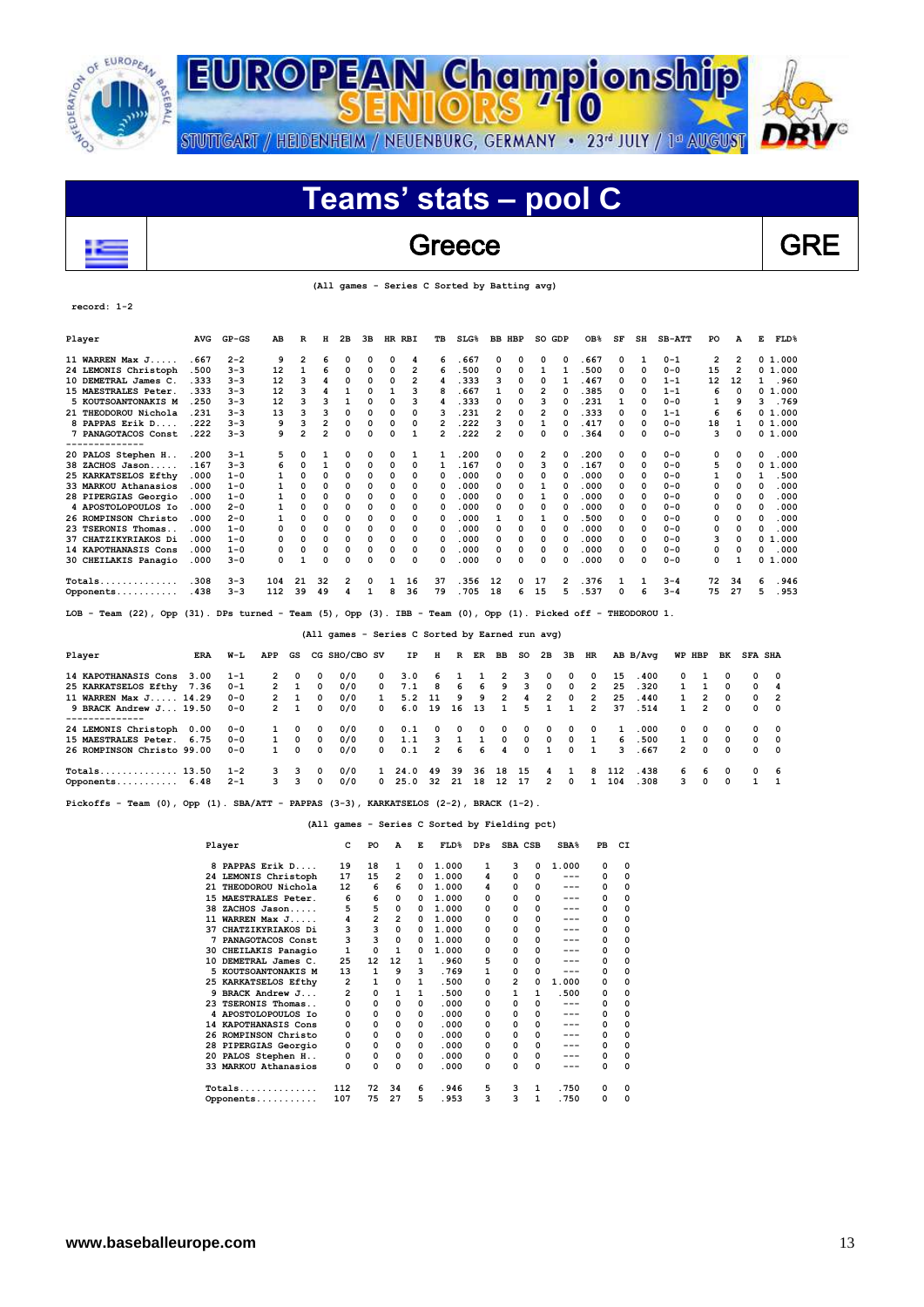



|  |  |  | (All games - Series C Sorted by Batting avg) |
|--|--|--|----------------------------------------------|
|--|--|--|----------------------------------------------|

| Player                                                                                                  | <b>AVG</b> | $GP - GS$ | AВ             | R                       | н              | 2в            | 3B       | HR RBI                                          | тв            |              | SLG <sub>8</sub> | <b>BB HBP</b> |    | SO GDP       |    | OB <sub>8</sub> | SF | SH             | $SB-ATT$ | PO             | A        | Е              | <b>FLD%</b> |
|---------------------------------------------------------------------------------------------------------|------------|-----------|----------------|-------------------------|----------------|---------------|----------|-------------------------------------------------|---------------|--------------|------------------|---------------|----|--------------|----|-----------------|----|----------------|----------|----------------|----------|----------------|-------------|
| 32 CHAPELLI Jiminez.                                                                                    | . 667      | $2 - 2$   | 6              | $\overline{2}$          | 4              | 0             | 0        | 1                                               | 2             | 7 1.167      |                  | з             | 0  | 0            | 0  | .778            | 0  | $\Omega$       | $3 - 3$  | 4              | 0        |                | 01.000      |
| 45 CHIARINI Mario                                                                                       | .500       | $2 - 2$   | 6              | 3                       | 3              | 1             | 0        | $\mathbf{1}$                                    | $\mathbf{1}$  | 7 1.167      |                  | 3             | 0  | 0            | 0  | .667            | 0  | $\Omega$       | $0 - 0$  | $\overline{2}$ | 0        |                | 0, 1, 000   |
| 40 MAZZANTI Giuseppe                                                                                    | .429       | $2 - 2$   | 7              | 3                       | 3              | 0             | 0        | з                                               | 6             | 12 1.714     |                  | 1             | 1  | 0            | 0  | .556            | 0  | $\Omega$       | $0 - 0$  | 5              | 2        |                | 0 1.000     |
| 1 SANTORA Jack                                                                                          | .400       | $2 - 2$   | 5              | $\overline{\mathbf{c}}$ | 2              | 0             | 0        | 1                                               | 4             | 51.000       |                  | $\mathbf{1}$  | 0  | 0            | 0  | .500            | 0  | $\overline{2}$ | $1 - 1$  | 1              | 5        |                | 0, 1, 000   |
| 26 GIZZI Jairo R                                                                                        | .375       | $2 - 2$   | 8              | $\overline{\mathbf{c}}$ | 3              | 1             | 0        | 0                                               | 0<br>4        |              | .500             | 1             | 0  | 0            | 1  | .444            | 0  | $\Omega$       | $1 - 1$  | 8              | 0        |                | 0, 1, 000   |
| 28 ALBANESE Simone                                                                                      | .333       | $2 - 2$   | 6              | $\mathbf{1}$            | $\overline{2}$ | 1             | 0        | 0                                               | 0<br>3        |              | .500             | 1             | 0  | 0            | 1  | .429            | 0  | $\Omega$       | $0 - 0$  | 11             | 1        |                | 01.000      |
| 3 GRANATO Anthony                                                                                       | .000       | $2 - 2$   | 7              | 0                       | 0              | 0             | 0        | 0                                               | 0<br>$\Omega$ |              | .000             | $\mathbf{1}$  | 0  | 1            | 1  | .125            | 0  | $\mathbf{1}$   | $0 - 0$  | 1              | 1        |                | 01.000      |
| 4 DESIMONI Stefano.                                                                                     | .000       | $2 - 2$   | 6              | 0                       | 0              | 0             | 0        | 0                                               | 0<br>0        |              | .000             | 1             | 0  | 0            | 0  | .143            | 0  | $\Omega$       | $0 - 0$  | $\mathbf{1}$   | 0        |                | 0 1.000     |
| --------------<br>6 INFANTE Juan C                                                                      | . 667      | $1 - 1$   | 3              | 1                       | 2              | 0             | 0        | 0                                               | 0             | 2            | 667              | 1             | 0  | 1            | 0  | .750            | 0  | 1              | $0 - 0$  | 2              | 1        |                | 01.000      |
| 25 AVAGNINA Lorenzo.                                                                                    | .000       | $2 - 1$   | 4              | 1                       | 0              | 0             | 0        | 0                                               | 0<br>0        |              | .000             | 1             | 0  | 1            | 1  | .200            | 0  | 0              | $0 - 0$  | 0              | 0        | 0              | .000        |
| 22 AMBROSINO Paolino                                                                                    | .000       | $1 - 0$   | 1              | 0                       | 0              | 0             | 0        | 0                                               | 0<br>0        |              | .000             | 0             | 0  | 0            | 0  | .000            | 0  | $\Omega$       | $0 - 0$  | 0              | 0        | 0              | .000        |
| 14 ANGRISANO Juan P.                                                                                    | .000       | $2 - 0$   | 0              | 0                       | 0              | 0             | 0        | 0                                               | 0<br>0        |              | .000             | 1             | 0  | 0            |    | 01.000          | 0  | $\Omega$       | $0 - 0$  | 7              | $\Omega$ |                | 01.000      |
| 9 MAZZUCA Joseph                                                                                        | .000       | $1 - 0$   | 0              | 0                       | 0              | 0             | 0        | 0                                               | 0<br>0        |              | .000             | 0             | 0  | 0            | 0  | .000            | 0  | $\Omega$       | $0 - 0$  | 0              | 0        | 0              | .000        |
| Totals                                                                                                  | .322       | $2 - 2$   | 59             | 15                      | 19             | 3             | 0        | 13<br>6                                         | 40            |              | . 678            | 15            | 1  | 3            | 4  | .467            | 0  | 4              | $5 - 5$  | 45             | 12       |                | 01.000      |
| Opponents                                                                                               | .157       | $2 - 2$   | 51             | 4                       | 8              | $\mathbf{1}$  | 0        | 2                                               | 3<br>15       |              | .294             | 4             | 0  | 19           | 0  | .218            | 0  | $\mathbf{1}$   | $3 - 3$  | 48             | 25       | $\overline{2}$ | .973        |
| Team $(16)$ , Opp $(7)$ . DPs turned - Team $(2)$ , Opp $(5)$ . IBB - Team $(1)$ , CHIARINI 1.<br>LOB - |            |           |                |                         |                |               |          | (All games - Series C Sorted by Earned run avg) |               |              |                  |               |    |              |    |                 |    |                |          |                |          |                |             |
| Player                                                                                                  | ERA        | W-L       | APP            | GS                      |                | CG SHO/CBO SV |          | IP                                              | н             | R            | ER               | ВB            | so | 2в           | 3B | HR              |    | AB B/Avq       |          | WP HBP         | вĸ       | <b>SFA SHA</b> |             |
| 34 DI ROMA Christoph                                                                                    | 0.00       | $0 - 0$   | 1              | 0                       | 0              | 0/0           | 0        | 4.0                                             | 0             | $\Omega$     | O                | $\Omega$      | 7  | O            | 0  | $\Omega$        | 12 | .000           | 0        | 0              | $\Omega$ | 0              | 0           |
| 30 PEZZULLO Carlos A                                                                                    | 0.00       | $0 - 0$   | 1              | 0                       | 0              | 0/0           | 0        | 2.0                                             | 0             | $\mathbf 0$  | 0                | 0             | 2  | O            | 0  | 0               | 6  | .000           | 0        | 0              | $\Omega$ | 0              | $\Omega$    |
| 35 DA SILVA Tiago Fe                                                                                    | 1.80       | $1 - 0$   | 1              | 1                       | 0              | 0/0           | 0        | 5.0                                             | 2             | $\mathbf{1}$ | $\mathbf{1}$     | 1             | 5  | $\Omega$     | 0  | $\Omega$        | 17 | . 118          | 1        | 0              | 0        | 0              | 0           |
| 43 DE SANTIS Riccard                                                                                    | 6.75       | $0 - 1$   | $\mathbf{1}$   | $\mathbf{1}$            | 0              | 0/0           | $\Omega$ | 4.0                                             | 6             | 3            | 3                | 3             | 5  | $\mathbf{1}$ | 0  | $\overline{2}$  | 16 | .375           | $\Omega$ | 0              | 0        | 0              | 1           |
| Totals                                                                                                  | 2.40       | $1 - 1$   | 2              | 2                       | 0              | 0/0           |          | 15.0<br>0                                       | 8             | 4            | 4                | 4             | 19 | 1            | 0  | 2               | 51 | .157           | 1        | 0              | 0        | 0              | 1           |
| Opponents                                                                                               | 8.44       | $1 - 1$   | $\overline{2}$ | $\overline{2}$          | 0              | 0/0           |          | 16.0<br>$\mathbf{1}$                            | 19            | 15           | 15               | 15            | 3  | 3            | 0  | 6               | 59 | .322           | 4        | $\mathbf{1}$   | $\Omega$ | 0              | 4           |
| SBA/ATT - ALBANESE $(3-3)$ , DA SILVA $(2-2)$ , DE SANTIS $(1-1)$ .                                     |            |           |                |                         |                |               |          |                                                 |               |              |                  |               |    |              |    |                 |    |                |          |                |          |                |             |
|                                                                                                         |            |           |                |                         |                |               |          | (All games - Series C Sorted by Fielding pct)   |               |              |                  |               |    |              |    |                 |    |                |          |                |          |                |             |

| Player |                      | с  | PO             | A  | Е        | FLD <sup>8</sup> | <b>DPs</b> | SBA CSB |   | SBA <sup>8</sup> | PB | CI       |
|--------|----------------------|----|----------------|----|----------|------------------|------------|---------|---|------------------|----|----------|
|        | 28 ALBANESE Simone   | 12 | 11             | 1  | 0        | 1.000            | 0          | з       | 0 | 1.000            | 0  | 0        |
|        | 26 GIZZI Jairo R     | 8  | 8              | 0  | 0        | 1.000            | 2          | 0       | 0 | ---              | 0  | 0        |
|        | 40 MAZZANTI Giuseppe | 7  | 5              | 2  | 0        | 1.000            | 0          | 0       | 0 | ---              | 0  | 0        |
|        | 14 ANGRISANO Juan P. | 7  | 7              | 0  | 0        | 1.000            | 0          | 0       | 0 | ---              | 0  | 0        |
|        | $SANTORA$ $Jack$     | 6  | 1              | 5  | 0        | 1.000            |            | 0       | 0 | ---              | 0  | 0        |
|        | 32 CHAPELLI Jiminez. | 4  | 4              | 0  | 0        | 1.000            | 0          | 0       | 0 | ---              | 0  | 0        |
| 6      | INFANTE Juan C       | з  | $\overline{2}$ | 1  | 0        | 1.000            | 0          | 0       | 0 | ---              | 0  | 0        |
|        | 35 DA SILVA Tiago Fe | 3  | 2              | 1  | 0        | 1.000            | 0          | 2       | 0 | 1.000            | 0  | $\Omega$ |
|        | 45 CHIARINI Mario    | 2  | $\overline{2}$ | 0  | 0        | 1.000            | 0          | 0       | 0 | ---              | 0  | 0        |
|        | 3 GRANATO Anthony    | 2  | $\mathbf{1}$   | 1  | 0        | 1.000            | 0          | 0       | 0 | ---              | 0  | 0        |
|        | 30 PEZZULLO Carlos A | 1  | 0              | 1  | 0        | 1.000            | 0          | 0       | 0 | ---              | 0  | 0        |
|        | 34 DI ROMA Christoph | 1  | 1              | 0  | 0        | 1.000            | 0          | 0       | 0 | ---              | 0  | 0        |
|        | 4 DESIMONI Stefano.  | 1  | 1              | 0  | 0        | 1.000            | 0          | 0       | 0 | ---              | 0  | 0        |
|        | 22 AMBROSINO Paolino | 0  | 0              | 0  | 0        | .000             | 0          | 0       | 0 | ---              | 0  | 0        |
|        | 9 MAZZUCA Joseph     | 0  | 0              | 0  | 0        | .000             | 0          | 0       | 0 | ---              | 0  | 0        |
|        | 25 AVAGNINA Lorenzo. | 0  | 0              | 0  | $\Omega$ | .000             | 0          | 0       | 0 | ---              | 0  | 0        |
|        | 43 DE SANTIS Riccard | 0  | 0              | 0  | 0        | .000             | 0          | 1       | 0 | 1.000            | 0  | 0        |
|        | $Totals$             | 57 | 45             | 12 | 0        | 1.000            | 2          | з       | 0 | 1.000            | 0  | $\Omega$ |
|        | Opponents            | 75 | 48             | 25 | 2        | .973             | 5          | 5       |   | 1.000            | 0  | $\Omega$ |

**record: 1-1**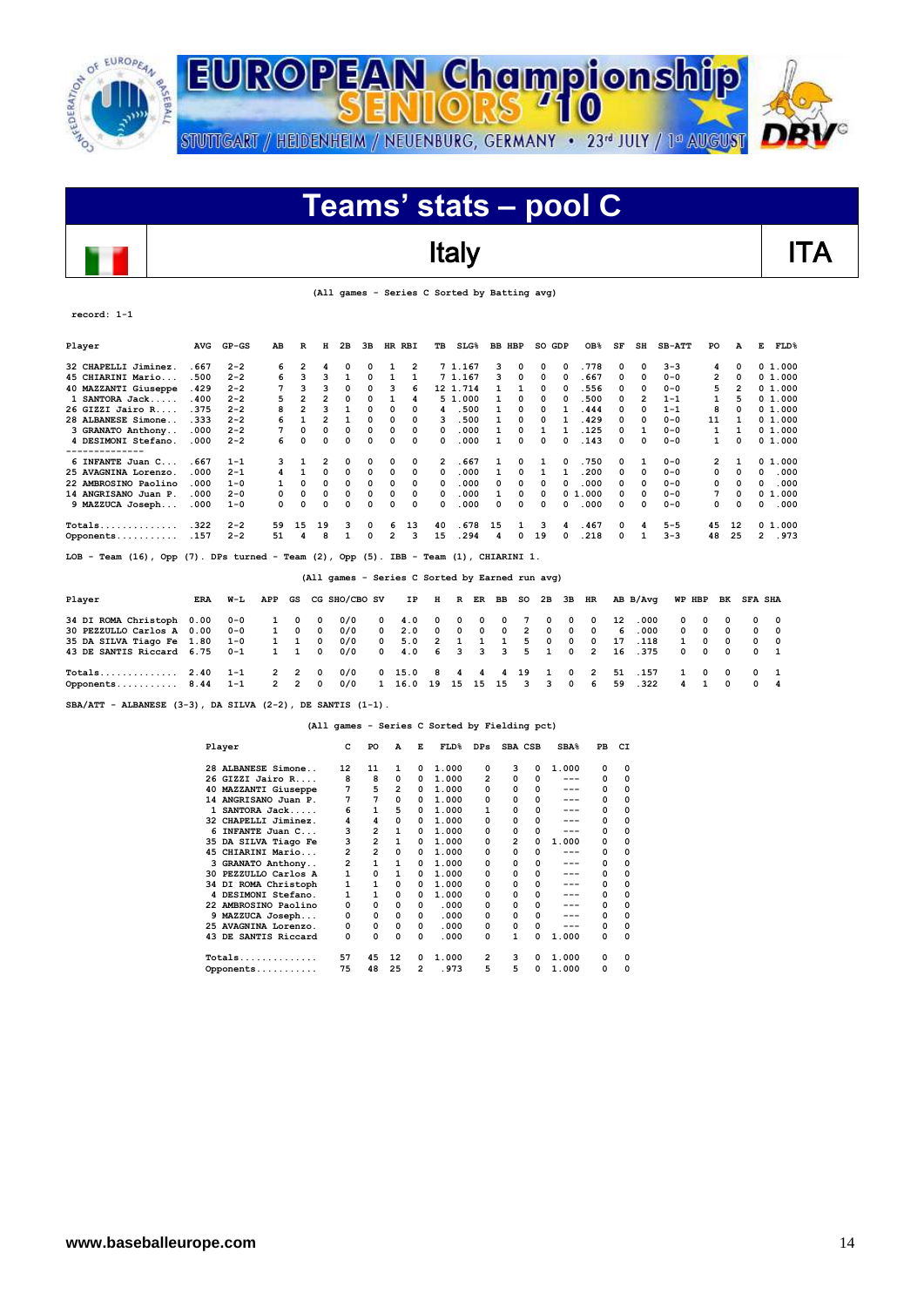

### Netherlands NED

 **(All games - Series C Sorted by Batting avg)**

| Player                                                       | <b>AVG</b> | $GP - GS$ | AB  | R              | н              | 2B            | 3B |             | HR RBI                  | TВ | $SLG\$                                          |              | <b>BB HBP</b> | SO GDP |                | OB <sub>8</sub> | SF       | SH       | $SB-ATT$ | PO | A           | Е              | <b>FLD%</b> |
|--------------------------------------------------------------|------------|-----------|-----|----------------|----------------|---------------|----|-------------|-------------------------|----|-------------------------------------------------|--------------|---------------|--------|----------------|-----------------|----------|----------|----------|----|-------------|----------------|-------------|
| 30 LEGITO Raylinoe                                           | .800       | $2 - 2$   | 5   | 4              |                | 2             | 0  | 0           | з                       |    | .200<br>6 1                                     | 3            | 0             | 0      | 0              | .875            | 0        | $\Omega$ | $0 - 0$  | 2  | 6           |                | .889        |
| 27 ROMBLEY Danny                                             | .500       | $2 - 2$   | 8   |                | 4              |               | 0  | 0           | 0                       | 5  | .625                                            | 0            | 0             |        | $\Omega$       | .500            | 0        | 1        | $0 - 0$  | 3  | 0           |                | 01.000      |
| $26$ JONG de Bas                                             | .375       | $2 - 2$   | 8   | 1              | ٩              | 0             | 0  | $\Omega$    | 2                       | 3  | .375                                            | 0            | $\Omega$      | 1      | $\Omega$       | .375            | 0        | $\Omega$ | $0 - 0$  | 6  | 3           | 1              | .900        |
| 8 DUURSMA Michael                                            | .286       | $2 - 2$   |     | ٩              | 2              | 0             | 0  | 0           | 0                       | 2  | .286                                            |              | 0             |        | $\Omega$       | .375            | 0        | $\Omega$ | $0 - 0$  | 2  | 2           |                | .800        |
| 18 KLOOSTER v t Dirk                                         | .286       | $2 - 2$   |     | $\Omega$       | 2              | $\Omega$      | 0  | 0           | 0                       | 2  | .286                                            |              | 0             | 0      | $\Omega$       | .375            | 0        | 0        | $0 - 0$  | 2  | 0           |                | 01.000      |
| 7 KEMP Dwayne                                                | .286       | $2 - 2$   |     | $\mathbf 0$    | $\overline{2}$ |               | 0  | 0           | 1                       | 3  | .429                                            |              | 0             | 0      | $\Omega$       | .375            | 0        | $\Omega$ | $0 - 0$  | 3  | 2           |                | .833        |
| 37 ENGELHARDT Bryan.                                         | .250       | $2 - 2$   | 8   |                | $\overline{2}$ | 0             | 0  | 1           | 3                       | 5  | .625                                            | 0            | 0             |        | 0              | .250            | 0        | 0        | $0 - 0$  | 6  | 0           |                | 01.000      |
| 24 JONG de Sidney                                            | .200       | $2 - 2$   |     |                |                | $\mathbf 0$   | 0  | 0           | $\overline{\mathbf{c}}$ | 1  | .200                                            | 3            | 0             | 1      | $\Omega$       | .500            | 0        | $\Omega$ | $0 - 0$  | 18 | $\mathbf 0$ |                | 0 1.000     |
| 21 KINGSALE Eugene                                           | .000       | $2 - 2$   | 6   | $\overline{2}$ | 0              | 0             | 0  | 0           | 0                       | 0  | .000                                            | 4            | 0             |        | $\Omega$       | .400            | 0        | 0        | $0 - 0$  | 2  | $\Omega$    |                | 0 1.000     |
| 2 DAANTJI Shaldimar                                          | .000       | $1 - 0$   | 0   | 0              | 0              | 0             | 0  | 0           | 0                       | 0  | .000                                            | $\mathbf{o}$ | 0             | 0      | 0              | .000            | 0        | 0        | $0 - 0$  | 0  | 0           | 0              | .000        |
| 41 ROOI McVince                                              | .000       | $2 - 0$   | 0   | $\mathbf 0$    | $\mathbf 0$    | $\mathbf 0$   | 0  | $\mathbf 0$ | 0                       | 0  | .000                                            | 0            | 0             | 0      | 0              | .000            | 0        | $\Omega$ | $0 - 0$  | 2  | 0           |                | 01.000      |
|                                                              | .328       | $2 - 2$   | 61  | 13             | 20             | 4             | 0  | 1           | 11                      | 27 | .443                                            | 13           | 0             | 6      | 0              | .446            | 0        | 1        | $0 - 0$  | 48 | 14          | 4              | .939        |
| Opponents                                                    | .060       | $2 - 2$   | 50  | 0              | з              | $\Omega$      | 0  | 0           | 0                       | 3  | .060                                            | 4            |               | 18     | $\overline{2}$ | .145            | $\Omega$ |          | $0 - 0$  | 42 | 14          | 2              | .966        |
| Team $(20)$ , Opp $(8)$ . DPs turned - Team $(2)$ .<br>LOB - |            |           |     |                |                |               |    |             |                         |    |                                                 |              |               |        |                |                 |          |          |          |    |             |                |             |
|                                                              |            |           |     |                |                |               |    |             |                         |    | (All games - Series C Sorted by Earned run avg) |              |               |        |                |                 |          |          |          |    |             |                |             |
| Player                                                       | ERA        | W-L       | APP | GS             |                | CG SHO/CBO SV |    |             | IP                      | н  | R<br>ER                                         | ВB           | so            | 2в     | ЗВ             | HR              |          | AB B/Avq | WP HBP   |    | вĸ          | <b>SFA SHA</b> |             |
| 44 BOYD Leon                                                 | 0.00       | $1 - 0$   |     |                | 0              | 0/1           |    | 0           | 7.0                     | 2  | 0                                               | 0            |               | 6<br>0 | 0              | 0               | 23       | .087     | 0        |    | 0           | 0              | 1           |
| 19 CORDEMANS Robbie.                                         | 0.00       | $1 - 0$   |     | 1              | 0              | 0/1           |    | 0           | 6.0                     | 0  | 0                                               | $\mathbf 0$  | 8<br>1        | 0      | 0              | $\Omega$        | 17       | .000     | 0        | 0  | 0           | 0              | 0           |
| 33 ASJES Arschwin                                            | 0.00       | $0 - 0$   | 1   | O              | $\Omega$       | 0/1           |    | 1           | 2.0                     | 1  | 0                                               | 0<br>1       | 3             | 0      | 0              | 0               | 7        | .143     | 0        | 0  | $\Omega$    | 0              | 0           |

**Totals.............. 0.00 2-0 2 2 0 2/2 1 16.0 3 0 0 4 18 0 0 0 50 .060 0 1 0 0 1 Opponents........... 7.71 0-2 2 2 0 0/0 0 14.0 20 13 12 13 6 4 0 1 61 .328 1 0 0 0 1 (All games - Series C Sorted by Fielding pct)**

**-------------- 14 DRAIJER Dorotheus 0.00 0-0 1 0 0 0/1 0 1.0 0 0 0 1 1 0 0 0 3 .000 0 0 0 0 0**

| Player                  | с  | PO             | A              | E | FLD <sup>8</sup> | DPs | SBA CSB |   | SBA <sup>8</sup> | PB | СI |
|-------------------------|----|----------------|----------------|---|------------------|-----|---------|---|------------------|----|----|
| 24 JONG de Sidney       | 18 | 18             | 0              | 0 | 1.000            | 0   | 0       | 0 |                  | 0  |    |
| 37 ENGELHARDT Bryan.    | 6  | 6              | 0              | 0 | 1.000            | 1   | 0       | 0 | ---              | 0  | 0  |
| 27 ROMBLEY Danny        | 3  | 3              | 0              | 0 | 1.000            | 0   | 0       | 0 | ---              | 0  | n  |
| 21 KINGSALE Eugene      | 2  | $\overline{2}$ | 0              | 0 | 1.000            | 0   | 0       | 0 | ---              | 0  | 0  |
| 41 ROOI McVince         | 2  | $\overline{2}$ | 0              | 0 | 1.000            | 1   | 0       | 0 | ---              | 0  | 0  |
| 44 BOYD Leon            | 2  | $\overline{2}$ | $\Omega$       | 0 | 1.000            | 0   | 0       | 0 | ---              | 0  | n  |
| KLOOSTER v t Dirk<br>18 | 2  | $\overline{2}$ | 0              | 0 | 1.000            | 0   | 0       | 0 | ---              | 0  | n  |
| 19 CORDEMANS Robbie.    | 1  | 0              | 1              | 0 | 1.000            | 0   | 0       | 0 | ---              | 0  | 0  |
| $26$ JONG de Bas        | 10 | 6              | 3              | 1 | .900             | 0   | 0       | 0 | ---              | 0  | 0  |
| 30 LEGITO Raylinoe      | 9  | $\overline{2}$ | 6              | 1 | .889             | 1   | 0       | 0 | ---              | 0  | 0  |
| 7 KEMP Dwayne           | 6  | 3              | $\overline{2}$ | 1 | .833             | 0   | 0       | 0 | ---              | 0  |    |
| 8 DUURSMA Michael       | 5  | $\overline{2}$ | $\overline{2}$ | 1 | .800             | 1   | 0       | 0 | $---$            | 0  |    |
| 33 ASJES Arschwin       | 0  | 0              | 0              | 0 | .000             | 0   | 0       | 0 | ---              | 0  | O  |
| 14 DRAIJER Dorotheus    | 0  | 0              | 0              | 0 | .000             | 0   | 0       | 0 | ---              | 0  | 0  |
| 2 DAANTJI Shaldimar     | 0  | 0              | 0              | 0 | .000             | 0   | 0       | 0 | ---              | 0  | 0  |
|                         | 66 | 48             | 14             | 4 | .939             | 2   | 0       | 0 |                  | 0  |    |
| Opponents               | 58 | 42             | 14             | 2 | .966             | 0   | 0       | 0 |                  | 0  |    |

 $\overline{\phantom{a}}$ 

**record: 2-0**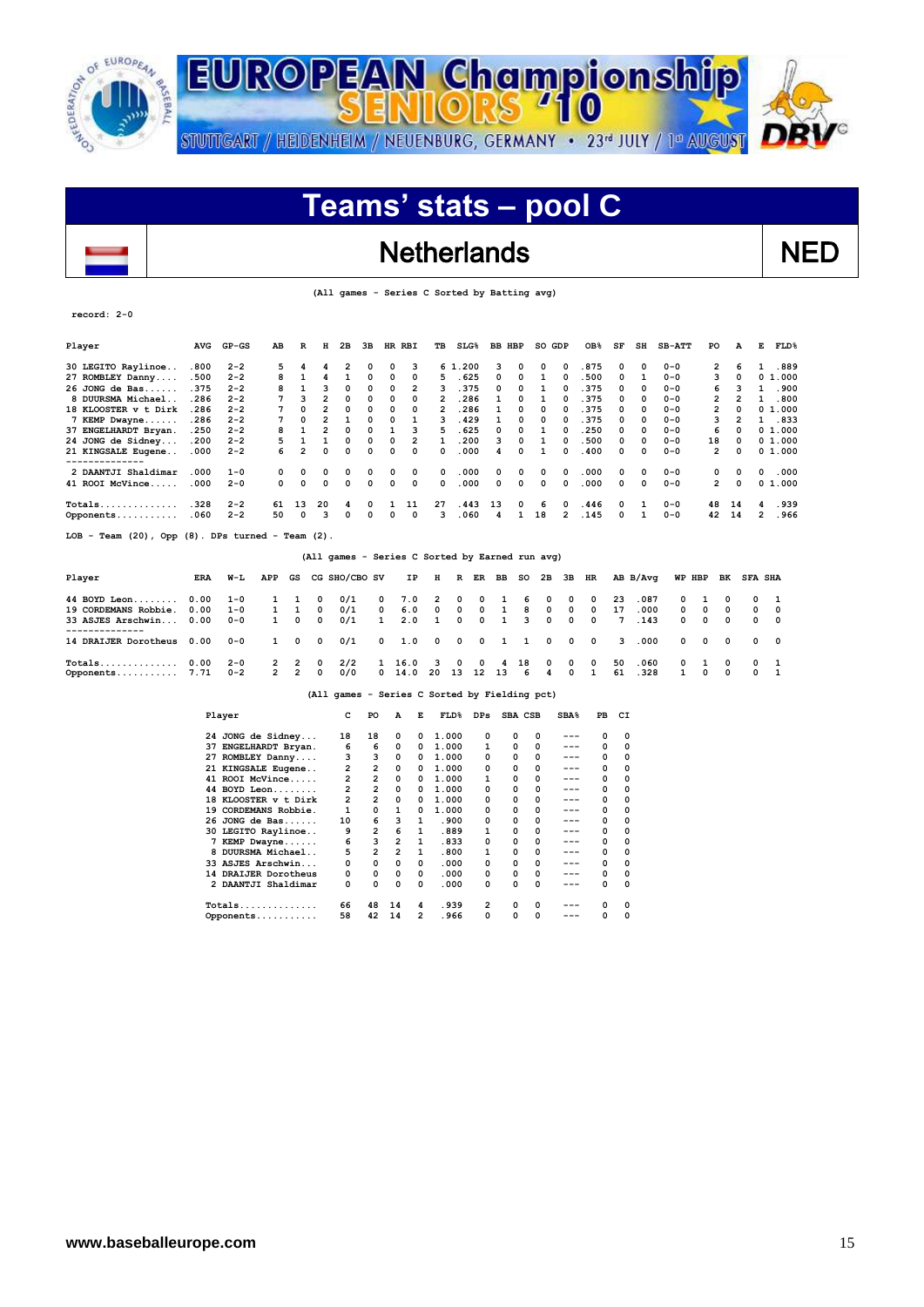

# **Teams' stats**

### Sweden SWE

 **(All games - Series C Sorted by Batting avg)**

| record: |  |
|---------|--|
|---------|--|

 $\overline{\phantom{a}}$ 

| Player                                                                 | <b>AVG</b> | $GP - GS$ | AB             | R              | H              | 2B            | 3B | HR RBI                                          | TB |         | SLG <sub>8</sub> | <b>BB HBP</b>  |                | SO GDP                  |                | OB <sub>8</sub> | SF           | SH             | $SB-ATT$     | PO             |          | E                   | FLD <sup>8</sup> |
|------------------------------------------------------------------------|------------|-----------|----------------|----------------|----------------|---------------|----|-------------------------------------------------|----|---------|------------------|----------------|----------------|-------------------------|----------------|-----------------|--------------|----------------|--------------|----------------|----------|---------------------|------------------|
| 5 JOHANNESSEN Bjorn                                                    | .500       | $2 - 2$   | 8              | 2              | 4              | $\Omega$      | 0  | 2<br>1                                          |    |         | .875             | 0              | 0              | 0                       | 0              | .500            | 0            | 0              | $0 - 0$      | 7              |          | 2                   | 01.000           |
| 7 SORGI Adam                                                           | .444       | $2 - 2$   | 9              | 1              | 4              | 0             | 0  | 0<br>1                                          | 4  |         | .444             | 0              | 0              | з                       | 0              | .444            | 0            | $\Omega$       | $0 - 0$      | 5              |          | $\overline{2}$<br>5 | .833             |
| 24 SJOBERG Kristoffe                                                   | .444       | $2 - 2$   | q              | 1              | 4              | 1             | 0  | 1<br>5                                          | 8  |         | .889             | 0              | 0              | 2                       | 0              | .444            | 0            | $\Omega$       | $0 - 0$      | 2              |          | 2<br>1              | .600             |
| 20 JOHANSSON Christo                                                   | .375       | $2 - 2$   | я              | 1              | 3              | 1             | 0  | $\Omega$<br>$\overline{2}$                      | 4  |         | .500             | 0              | $\Omega$       | 3                       | $\Omega$       | .375            | 0            | $\Omega$       | $0 - 0$      | 4              |          |                     | 01.000           |
| 22 REIMER Rickard                                                      | .333       | $2 - 2$   |                | $\mathbf{1}$   | $\overline{2}$ | 0             | 0  | $\Omega$<br>0                                   | 2  |         | .333             | 1              | 0              | 4                       | O              | .429            | 0            | 1              | $0 - 0$      | 7              |          |                     | 01.000           |
| 11 JOHANNESSEN Peter                                                   | .286       | $2 - 2$   |                | $\overline{2}$ | $\overline{2}$ | $\mathbf 0$   | 0  | 1<br>1                                          | 5  |         | .714             | 0              | $\overline{2}$ | $\overline{\mathbf{2}}$ | 0              | .444            | 0            | 0              | $1 - 2$      | 3              |          |                     | 01.000           |
| 8 PILEGARD Magnus.                                                     | .222       | $2 - 2$   | 9              | $\mathbf{1}$   | $\overline{2}$ | $\Omega$      | 0  | $\Omega$<br>0                                   | 2  |         | .222             | 0              | 0              | $\overline{2}$          | $\mathbf{1}$   | .222            | 0            | 0              | $0 - 0$      | 17             |          | 1                   | 01.000           |
| 33 DERMENDZIEV Antho                                                   | .125       | $2 - 2$   | 8              | $\mathbf{1}$   | $\mathbf{1}$   | $\Omega$      | 0  | $\Omega$<br>0                                   | 1. |         | .125             | $\overline{2}$ | 0              | 3                       | O              | .300            | 0            | $\Omega$       | $1 - 1$      | 8              |          |                     | 01.000           |
| --------------                                                         |            |           |                |                |                |               |    |                                                 |    |         |                  |                |                |                         |                |                 |              |                |              |                |          |                     |                  |
| 12 LEANDER Rickard                                                     | .500       | $1 - 1$   | 2              | 1              | 1              | $\Omega$      | 0  | 1<br>1                                          |    | 4 2.000 |                  | 1              | 0              | 0                       | 0              | . 667           | 0            | 0              | $0 - 0$      | 0              |          | 0<br>n              | .000             |
| 13 LINDGREN Per                                                        | .333       | $1 - 1$   |                | $\mathbf{1}$   | $\mathbf{1}$   | 0             | 0  | 0<br>0                                          | 1  |         | .333             | 0              | 0              | 1                       | 0              | .333            | 0            | 0              | $0 - 0$      | 0              |          | 0<br>0              | .000             |
| 25 JANSSON Thomas                                                      | .000       | $1 - 0$   | $\overline{2}$ | 0              | 0              | $\mathbf 0$   | 0  | $\Omega$<br>0                                   | 0  |         | .000             | 0              | 0              | 1                       | 0              | .000            | 0            | $\Omega$       | $0 - 0$      | 0              |          | $\mathbf 0$<br>0    | .000             |
| $Totals$                                                               | .338       | $2 - 2$   | 71             | 12             | 24             | 2             | 0  | 12<br>4                                         | 38 |         | .535             | 4              | 2              | 21                      | 1              | .390            | 0            | 1              | $2 - 3$      | 54             | 23       | 4                   | .951             |
| Opponents                                                              | .296       | $2 - 2$   | 71             | 14             | 21             | 3             | 0  | 12<br>3                                         | 33 |         | .465             | 9              | 0              | 5                       | $\overline{2}$ | .370            | $\mathbf{1}$ | $\overline{2}$ | $3 - 4$      | 51             | 18       | 1                   | .986             |
| LOB - Team $(15)$ , Opp $(15)$ . DPs turned - Team $(4)$ , Opp $(3)$ . |            |           |                |                |                |               |    |                                                 |    |         |                  |                |                |                         |                |                 |              |                |              |                |          |                     |                  |
|                                                                        |            |           |                |                |                |               |    | (All games - Series C Sorted by Earned run avg) |    |         |                  |                |                |                         |                |                 |              |                |              |                |          |                     |                  |
| Player                                                                 | <b>ERA</b> | W−L       | APP            | GS             |                | CG SHO/CBO SV |    | IP                                              | н  | R       | ER               | ВB             | SO             | 2B                      | 3B             | HR              |              | AB B/Avq       | WP           | HBP            | ВK       | <b>SFA SHA</b>      |                  |
| 26 KLASSON Joakim                                                      | 3.00       | $1 - 0$   |                | 1              | 0              | 0/0           | 0  | 6.0                                             | 6  | 2       | 2                | з              | 2              | 2                       | 0              | 2               | 23           | .261           | 0            | 0              | 0        | 0                   | 0                |
| 15 SOUBIEA Nicholas.                                                   | 6.48       | $0 - 1$   | 2              | 1              | $\Omega$       | 0/0           | 1  | 8.1                                             | 11 | 9       | 6                | з              | 1              | 1                       | 0              | 1               | 36           | .306           | 0            | 0              | 0        | 0                   | 1                |
| 16 DIONNE Curtis 10.12                                                 |            | $0 - 0$   | 1.             | 0              | $\Omega$       | 0/0           | 0  | 2.2                                             | 4  | 3       | 3                | $\overline{2}$ | $\overline{2}$ | $\Omega$                | 0              | 0               | 10           | .400           | 0            | 0              | $\Omega$ | $\mathbf{1}$        | 1                |
| ------------<br>29 ANDERSSON Michael                                   | 0.00       | $0 - 0$   | 1              | O              | 0              | 0/0           | 0  | 1.0                                             | 0  | 0       | 0                | 1              | 0              | $\Omega$                | 0              | 0               | 2            | .000           | 0            | 0              | 0        | 0                   | 0                |
| $Totals$                                                               | 5.50       | $1 - 1$   | 2              | 2              |                | 0/0           |    | 18<br>. 0                                       | 21 | 14      | 11               | 9              | 5              | з                       | 0              | 3               | 71           | .296           | 0            | 0              | 0        | 1                   | 2                |
| Opponents                                                              | 6.35       | $1 - 1$   | 2              | $\overline{2}$ | 0              | 0/0           |    | $\mathbf{1}$<br>17.0                            | 24 | 12      | 12               | 4              | 21             | $\overline{a}$          | O              | 4               | 71           | .338           | $\mathbf{1}$ | $\overline{a}$ | $\Omega$ | 0                   | $\mathbf{1}$     |

**SBA/ATT - JOHANNESSENB (3-4), SOUBIEA (1-2), KLASSON Jo (2-2).** 

 **(All games - Series C Sorted by Fielding pct)**

| Player                      | c  | PO             | A              | Е            | $FLD$ <sup>8</sup> | DPs | SBA CSB        |              | SBA <sup>8</sup> | PB | СI |
|-----------------------------|----|----------------|----------------|--------------|--------------------|-----|----------------|--------------|------------------|----|----|
| 8 PILEGARD Magnus           | 18 | 17             | 1              | 0            | 1.000              | з   | 0              | 0            |                  | 0  | 0  |
| 22 REIMER Rickard           | 14 | 7              | 7              | 0            | 1.000              | 2   | 0              | 0            | ---              | 0  | 0  |
| DERMENDZIEV Antho<br>33.    | 9  | 8              | 1              | 0            | 1.000              | 1   | 0              | 0            | ---              | 0  | 0  |
| JOHANNESSEN Bjorn<br>5.     | 9  | 7              | 2              | 0            | 1.000              | 1   | 3              | $\mathbf{1}$ | .750             | 0  | 0  |
| JOHANSSON Christo<br>20     | 5  | 4              | 1              | 0            | 1.000              | 1   | 0              | 0            | ---              | 0  | 0  |
| 15 SOUBIEA Nicholas.        | 4  | 1              | 3              | 0            | 1.000              | 1   | 1              | 1            | .500             | 0  | 0  |
| JOHANNESSEN Peter<br>11     | 3  | 3              | 0              | <sup>0</sup> | 1.000              | 0   | $\Omega$       | 0            | $---$            | 0  | 0  |
| 16 DIONNE Curtis            | 2  | 0              | $\overline{2}$ | 0            | 1.000              | 0   | 0              | 0            | ---              | 0  | 0  |
| $SORGI$ $Adam$              | 12 | 5              | 5              | 2            | .833               | 1   | 0              | 0            | $---$            | 0  | 0  |
| 24 SJOBERG Kristoffe        | 5  | $\overline{2}$ |                | 2            | .600               | 0   | 0              | 0            | $---$            | 0  | 0  |
| 26 KLASSON Joakim           | 0  | 0              | 0              | $\Omega$     | .000               | 0   | $\overline{2}$ | 0            | 1.000            | 0  | 0  |
| <b>JANSSON Thomas</b><br>25 | 0  | 0              | 0              | $\Omega$     | .000               | 0   | 0              | 0            | ---              | 0  | 0  |
| LINDGREN Per<br>13          | 0  | 0              | 0              | 0            | .000               | 0   | 0              | 0            | $---$            | 0  | 0  |
| 12 LEANDER Rickard          | 0  | 0              | 0              | 0            | .000               | 0   | 0              | 0            | ---              | 0  | 0  |
| 29 ANDERSSON Michael        | 0  | 0              | 0              | 0            | .000               | 0   | 0              | 0            | ---              | 0  | 0  |
|                             | 81 | 54             | 23             | 4            | .951               | 4   | з              |              | .750             | 0  | O  |
| Opponents                   | 70 | 51             | 18             | 1            | .986               | 3   | $\overline{2}$ |              | .667             | 0  | 0  |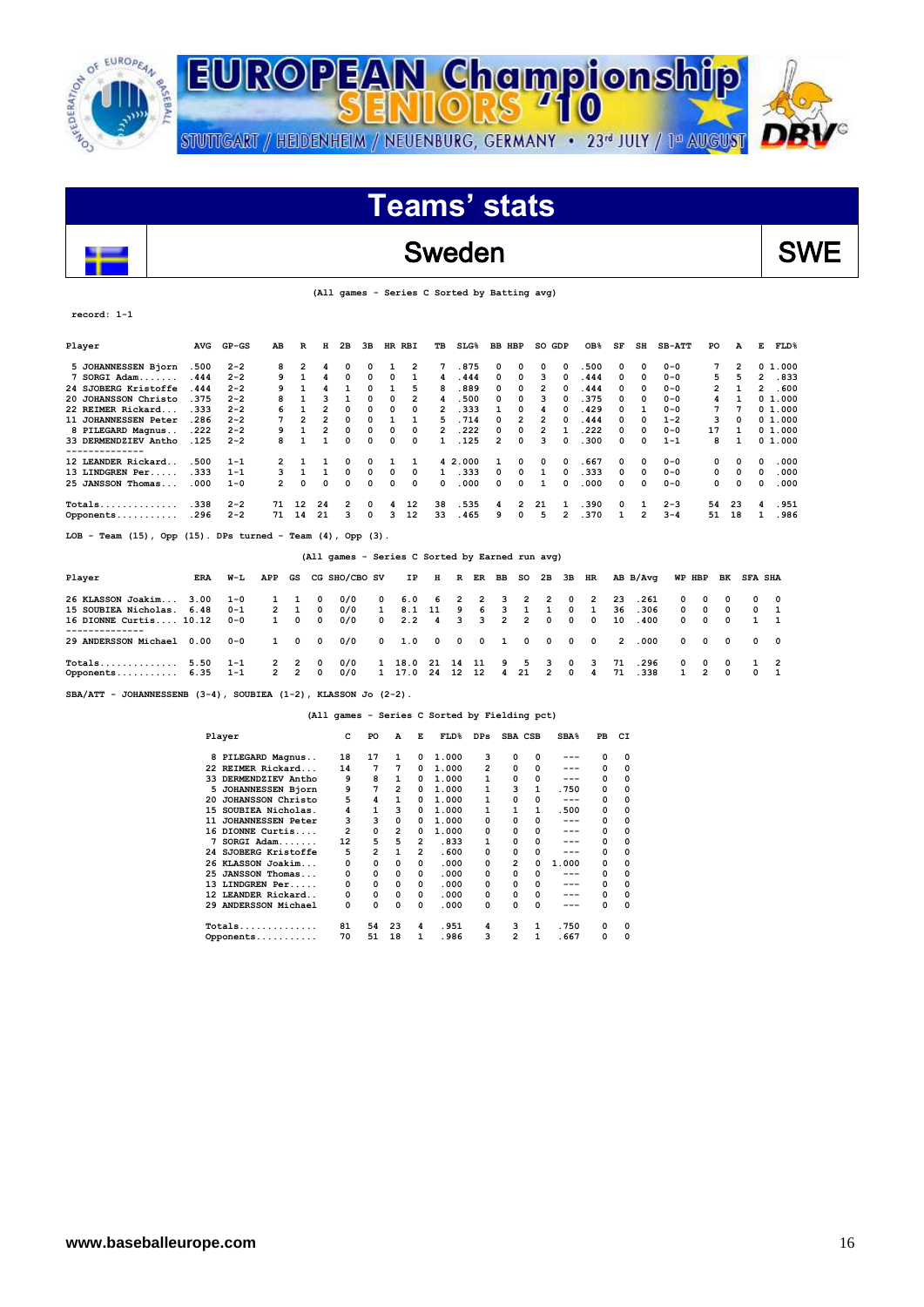

**EUROPEAN Championship** 

STUTTGART / HEIDENHEIM / NEUENBURG, GERMANY · 23<sup>rd</sup> JULY / 1ª AUGUST



## **Leaders Summary – pool C**

#### **(All games - Series C)**

| TEAM BATTING<br>---------------------------     | G              | Avg            | АB             | R                      | н              | 2в                  | 3в             | HR                  | ВB<br>.                 |                | so                      | <b>SB-ATT</b> | ------ | <b>HITS</b><br>----                                    |                |           |
|-------------------------------------------------|----------------|----------------|----------------|------------------------|----------------|---------------------|----------------|---------------------|-------------------------|----------------|-------------------------|---------------|--------|--------------------------------------------------------|----------------|-----------|
| $SWEDEN$                                        | $\overline{2}$ | .338           | 71             | 12                     | 24             | 2                   | 0              | 4                   | 4                       |                | 21                      | $2 - 3$       |        | GRUBER Robert-GER                                      | 6              |           |
| $NETHERLANDS$                                   | $\overline{2}$ | .328           | 61             | 13                     | 20             | 4                   | 0              | 1                   | 13                      |                | 6                       | $0 - 0$       |        | LEMONIS Christophe-GRE                                 | 6              |           |
| ITALY.                                          |                | 2.322          | 59             | 15                     | 19             | з                   | O              | 6                   | 15                      |                | 3                       | $5 - 5$       |        | LUTZ Sacha-GER                                         | 6              |           |
| $GERMANY$                                       | 3              | .317           | 101            | 27                     | 32             | 5                   | 1              | з                   | 13                      |                | 18                      | 0-1           |        | WARREN Max $J-GRE$                                     | 6              |           |
| $GREECE$                                        |                | 3.308          | 104            | 21                     | 32             | 2                   | 0              | 1                   | 12                      |                | 17                      | $3 - 4$       |        | $GLASER$ Ludwig-GER                                    | 5              |           |
| $\texttt{FRANCE} \dots \dots \dots \dots \dots$ | $\mathbf{2}$   | .220           | 59             | 9                      | 13             | 1                   | 0              | 0                   | 4                       |                | 21                      | $2 - 2$       |        |                                                        |                |           |
| $Totals$                                        | 7              | .308           | 455            | 97                     | 140            | 17                  | 1              | 15                  | 61                      |                | 86                      | $12 - 15$     |        | RUNS SCORED<br>-----------                             |                |           |
| TEAM PITCHING                                   | G              | ERA            | W              | L Sv                   |                | IP                  | н              | R                   |                         | ER             |                         | BB            | so     | BASSEL Cedric-GER                                      | 5              |           |
| ----------------------------                    |                |                |                |                        |                |                     |                |                     |                         |                |                         |               | ----   | WULF Dominik-GER                                       | 4              |           |
| NETHERLANDS                                     | $\mathbf{2}$   | 0.00           | $\overline{2}$ | 0<br>1                 |                | 16.0                | 3              | 0                   |                         | 0              |                         | 4             | 18     | GUHRING Simon-GER                                      | 4              |           |
| ITALY.                                          | $\overline{2}$ | 2.40           | 1              | 1<br>0                 |                | 15.0                | 8              | 4                   |                         | 4              |                         | 4             | 19     | LEGITO Raylinoe-NED                                    | 4              |           |
| $SWEDEN$                                        |                | 2, 5.50        | 1              | 1<br>1                 |                | 18.0                | 21             | 14                  |                         | 11             |                         | 9             | 5      | $LUTZ$ Sacha-GER                                       | 4              |           |
| $GERMANY$                                       |                | 3, 5.54        | $\overline{2}$ | 0<br>1                 |                | 26.0                | 35             | 20                  |                         | 16             |                         | 15            | 24     |                                                        |                |           |
| $\texttt{FRANCE} \dots \dots \dots \dots \dots$ |                | 2 10.93        | 0              | $\overline{2}$<br>0    |                | 14.0                | 24             | 20                  |                         | 17             |                         | 11            | 5      | RUNS BATTED IN                                         |                |           |
| $GREECE$                                        |                | 3 13.50        | 1              | $\overline{2}$<br>1    |                | 24.0                | 49             | 39                  |                         | 36             |                         | 18            | 15     | --------------                                         |                |           |
| $Totals$                                        |                | 7 6.69         | 7              | 7<br>3                 |                | 113.0               | 140            | 97                  |                         | 84             |                         | 61            | 86     | HOWARD Christopher-GER                                 | 6              |           |
|                                                 |                |                |                |                        |                |                     |                |                     |                         |                |                         |               |        | MAZZANTI Giuseppe-ITA                                  | 6              |           |
| TEAM FIELDING                                   | G              | PO.            | А              | Е                      |                | Pct                 | DP             |                     | PB SBA-ATT              |                |                         |               |        | GRUBER Robert-GER                                      | 6              |           |
| ----------------------                          |                |                |                |                        |                |                     |                |                     |                         | ------         |                         |               |        | SJOBERG Kristoffer-SWE                                 | 5              |           |
| ITALY.                                          | 2              | 45             | 12             | 0                      |                | 1.000               | 2              | 0                   |                         | $3 - 3$        |                         |               |        | $GLASER$ Ludwig-GER                                    | 5              |           |
| $GERMANY$                                       | 3              | 78             | 30             | $\overline{2}$         |                | . 982               | 1              | 0                   |                         | $3 - 3$        |                         |               |        |                                                        |                |           |
|                                                 | $\overline{2}$ | 42             |                | 3                      |                | . 952               | 2              | 1                   |                         | $0 - 1$        |                         |               |        | <b>DOUBLES</b>                                         |                |           |
| $\texttt{FRANCE} \dots \dots \dots \dots \dots$ | $\overline{2}$ |                | 18<br>23       |                        |                |                     | 4              | 0                   |                         | $3 - 4$        |                         |               |        | -------                                                |                |           |
| $SWEDEN$                                        |                | 54             |                | 4                      |                | .951                |                |                     |                         |                |                         |               |        |                                                        |                |           |
| $GREECE$                                        | 3              | 72             | 34             | 6                      |                | .946                | 5              | 0                   |                         | $3 - 4$        |                         |               |        | GRUBER Robert-GER                                      | 2              |           |
| $NETHERLANDS$                                   | $\overline{2}$ | 48             | 14             | 4                      |                | .939                | $\overline{2}$ | 0                   |                         | $0 - 0$        |                         |               |        | LEGITO Raylinoe-NED                                    | $\overline{2}$ |           |
|                                                 | 7              | 339            | 131            | 19                     |                | .961                | 16             | 1                   |                         | $12 - 15$      |                         |               |        | 13 tied with 1 double(s)                               |                |           |
| INDIVIDUAL BATTING<br>Min 2.0 AB/Team game      |                | G              | Avg            | AB                     | R              |                     | H RBI          | 2B                  | ЗВ                      |                | HR                      | BB            |        | TRIPLES<br>-------                                     |                |           |
| -----------------------------                   |                |                |                |                        |                |                     |                |                     |                         |                |                         | --            |        | WULF Dominik-GER                                       | 1              |           |
| LEGITO Raylinoe-NED                             |                | 2              | .800           | 5                      | 4              | 4                   | з              | 2                   | 0                       |                | 0                       | 3             |        |                                                        |                |           |
| WARREN Max J-GRE                                |                | $\overline{2}$ | .667           | 9                      | 2              | 6                   | 4              | 0                   | 0                       |                | 0                       | $\mathbf 0$   |        | HOME RUNS                                              |                |           |
| CHAPELLI Jiminez-ITA                            |                | $\overline{2}$ | .667           | 6                      | 2              | 4                   | 2              | O                   | <sup>0</sup>            |                | 1                       | 3             |        | ---------                                              |                |           |
| FESSY Gaspard-FRA                               |                | 2              | .600           | 5                      | 1              | з                   | 2              | 0                   | 0                       |                | 0                       | 0             |        | MAZZANTI Giuseppe-ITA                                  | 3              |           |
| $GLASER$ Ludwig-GER                             |                | 3              | .556           | 9                      | 3              | 5                   | 5              | 1                   | 0                       |                | 0                       | 5             |        | HOWARD Christopher-GER                                 | 2              |           |
| LUTZ Sacha-GER                                  |                | 3              | .545           | 11                     | 4              | 6                   | 2              | 1                   | 0                       |                | 0                       | 3             |        | 10 tied with 1 home run(s)                             |                |           |
| LEMONIS Christophe-GRE                          |                | з              | .500           | 12                     | 1              | 6                   | 2              | 0                   | 0                       |                | 0                       | 0             |        |                                                        |                |           |
| JOHANNESSEN Bjorn-SWE                           |                | 2              | .500           | 8                      | 2              | 4                   | 2              | 0                   | 0                       |                | 1                       | 0             |        | <b>TOTAL BASES</b>                                     |                |           |
| ROMBLEY Danny-NED                               |                | $\overline{2}$ | .500           | 8                      | 1              | 4                   | 0              | 1                   | 0                       |                | 0                       | 0             |        | -----------                                            |                |           |
| BASSEL Cedric-GER                               |                | з              | .500           | 8                      | 5              | 4                   | 0              | 0                   | 0                       |                | 0                       | 1             |        | MAZZANTI Giuseppe-ITA                                  | 12             |           |
| CHIARINI Mario-ITA                              |                | $\overline{2}$ | .500           | 6                      | 3              | з                   | 1              | 1                   | 0                       |                | 1                       | 3             |        | GRUBER Robert-GER                                      | 11             |           |
| GRUBER Robert-GER                               |                | 3              | .462           | 13                     | 1              | 6                   | 6              | 2                   | 0                       |                | 1                       | $\mathbf 0$   |        | MAESTRALES Peter G-GRE                                 | 8              |           |
|                                                 |                | $\overline{2}$ | .444           | 9                      |                | 4                   | 5              | 1                   | 0                       |                | 1                       | 0             |        |                                                        | 8              |           |
| SJOBERG Kristoffer-SWE                          |                |                |                |                        | 1              |                     |                |                     |                         |                |                         |               |        | HOWARD Christopher-GER                                 |                |           |
| $SORGI$ $Adam-SWE$                              |                | $\overline{2}$ | .444           | 9                      | 1              | 4                   | 1              | 0                   | 0                       |                | 0                       | 0             |        | SJOBERG Kristoffer-SWE                                 | 8              |           |
| MAZZANTI Giuseppe-ITA                           |                | $\overline{2}$ | .429           | 7                      | з              | з                   | 6              | 0                   | 0                       |                | 3                       | 1             |        |                                                        |                |           |
| SANTORA Jack-ITA                                |                | $\overline{2}$ | .400           | 5                      | 2              | 2                   | 4              | 0                   | 0                       |                | 1                       | 1             |        | STOLEN BASES                                           | <b>SB-ATT</b>  |           |
| JOHANSSON Christof-SWE                          |                | $\overline{2}$ | .375           | 8                      | 1              | 3                   | 2              | 1                   | 0                       |                | 0                       | 0             |        | ---------------------------------                      |                |           |
| JONG de Bas-NED                                 |                | $\overline{2}$ | .375           | 8                      | 1              | 3                   | $\overline{2}$ | 0                   | 0                       |                | 0                       | 0             |        | CHAPELLI Jiminez-ITA                                   | $3 - 3$        |           |
| $GIZZI$ Jairo R-ITA                             |                | 2              | .375           | 8                      | $\overline{2}$ | 3                   | 0              | 1                   | 0                       |                | 0                       | 1             |        | 9 tied with 1 stolen base(s)                           |                |           |
| MAESTRALES Peter G-GRE                          |                | ٦              | .333           | 12                     | 3              | 4                   | 3              | 1                   | 0                       |                | 1                       | 1             |        |                                                        |                | <b>SO</b> |
| INDIVIDUAL PITCHING                             |                |                |                |                        |                |                     |                |                     |                         |                |                         |               |        | <b>STRIKEOUTS</b><br>_________________________________ | ΙP             |           |
| Min 0.8 IP/Team game                            |                | App            |                | ERA W-L Sv             |                | ΙP                  | н              |                     | R ER BB                 |                | so                      |               |        | CORDEMANS Robbie-NED                                   | 6.0            | 8         |
| --------------------------------                |                |                |                |                        |                |                     |                |                     |                         |                |                         |               |        | DI ROMA Christophe-ITA                                 | 4.0            | 7         |
| BOYD Leon-NED 1 0.00 1-0                        |                |                |                |                        | 0              | 7.0                 | 2              | 0                   | 0                       | 1              | 6                       |               |        | HARTKOPF Nils-GER                                      | 3.0            | 7         |
| CORDEMANS Robbie-NED 1 0.00 1-0                 |                |                |                |                        |                | 0 6.0               |                | $0\qquad 0$         | $\overline{\mathbf{0}}$ | $\mathbf{1}$   | 8                       |               |        | DEWALD Martin-GER                                      | 4.1            | 6         |
| DI ROMA Christophe-ITA 1 0.00 0-0               |                |                |                |                        |                | $0 \t 4.0$          |                | $0\quad 0\quad 0$   |                         | $\overline{0}$ | $7\phantom{.0}$         |               |        | BOYD Leon-NED                                          | 7.0            | 6         |
| HOFFSCHILD Philipp-GER 1 0.00 0-0               |                |                |                |                        |                | $0 \quad 3.1$       |                | 6 3 0               |                         |                | $0$ 2                   |               |        |                                                        |                |           |
| HARTKOPF Nils-GER 2 0.00 2-0                    |                |                |                |                        |                | $0 \quad 3.0$       |                | 0 0 0 1             |                         |                | $7\phantom{.0}$         |               |        |                                                        |                |           |
| PEZZULLO Carlos A-ITA 1 0.00 0-0                |                |                |                |                        |                | $0 \quad 2.0$       |                | $0\quad 0\quad 0$   |                         | $\mathbf{0}$   | 2                       |               |        |                                                        |                |           |
| ASJES Arschwin-NED 1 0.00 0-0                   |                |                |                |                        |                | $1 \quad 2.0$       |                | 1 0 0 1             |                         |                | 3                       |               |        |                                                        |                |           |
| DA SILVA Tiago Fel-ITA 1 1.80 1-0               |                |                |                |                        |                | 0 5.0               |                | $2 \quad 1 \quad 1$ |                         | $\mathbf{1}$   | 5                       |               |        |                                                        |                |           |
|                                                 |                |                |                |                        |                |                     |                |                     |                         |                |                         |               |        |                                                        |                |           |
| HENKENJOHANN Tim-GER 1 2.84 0-1                 |                |                |                |                        |                | 6.1<br>$\mathbf{0}$ |                | 4 2 2               |                         | 6              | 4                       |               |        |                                                        |                |           |
| KLASSON Joakim-SWE 1 3.00 1-0                   |                |                |                |                        |                | 0 6.0               |                | 6 2 2               |                         | $\mathbf{3}$   | $\overline{\mathbf{2}}$ |               |        |                                                        |                |           |
| CASTILLO Arold-FRA 1 3.00 0-1                   |                |                |                |                        |                | $0 \quad 3.0$       |                | $3 \quad 2 \quad 1$ |                         | $\overline{2}$ | $\overline{\mathbf{2}}$ |               |        |                                                        |                |           |
| KAPOTHANASIS Const-GRE 2 3.00 1-1               |                |                |                |                        | 0              | 3.0                 |                | 6 1                 | $\mathbf{1}$            | $\overline{2}$ | 3                       |               |        |                                                        |                |           |
| SOUBIEA Nicholas-SWE 2 6.48 0-1                 |                |                |                |                        | $\mathbf{1}$   |                     | 8.1 11         | 9 6                 |                         | 3              | 1                       |               |        |                                                        |                |           |
| DE SANTIS Riccardo-ITA                          |                |                |                | $1\quad 6.75\quad 0-1$ | 0              | 4.0                 | 6              | $3^{\circ}$         | $\mathbf{3}$            | 3              | 5                       |               |        |                                                        |                |           |
| ALLEMAND Robin-FRA 1 6.75 0-0                   |                |                |                |                        | $\mathbf{0}$   |                     | $2.2 \t6 \t2$  |                     | $2^{\circ}$             | $\overline{2}$ | 0                       |               |        |                                                        |                |           |

| HITS<br>----                                                                                                             |                         |
|--------------------------------------------------------------------------------------------------------------------------|-------------------------|
| GRUBER Robert-GER<br>LEMONIS Christophe-GRE<br>LUTZ Sacha-GER<br>WARREN Max J-GRE<br>GLASER Ludwig-GER                   | -6<br>6<br>6<br>6<br>5  |
| RUNS SCORED<br>-----------                                                                                               |                         |
| BASSEL Cedric-GER<br>WULF Dominik-GER<br>$GUHRING$ Simon-GER<br>LEGITO Raylinoe-NED<br>LUTZ Sacha-GER                    | 5<br>4<br>4<br>4<br>4   |
| <b>RUNS BATTED IN</b><br>------------<br>.                                                                               |                         |
| HOWARD Christopher-GER<br>MAZZANTI Giuseppe-ITA<br>GRUBER Robert-GER<br>SJOBERG Kristoffer-SWE<br>GLASER Ludwig-GER      | 6<br>6<br>6<br>5<br>5   |
| <b>DOUBLES</b>                                                                                                           |                         |
| -------<br>GRUBER Robert-GER<br>LEGITO Raylinoe-NED<br>13 tied with 1 double(s)                                          | 2<br>$\overline{2}$     |
| <b>TRIPLES</b>                                                                                                           |                         |
| -------<br>WULF Dominik-GER                                                                                              | 1                       |
| HOME RUNS<br>---------                                                                                                   |                         |
| MAZZANTI Giuseppe-ITA<br>HOWARD Christopher-GER<br>10 tied with 1 home run(s)                                            | 3<br>2                  |
| <b>TOTAL BASES</b><br>-----------                                                                                        |                         |
| MAZZANTI Giuseppe-ITA<br>GRUBER Robert-GER<br>MAESTRALES Peter G-GRE<br>HOWARD Christopher-GER<br>SJOBERG Kristoffer-SWE | 12<br>11<br>8<br>8<br>8 |
| <b>STOLEN BASES</b>                                                                                                      | $SB - A$                |
| --------------                                                                                                           |                         |

| <b>STRIKEOUTS</b>        | тp  | so |
|--------------------------|-----|----|
| $CORDEMANS$ $Robbie-NED$ | 6.0 | я  |
| DI ROMA Christophe-ITA   | 4.0 |    |
| HARTKOPF Nils-GER        | 3.O |    |
| DEWALD Martin-GER        | 4.1 |    |
| $BOYD$ Leon-NED          | 7.0 |    |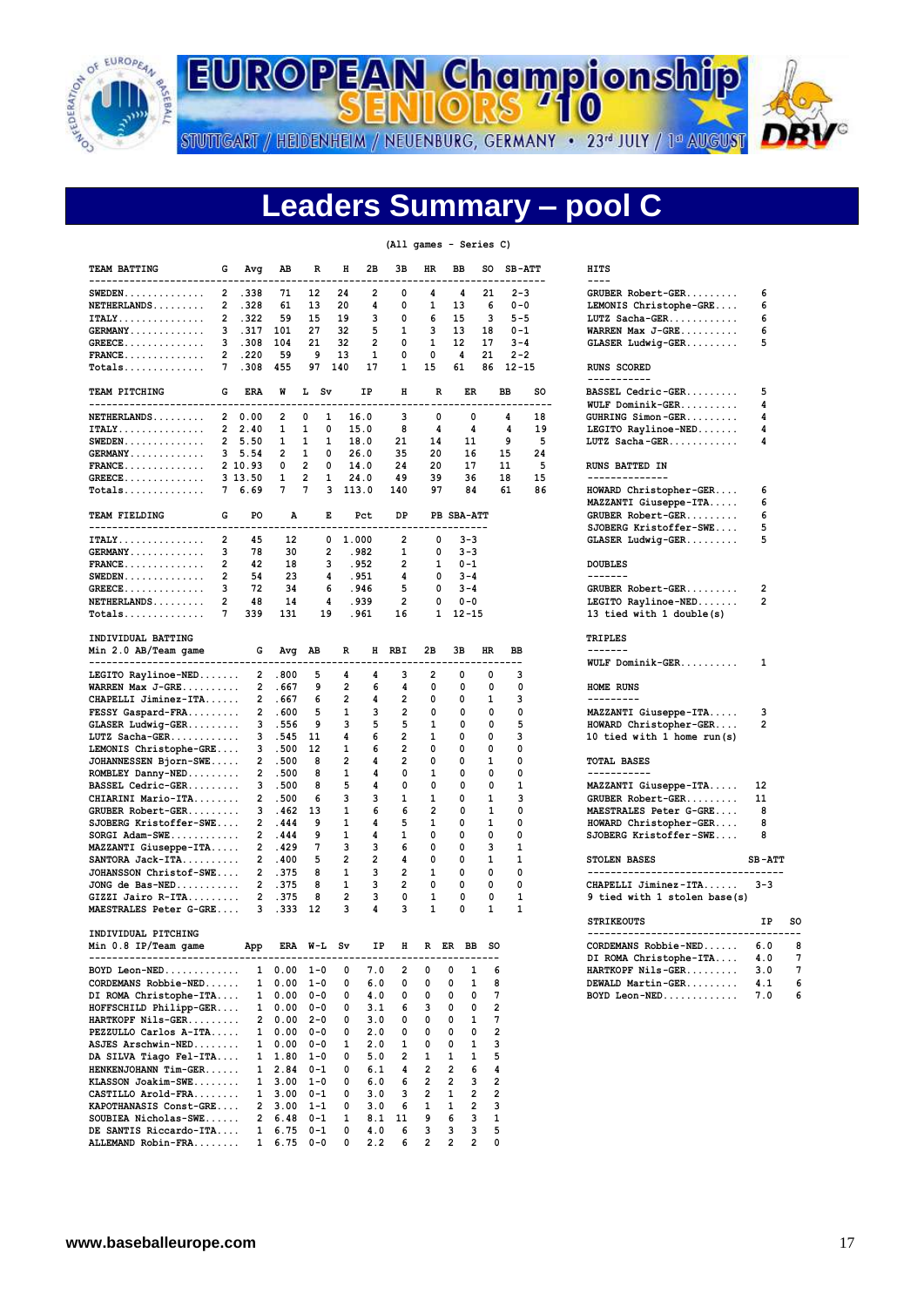

# **Technical Appointments**

|                                           |                                                                                                        | <b>Friday 30th July</b>                                    |                                                                 |                                  |
|-------------------------------------------|--------------------------------------------------------------------------------------------------------|------------------------------------------------------------|-----------------------------------------------------------------|----------------------------------|
| <b>Field</b>                              | <b>Time</b>                                                                                            | <b>Home Team</b>                                           | <b>Visitor Team</b>                                             |                                  |
|                                           | Heidenheim 10:30 (game 33)                                                                             | <b>GREAT BRITAIN</b>                                       | <b>CZECH REPUBLIC</b>                                           |                                  |
| <b>Umpires:</b><br>Scorekeepers:<br>T.C.  | <b>TAURELLI Marco (ITA)</b><br><b>GILK Gerhard (GER)</b><br><b>STROEM Peter (SWE)</b>                  | <b>SCHULZE Peter (GER)</b>                                 | <b>MAKOUCHETCHEV Serge (FRA)</b>                                | <b>POSNY Christian (GER)</b>     |
| <b>Field</b>                              | <b>Time</b>                                                                                            | <b>Home Team</b>                                           | <b>Visitor Team</b>                                             |                                  |
| Stuttgart                                 | 10:30 (game 37)                                                                                        | <b>SWEDEN</b>                                              | <b>FRANCE</b>                                                   |                                  |
| <b>Umpires:</b><br>Scorekeepers:<br>T.C.: | <b>WAIDER Jens (GER)</b><br><b>MUENCHEBERG Sven (GER)</b><br><b>FANARA Angelo (ITA)</b>                |                                                            | <b>BESZCZYNSKI Dana (AUT)</b><br><b>WINKLER Stephanie (GER)</b> | <b>BONILLA Sixto (ESP)</b>       |
| <b>Field</b>                              | <b>Time</b>                                                                                            | <b>Home Team</b>                                           | <b>Visitor Team</b>                                             |                                  |
|                                           | Heidenheim 14:30 (game 38)                                                                             | <b>GREECE</b>                                              | <b>NETHERLANDS</b>                                              |                                  |
| <b>Umpires:</b><br>Scorekeepers:<br>T.C.  | <b>LEONE Pierfranco (ITA)</b><br><b>SCHULZE Peter (GER)</b><br><b>BUNTA Frantisek (SVK)</b>            | <b>ALBRECHT Marco (GER)</b><br><b>GILK Gerhard (GER)</b>   |                                                                 | <b>MAKOUCHETCHEV Serge (FRA)</b> |
| <b>Field</b>                              | <b>Time</b>                                                                                            | <b>Home Team</b>                                           | <b>Visitor Team</b>                                             |                                  |
| Stuttgart                                 | 14:30 (game 34)                                                                                        | <b>ITALY</b>                                               | <b>FRANCE</b>                                                   |                                  |
| <b>Umpires:</b><br>Scorekeepers:<br>T.C.  | <b>KUIPERS Jan (NED)</b><br><b>SCHUHMACHER Robert (GER)</b><br><b>ELSISHANS Jürgen (GER)</b>           |                                                            | <b>JORGENSEN Henrik (SWE)</b><br><b>MUENCHEBERG Sven (GER)</b>  | <b>BESZCZYNSKI Dana (AUT)</b>    |
| <b>Field</b>                              | Time                                                                                                   | <b>Home Team</b>                                           | <b>Visitor Team</b>                                             |                                  |
|                                           | Heidenheim 18:00 (game 35)                                                                             | <b>NETHERLANDS</b>                                         | <b>SWEDEN</b>                                                   |                                  |
| <b>Umpires:</b><br>Scorekeepers:<br>T.C.  | <b>KULHANEK David (CZE)</b><br><b>GILK Gerhard (GER)</b><br><b>BUNTA Frantisek (SVK)</b>               | <b>POSNY Christian (GER)</b><br><b>SCHULZE Peter (GER)</b> |                                                                 | <b>ALBRECHT Marco (GER)</b>      |
| <b>Field</b>                              | <b>Time</b>                                                                                            | <b>Home Team</b>                                           | <b>Visitor Team</b>                                             |                                  |
| Stuttgart                                 | 19:00 (game 39)                                                                                        | <b>ITALY</b>                                               | <b>GERMANY</b>                                                  |                                  |
| <b>Umpires:</b><br>Scorekeepers:<br>T.C.  | <b>HEIJNINGEN van Henri (NED)</b><br><b>WINKLER Stephanie (GER)</b><br><b>MEURANT Jean Marie (FRA)</b> | <b>BONILLA Sixto (ESP)</b>                                 | <b>SCHUHMACHER Robert (GER)</b>                                 | <b>JORGENSEN Henrik (SWE)</b>    |